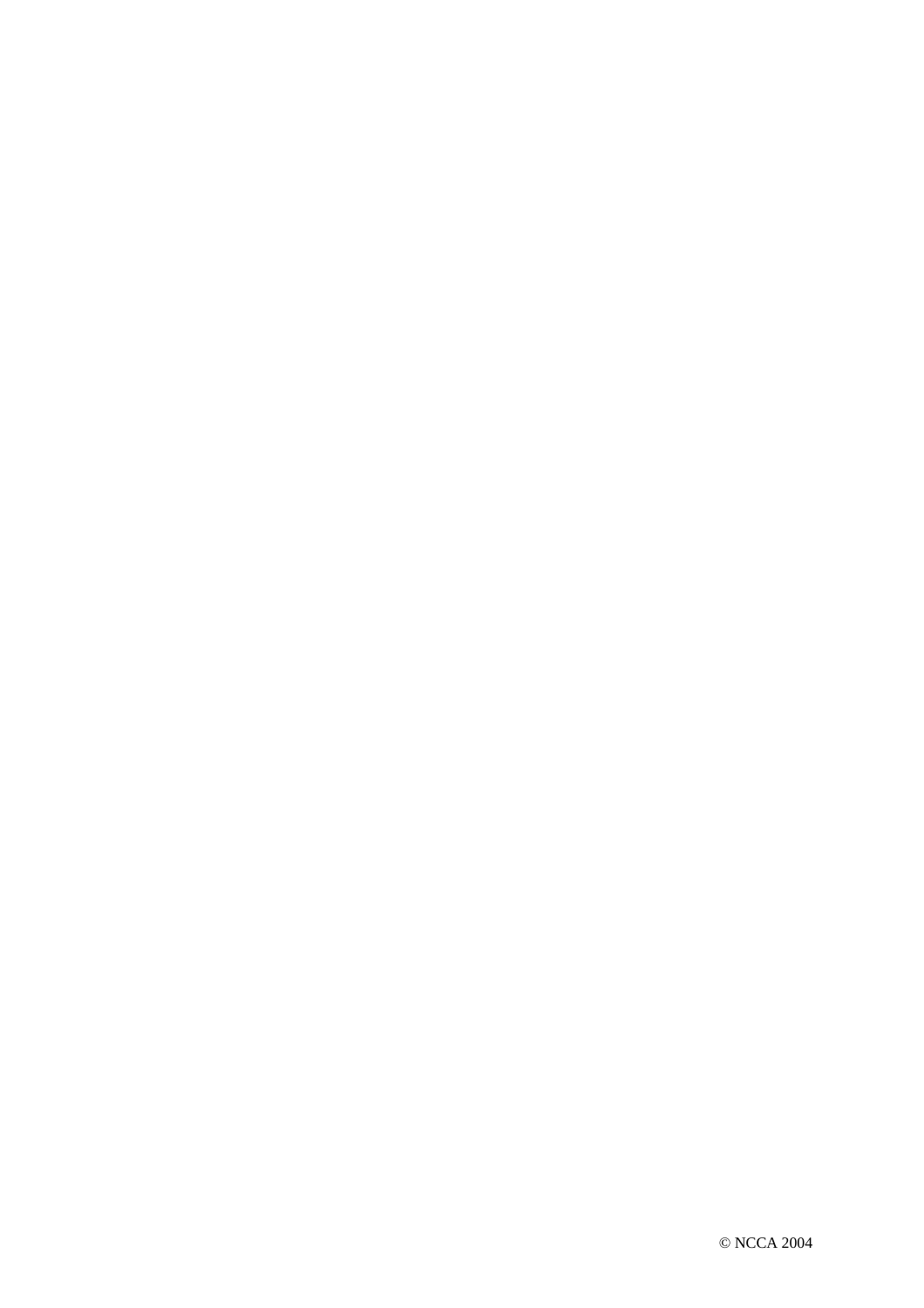# **Contents**

| 1. | <b>Introduction</b>                                        | 3  |
|----|------------------------------------------------------------|----|
| 2. | <b>Overview of ICT in education</b>                        | 7  |
|    | Frequently cited arguments for promoting ICT in Education  | 7  |
|    | European policy for ICT in education                       | 10 |
|    | Irish policy for ICT in education                          | 12 |
|    | Moving forward with ICT in curriculum and assessment       | 14 |
| 3. | Defining and Envisioning: ICT in Curriculum and Assessment | 23 |
|    | Digital literacy                                           | 24 |
|    | Information literacy                                       | 25 |
|    | <b>ICT</b> literacy                                        | 26 |
|    | NCCA Vision for ICT in Curriculum and Assessment           | 29 |
| 4. | Developing the vision: ICT in Curriculum                   | 31 |
|    | Principles of learning using ICT                           | 31 |
|    | An approach to learning using ICT                          | 35 |
|    | Value-added learning using ICT                             | 37 |
| 5. | Developing the vision: ICT in Assessment                   | 41 |
|    | Value-added assessment with ICT                            | 42 |
|    | Assessment Initiatives internationally                     | 45 |
| 6. | <b>Building the NCCA work programme</b>                    | 49 |
| 7. | <b>Concluding Remarks</b>                                  | 55 |
| 8. | <b>References</b>                                          | 59 |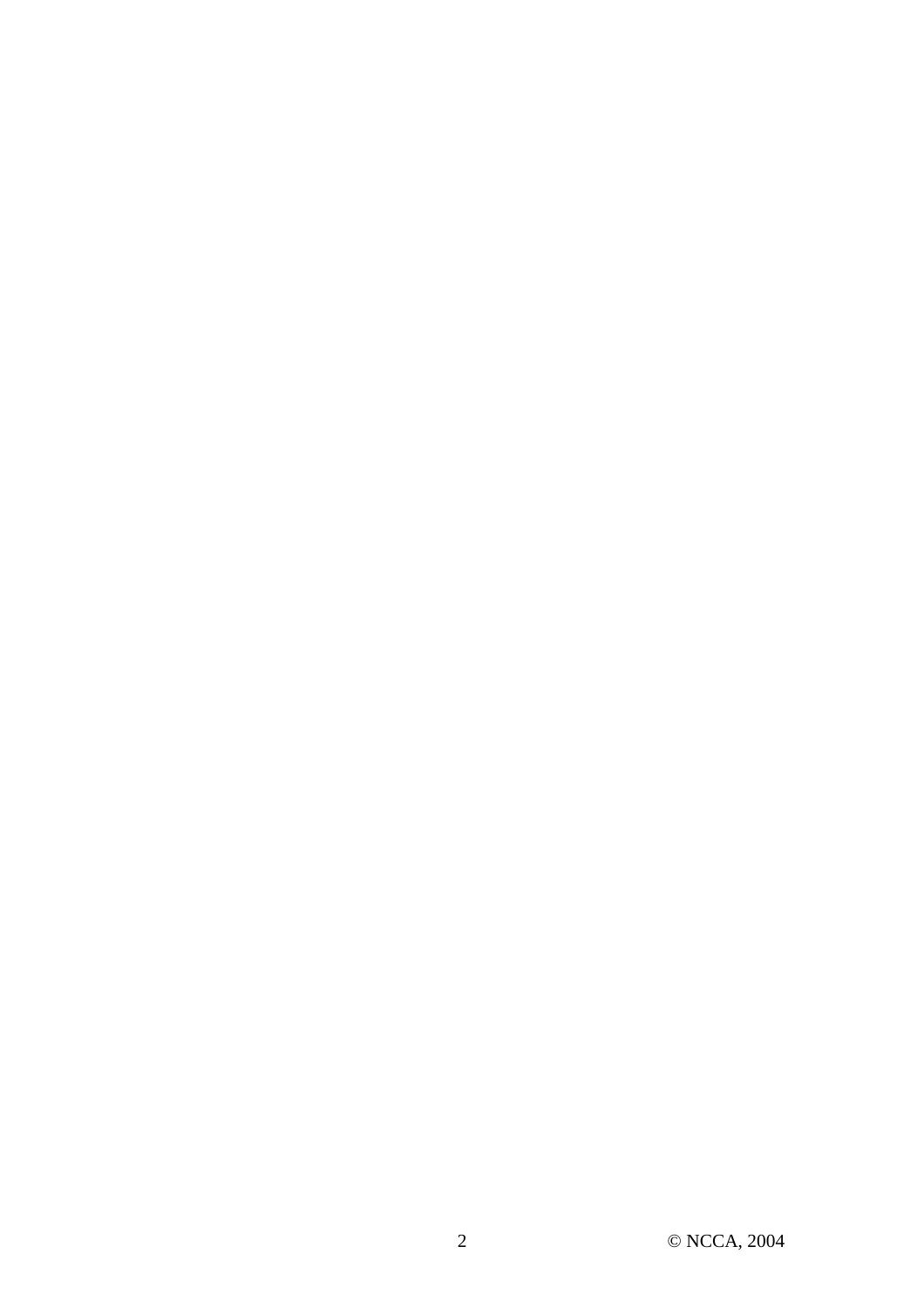# **1. Introduction**

*Curriculum, Assessment and ICT in the Irish context: A discussion paper* sets forth a vision for Information and Communications Technology (ICT) in curriculum and assessment in Irish Primary and post-primary schools. This document has been developed to enliven and enlighten current discussions and deliberations regarding the potential of ICT to support and extend the curriculum development work of the National Council for Curriculum and Assessment (NCCA). In so doing, this discussion paper will provide direction to the NCCA's work programme for ICT in curriculum and assessment.

The audience for this paper includes all those with a responsibility for, and an interest in, ICT in education including teachers, parents, school support staff, policy makers, and many others.

Throughout this discussion paper the term ICT is used to cover a range of tools and equipment. ICT includes the hardware and software devices and programmes that allow people to access, retrieve, store, organise, manipulate, and present information by electronic means (such as personal computers, assistive technology, scanners, digital cameras, multimedia programmes, image editing software, database and spreadsheet programmes). It also includes the communications equipment through which people seek and access information (including the Internet, video conferencing, and the range of assistive technologies).

In as much as these tools and equipment collectively referred to as ICT, have the potential to significantly effect the curriculum and assessment processes and practices in schools, they are of relevance to the NCCA. The NCCA's role in curriculum and assessment is clearly outlined within the Education Act (1998), which states that the NCCA shall advise the Minister on matters relating to

- *the curriculum for early childhood education, primary and post-primary schools, and*
- *the assessment procedures employed in schools and examinations on subjects which are part of the curriculum*

(Section 41, Subsection 1)

Additional clauses in the Education Act ascribe further responsibility to the NCCA which include development and review of curriculum and assessment, curriculum provision for students with a disability or other special educational need, and advice on the in-service training needs of teachers. The NCCA's involvement in ICT in curriculum and assessment, while relatively recent, has been characterised by the organisation's remit, and marked by a number of milestones which are described below.

An ICT working group was formed in 1998, with the initial remit to examine issues regarding ICT in the Primary School Curriculum (1999) which was nearing completion at that time. This group recommended that the NCCA would develop ICT guidelines to augment teachers' and children's learning experiences with the Primary School Curriculum.

To provide further support for developing ICT guidelines, the ICT Steering Committee was formed in May 1998. The overarching responsibility of this committee was to examine issues identified by NCCA regarding ICT policy and provision in Primary and Post-primary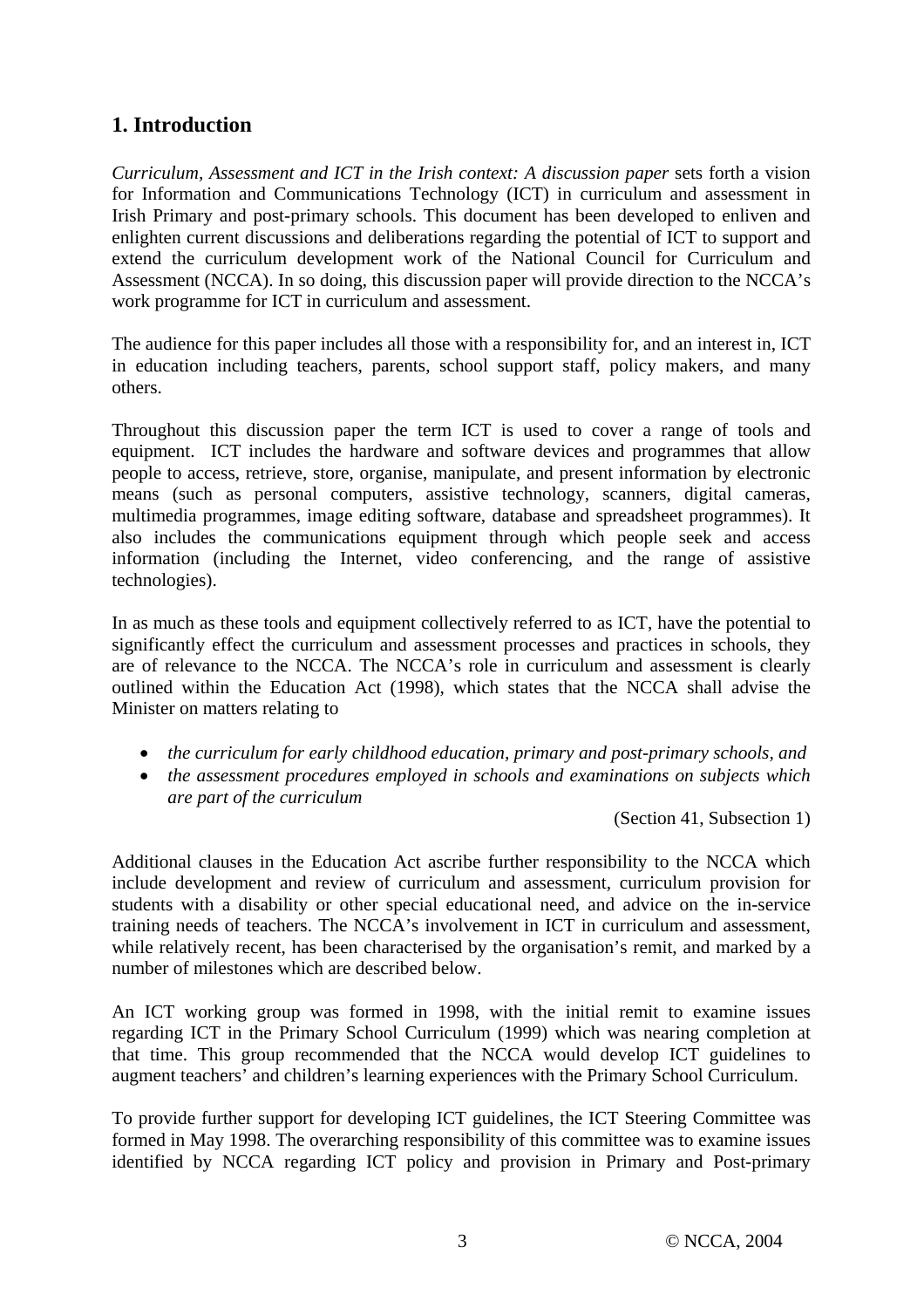curriculum and assessment. The ICT Steering Committee proposed that the NCCA's work in ICT should be based on the following principles:

- ICT should be used actively by learners from junior infants onwards
- all learners should use ICT in relevant curriculum contexts
- by the end of compulsory education all students should have achieved a defined level of ICT competence.

A joint (Primary/Post-primary) ICT Technical Working Group was formed in 1999 to support the NCCA's work programme, guided by the aforementioned principles. A brief description of the main outputs and decisions from these groups follows

- A report by the University of Limerick, College of Education commissioned by the NCCA entitled *Computers and Curriculum- difficulties and dichotomies* was completed in 2001. This report explored the possible form and content of a computer-based subject and its potential impact on the established Leaving Certificate Programme.
- In June 2001, the NCCA adopted the proposal to focus its attention on two approaches to the use of ICT at Post-primary level:
	- i) to support the development of student competence in using ICT
	- ii) to support teachers'/students' use of ICT as a curriculum resource
- In November 2001, *Information and Communication Technologies in the classroom: the future role of the NCCA* was approved by Council and subsequently issued to the DES. This comprehensive document addressed the remit and work of NCCA in ICT to date, the requirement for a theoretical base underpinning the work, an outline programme for work at primary and post-primary and a discussion of relevant issues. This document also highlighted the need for dedicated Education Officers to pursue the ICT work programme in Primary and Post-primary curriculum and assessment.
- A draft document on the use of ICT in the Primary School Curriculum was launched in 2000, and piloted in 20 schools throughout the country with the support of the ICT Advisors in Education Centres nationally. The feedback and exemplars of practice generated through the project, informed the redrafting of the document. The revised document, *Information and Communications Technology in the Primary Curriculum: Guidelines for Teachers,* was approved by Council and was disseminated to schools in February 2004.

In addition to aligning theory and practice, by developing this discussion paper, the NCCA's current ICT work aims to further elaborate the potential of ICT to support teaching and learning across the curriculum and in specific subjects in primary and post-primary schools. This support will include identifying the kinds of knowledge, skills and attitudes that students can be enabled to develop through ICT key points in their primary and post-primary education. These experiences will be represented within a framework for ICT for primary and post-primary education.

Findings from the NCCA's reviews of the Primary School Curriculum, the Junior and Senior Cycle and the rolling review of subjects will continue to inform the NCCA's ICT work programme. These reviews will explore the potential of ICT to contribute to the educational experience of Ireland's young people. They will examine the extent to which ICT has been used to support existing and new teaching pedagogies, such as active and self directed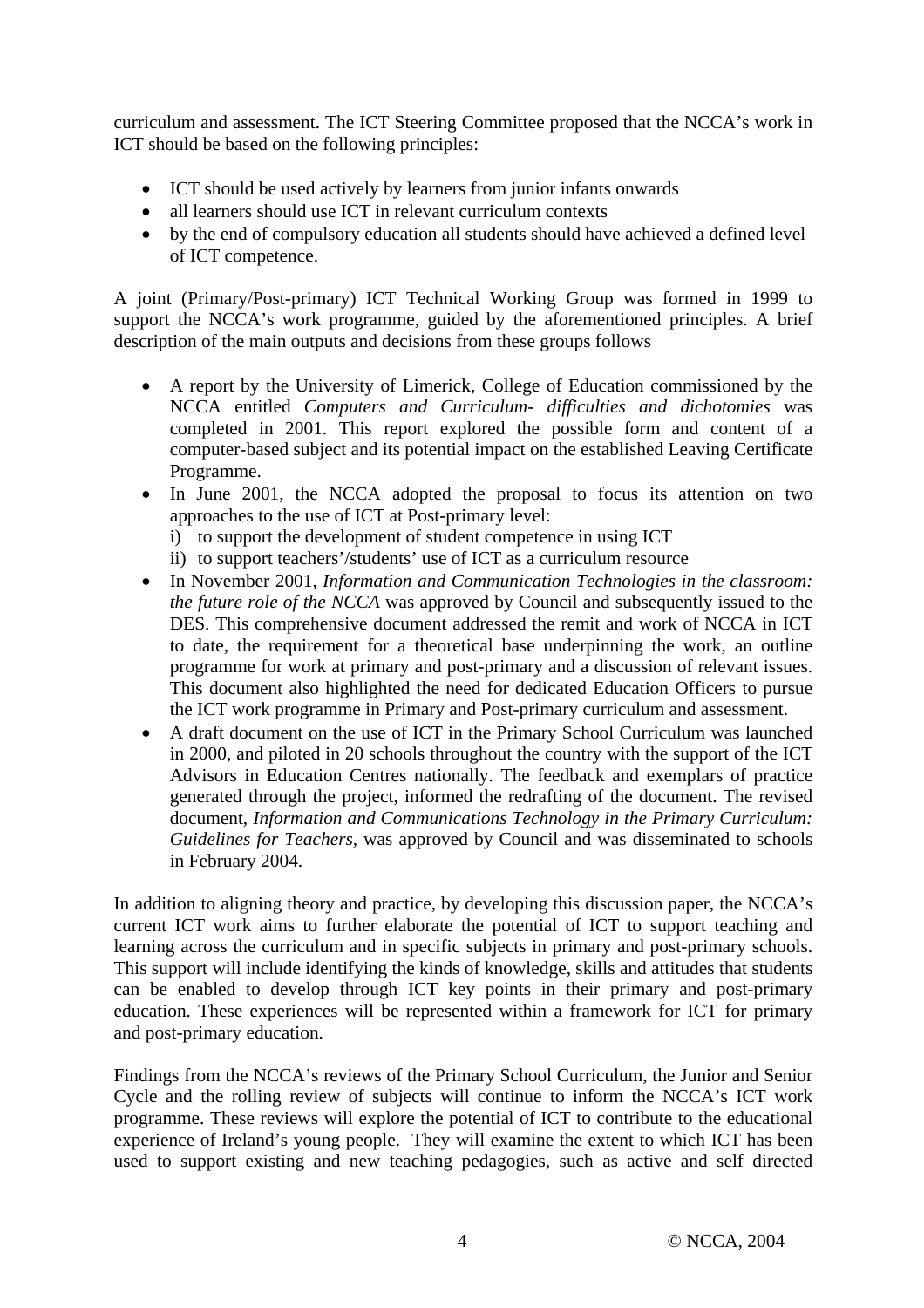learning, to broaden the range of assessment methods, and to facilitate learning in a variety of learning environments.

*Curriculum, Assessment and ICT in the Irish context: A discussion paper* contains nine sections as follows

#### 1. **Introduction**

The introduction to the paper situates the NCCA's current work in ICT within the context of the NCCA's legislative remit.

#### 2. **Overview of ICT in education**

This section presents a number of rationales for ICT in education. European and Irish government policies vis-à-vis ICT are outlined and ICT initiatives in Irish education are discussed and analysed.

3. **Defining and Envisioning: ICT in Curriculum and Assessment**  This section presents the NCCA's vision for ICT in Irish education in the knowledge society.

#### 4. **Developing the vision: ICT in Curriculum**

This section outlines how ICT can support the principle of learner-centred education. It describes a holistic approach to the integration of ICT in the curriculum and concludes with a series of snapshots highlighting how ICT adds value to the students' learning experiences.

#### 5. **Developing the vision: ICT in Assessment**

This section provides an overview of issues concerning the use of ICT for assessment of learning and assessment for learning.

#### 6. **Building the NCCA work programme**

This section describes the elements of the NCCA's proposed work programme in ICT in curriculum and assessment.

#### 7. **Concluding Remarks**

The concluding discussion focuses on key ideas highlighted within the discussion paper, and identifies some of the supporting strategies required to achieve the vision outlined here.

#### 8. **References**

To further inform ICT developments in curriculum and assessment, the NCCA will continue to work closely with the ICT Policy Unit of the Department of Education and Science (DES), the National Centre for Technology in Education (NCTE) and the education partners through Council and its enabling structures. The NCCA currently convenes an ICT Steering Committee, which is a representative committee, responsible for directing the NCCA's work in ICT, Curriculum and Assessment.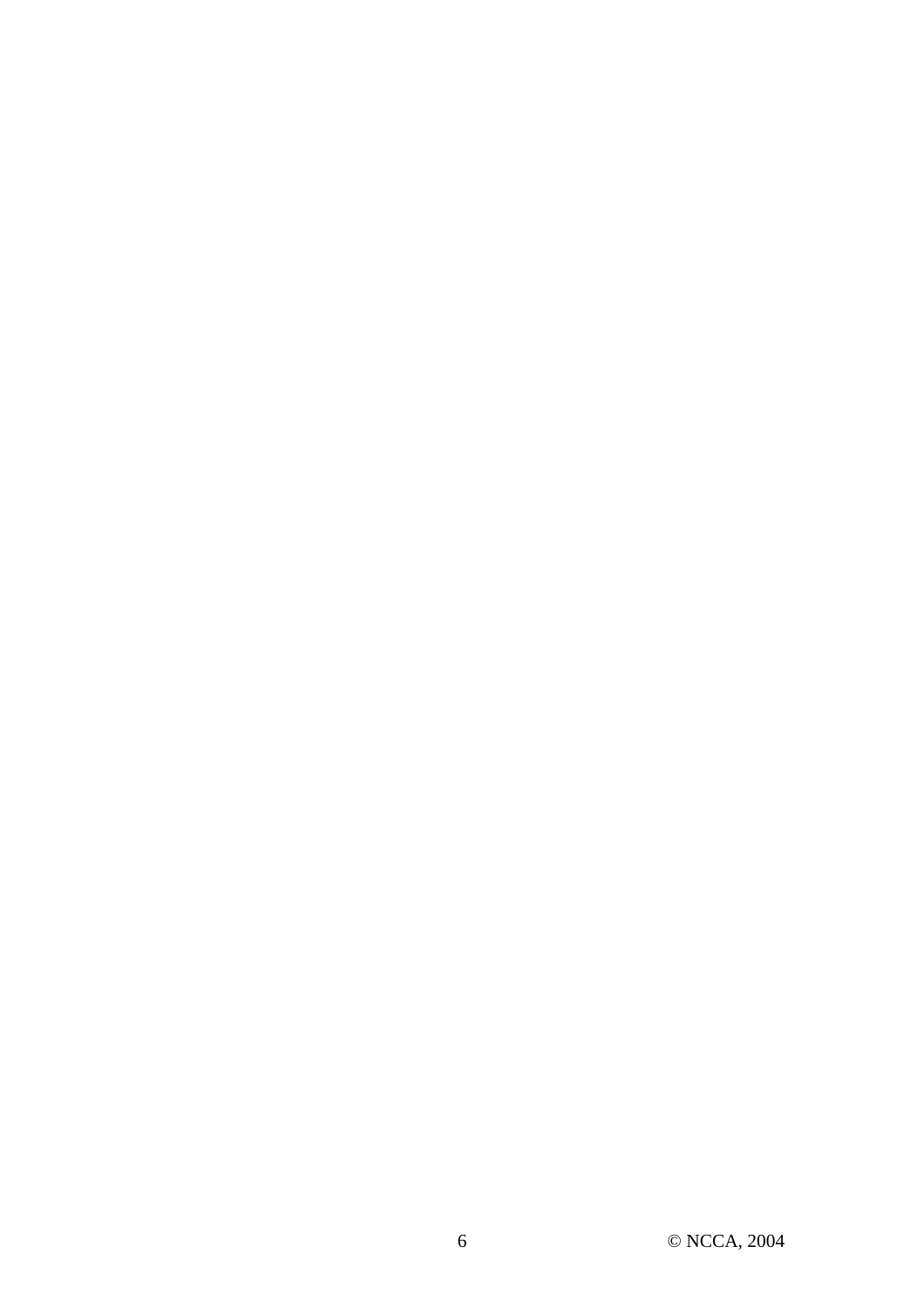# **2. Overview of ICT in Education**

This section begins by identifying frequently cited arguments for promoting the inclusion of ICT in education. The 'rationales' provided for ICT in Irish and European policies are also examined and the outcomes and effects of Irish ICT policy to date are examined.

## **2.1 Frequently cited arguments for promoting ICT in Education**

## **2.1.1 The knowledge society**

In recent years, the pervasive influence of ICT has significantly increased our capacity, as a society, to generate, manipulate, store, and transmit large quantities of information cheaply<sup>1</sup> and to communicate with others almost instantaneously. This cultural trend is evident in the Irish public's increasing use of online banking, mobile telephony, ATM cards, online flight reservations, purchases, and the global transmission of digital files and images. Observers and proponents of this *knowledge society* suggest that our use of increasingly sophisticated and enabling technologies will continue, to the extent that technological literacy will become a basic functional requirement for our work, social and personal lives. They note that as the pace of technological development continues to grow, children in our schools today will live in a world where ICT will be increasingly embedded in their daily lives. Additionally, it is claimed that in this *knowledge (-based) society*, the most valuable asset is investment in intangible human and social capital, and that the key factors in economic and social development are knowledge and creativity.

European and international policies have explicated implications of the knowledge society for education. For example, the *eEurope 2002 Action Plan* has noted that curricula must adapt to meet the perceived needs of the knowledge society, given that traditional educational practices may no longer provide students with all the necessary skills for today's workplace. In the USA a number of bodies broadly representing cross-sectoral interests in education, technology, and business (the NCREL enGuage model<sup>3</sup>, MILE<sup>4</sup>) have identified a set of '21<sup>st</sup> century skills', which incorporate an emphasis on learning skills, lifelong learning, adaptability, and the ability to think creatively and critically.

The OECD report, '*Learning to Change'* ICT in Schools (2001) incorporates a broad view of the knowledge society in outlining three primary rationales for the inclusion of ICT in education, namely:

## a *pedagogical rationale*

The pedagogical rationale for the use of ICT in teaching and learning is based on the potential of ICT to increase the breadth and richness of children's learning

*a social rationale* 

 $\overline{a}$ <sup>1</sup> Information Society Commission (2002). *Building the knowledge society*.

<sup>&</sup>lt;sup>3</sup> *EnGauge* was developed by North Central Regional Educational Laboratory (NCREL) and the Metiri Group, an independent consulting group specializing in technology in education.

<sup>4</sup> Partnership for 21st Century Skills, MILE Guide for 21st Century Skills, 1341 G Street, NW Suite 1100 Washington, DC 20005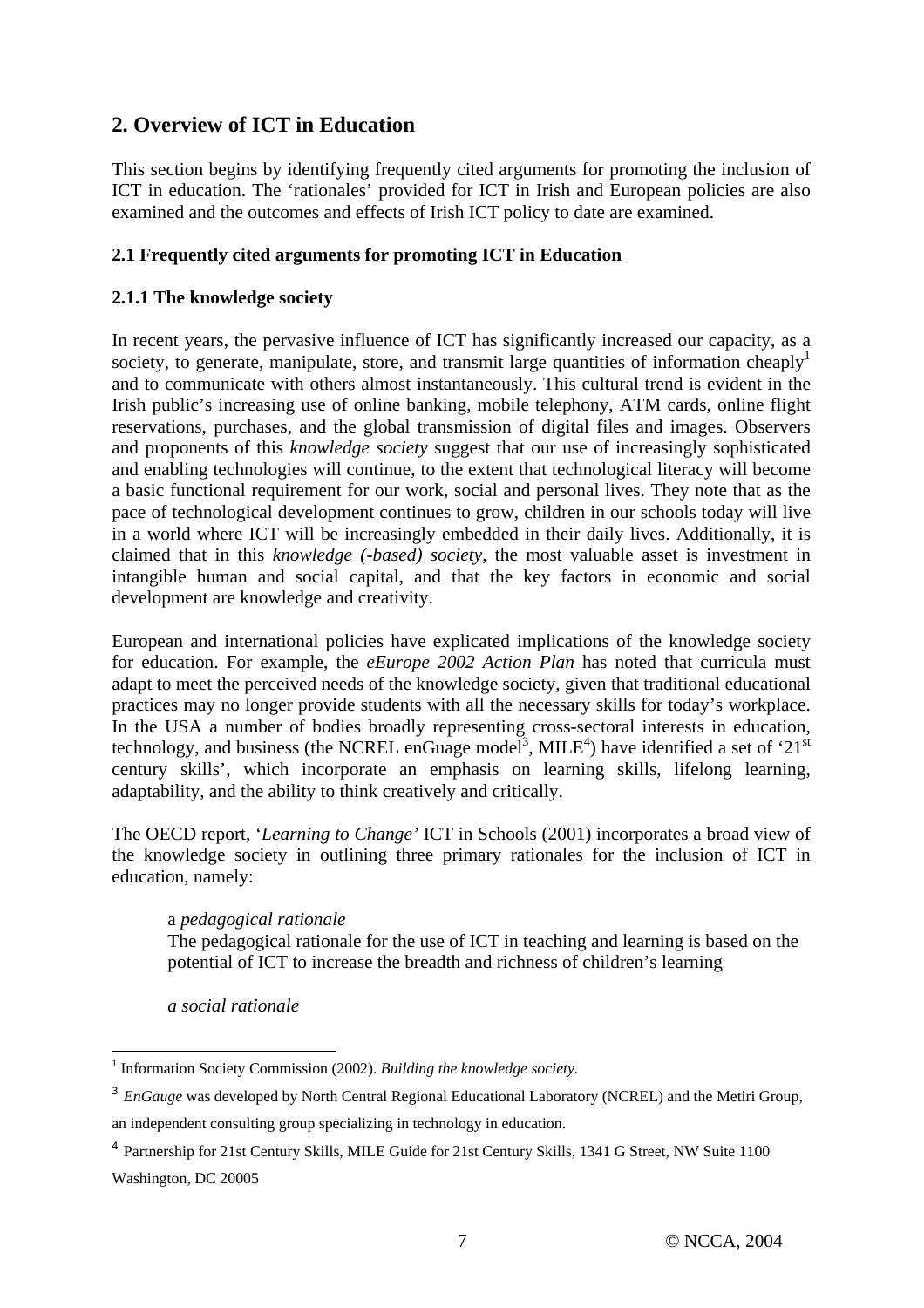The social rationale for planning for ICT use in classrooms focuses on the development of ICT competence, as an essential "life skill", in the same way as literacy and numeracy are currently viewed, thereby becoming both a requirement and a right.

#### *an economic rationale*

The economic rationale focuses on the potential of schools to prepare children to meet the perceived needs of the economy – present and future.<sup>5</sup>

The concerns of the OECD are echoed in Europe in a number of challenges for education systems. Among the challenges cited are:

- understanding the changing nature of what it means to be a responsible citizen
- educating children to be adaptable life long learners
- eliminating social exclusion
- developing workplace competencies
- $\bullet$  developing the skills to maintain national competitiveness<sup>6</sup>

These priorities are also reflected in recent curriculum documents (Primary School Curriculum, Junior Cycle Areas of Experience, Senior Cycle Review) which promote the importance of higher order thinking skills, critical thinking, problem solving, collaboration with others, learning to learn, and the ability to adapt to change, etc., now proposed as key requirements of the knowledge society.

## **2.1.2 Benefits of ICT for teaching and learning**

The potential benefits of ICT for teaching and learning are also touted as reasons for increasing our use of ICT in schools. Among the reported benefits are gains in student achievement, increased student motivation, improvements in students higher order thinking and problem solving abilities, and the development of students' abilities to work collaboratively.<sup>7</sup> Whilst research on the 'effects' of ICT on teaching and learning have provided mixed results, researchers have found that ICT can have a positive effect under certain circumstances, and for certain purposes. Longitudinal research studies, many of these carried out in the USA, have contributed to a greater understanding of how children learn using ICT. For example, the evaluation of the Apple Classrooms of Tomorrow project, (ACOT), an immersive ICT intervention, found that students used inquiry, collaborative, technological, and problem-solving skills far more than their peers who were regular graduates of traditional high school programmes.<sup>8</sup>

 $\overline{a}$ 

<sup>5</sup> OECD, Learning To Change, (2001) *ICT in Schools.*

<sup>6</sup> European Schoolnet, *The Think Report*, p. 37

<sup>7</sup> West Ed. Knowledge brief (2002) White N., Ringstaff C., Kellet L., *Getting the most from technology in schools.*

<sup>&</sup>lt;sup>8</sup> Changing the conversation about teaching, learning and technology, 1995, Apple Computer Inc.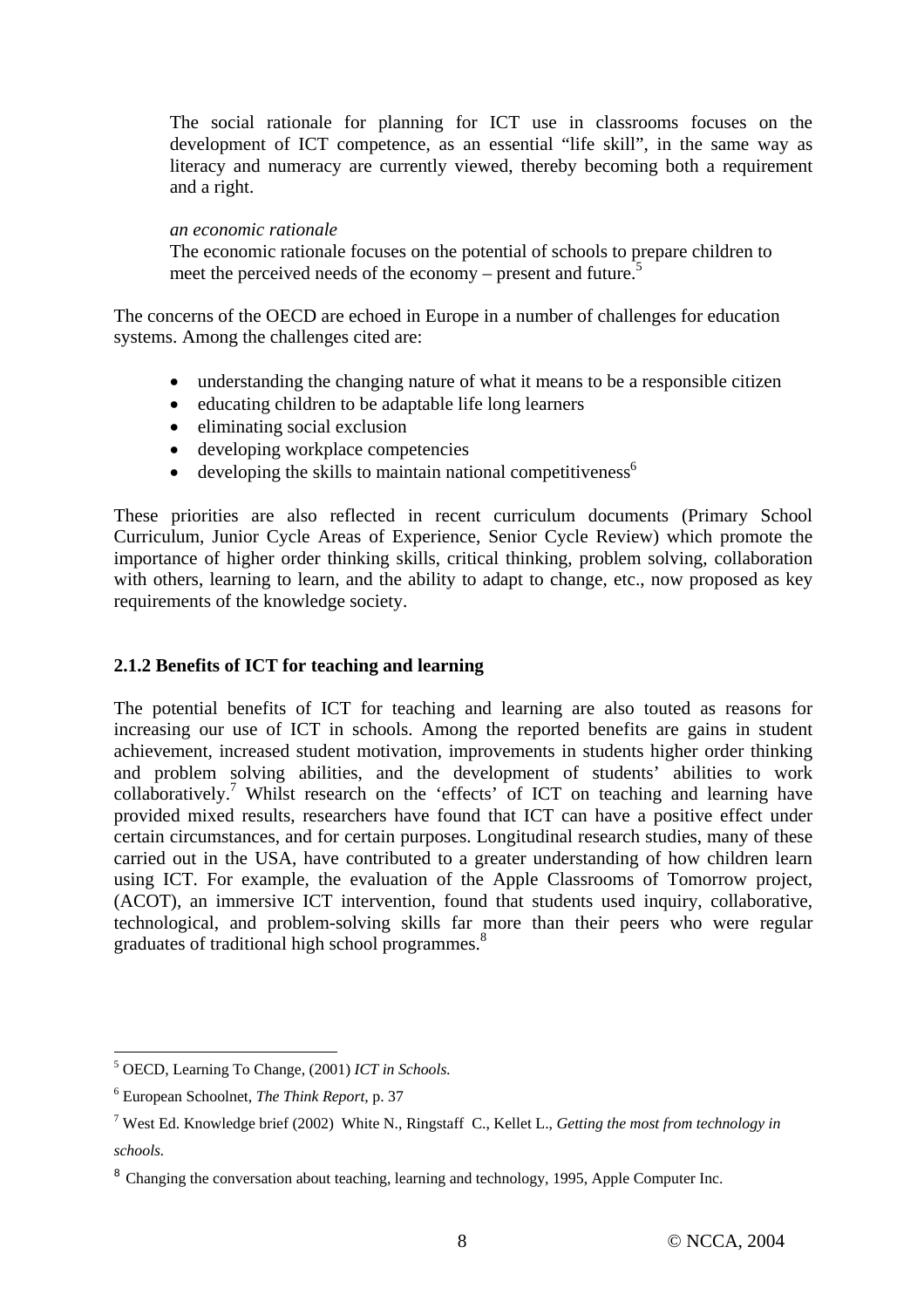Current research in the UK focuses on the role of ICT in developing students' creativity and collaborative learning<sup>9</sup>. The outcomes of this research offer valuable insights into how ICT may in fact be a key trigger in supporting teachers to enable the kinds of learning espoused in the Primary School Curriculum, and in the review of the Post Primary Syllabuses. Teachers who engage with ICT in the classroom have reported that ICT is more suited to support collaborative learning, active learning, enquiry etc. than traditional teaching pedagogies. Additionally, the use of ICT in education has consistently been equated with other broader educational goals. For students these include time management skills, active citizenship, language and numeracy skills, and the student's own responsibility for learning

One of the more salient findings in the general research on the use of ICT in education is the extent to which ICT can support the inclusion of students with Special Educational Needs.<sup>10</sup> Research has shown that ICT can help students to overcome communication difficulties, and to access the curriculum more fully, through using communication aids and appropriate assistive technology and software tailored to meet their needs. In some instances ICT offers perhaps the only way in which some students can make their thoughts and needs known and demonstrate their achievements.

Research carried out in the UK between 1999 and  $2002<sup>11</sup>$  showed a positive correlation between students ICT use and their overall academic achievement. A later study which examined other school factors such as resources and teaching found that ICT alone had little impact unless combined with good resources and effective use in the classroom. However, the quality of teaching both in general and with ICT had improved. Schools that had both good ICT resources and very good ICT teaching achieved better results than those with good ICT resources but poor ICT teaching.<sup>12</sup>

As gatekeeper of his/her students' classroom learning, the teacher continues to be a critical contributor to success in classroom learning -including learning with ICT. The teacher's own familiarity with ICT and confidence and competence levels in its use is a key determinant of the effective use of ICT in the classroom. ICT can also alleviate the administrative and planning burden for teachers in planning and managing lessons, resources, recording and assessment. There is a strong motivational link between the teachers' perception of personal value in using ICT and his/her use of ICT in classroom pedagogy. Access to ongoing and appropriate ICT professional development is a prerequisite for *all* teachers if they are to improve their confidence and competence in using ICT to meet the needs of *all* their students.

12 BECTA: January 2003, *Primary schools - ICT and standards* available at

 $\overline{a}$ 

<sup>&</sup>lt;sup>9</sup> Keri Facer and Ben Williamson: Designing technologies to support creativity and collaboration:A handbook from NESTA Futurelab

<sup>&</sup>lt;sup>10</sup> BECTA ICT Research 2003, What the research says about ICT supporting special educational needs (SEN) and inclusion

<sup>11</sup> BECTA, for the Department for Education and Skills (DfES) 2002). *ImpaCT2 : The Impact of Information and Communication Technologies on Pupil Learning and Attainment.*

www.becta.org.uk/research/research.cfm?section=1&id=538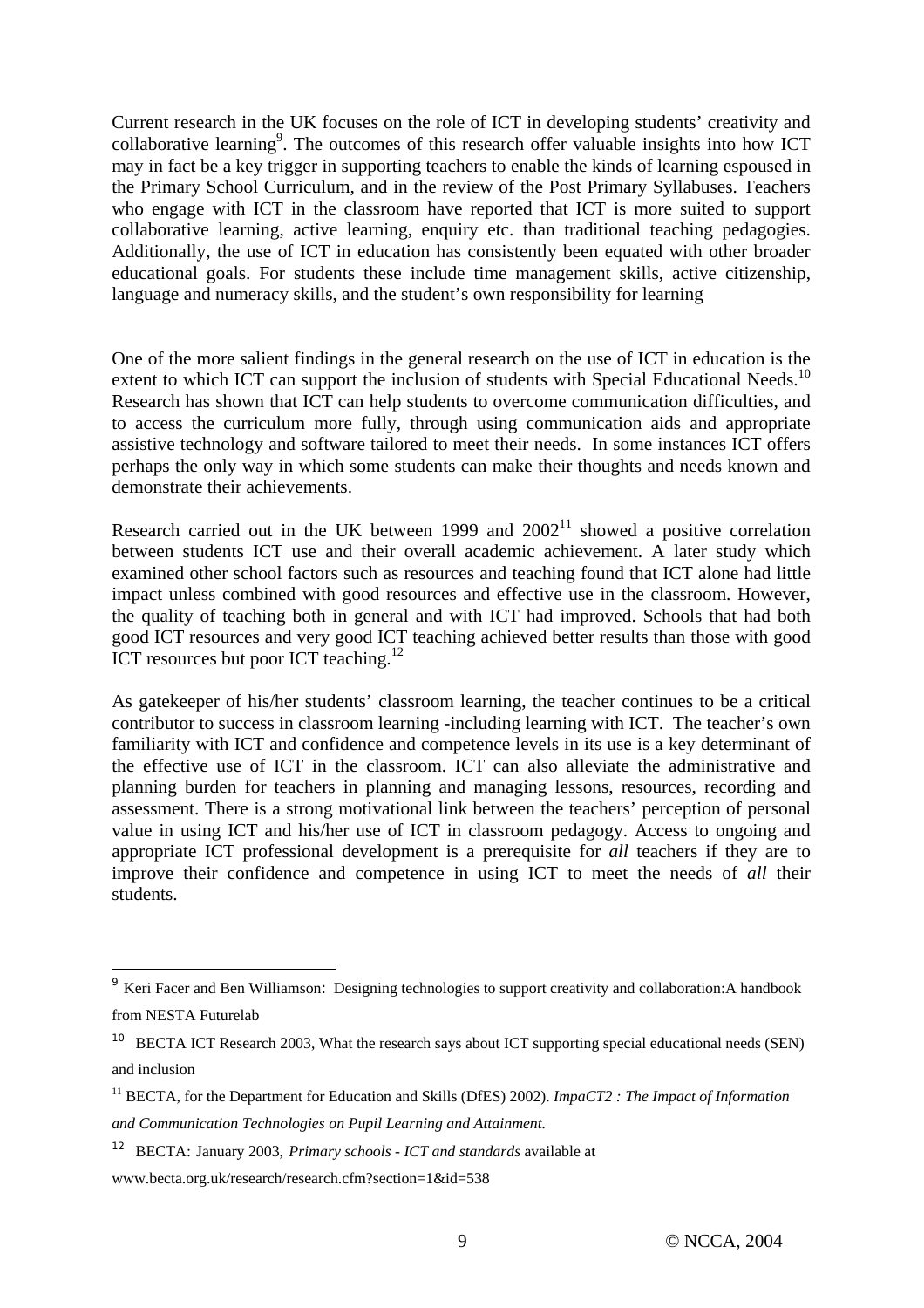Taken together, these studies tout the potential of ICT to improve educational outcomes. Yet this ambition is not unprecedented in the history of instructional media. Even a cursory review of the impact of instructional media on educational outcomes reveals a significant disparity between the anticipated and actual (evidenced) effects of instructional media in classrooms and schools. Merely because ICT providers are creating hardware and software and their school customers are acquiring these tools and equipment, does not tell us to what extent the daily lives of typical school children and their teachers are being affected or changed by ICT. Our need to visualize the roles and functions of ICT in Irish classroom contexts has never been greater.

## **2.1.3 The digital divide**

A third frequently cited rationale for the use of ICT in schools has been to mitigate the growing *digital divide* in our society. The digital divide refers to the gap in achievement between those who have access to technology in the home, and those who do not. International research indicates that the divide goes beyond ICT provision – children in working class homes who have a computer at home may be more likely to use the computer for games, while middle class children may more frequently use it for learning activities. ICT programmes have been established in some countries to attempt to bridge this divide. For example in the UK, a program for disadvantaged areas exists, *Closing the digital divide: ICT in deprived areas*, where schools in areas of high social deprivation are given free computers under the *Wired Up Communities* project. The role of parents and the wider community in supporting the work of the school in ICT are described as critical. Similar smaller scale projects operate in Ireland, the Liberties Learning Initiative and the DISC project in Dublin, with private and public sector funding both aim to bridge the digital divide for students in disadvantaged communities.

In addition to the lack of physical access to technology, limited literacy, numeracy, and problem solving skills have also been identified as a strong determinant of the digital divide for many people (ETS, 2001, OECD, 2001). The link between low levels of literacy and the digital divide indicates implications for children with special educational needs, those receiving learning support, and children from socio-economically disadvantaged backgrounds. This aspect of the digital divide has not yet been explored in the Irish situation.

Another aspect of this divide is the growing perception of a disparity between the uses of ICT in the school and in the 'real world' outside of the school, The use of digital media such as digital cameras, image editing, digital music is part of the accepted culture for many people, especially young people. Communication devices such as mobile phones and PDAs are in common use. The absence of congruity between this change in people's patterns of use of ICT and school uses leads to the perception by many students that school learning may not be relevant to the world. Exploring this question of relevance will be important in the NCCA's work in ICT in Curriculum.

As well as educational and social rationales for the use of ICT in schools, there has been increasing interest in the role of ICT in Education at policy level both from the European Union and from National governments.

## **2.2 European policy for ICT in education**

The opportunities and challenges of the knowledge society have been broadly recognised in a number of European policies. In addressing the challenges and opportunities brought by ICT,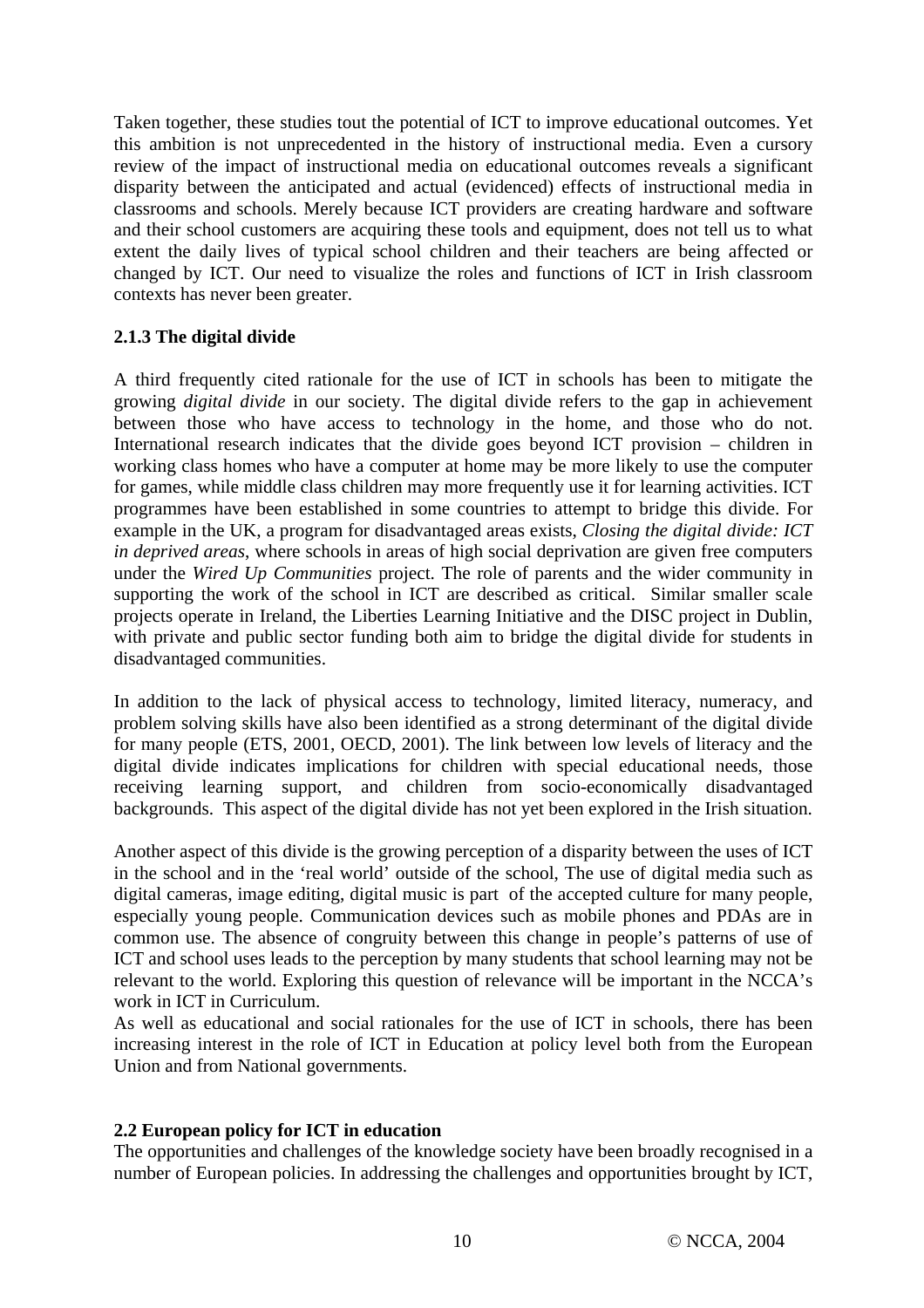these policies attempt to set a framework for the development of opportunities presented by ICT to enhance the well being of European citizens. One of the first of these policies was the *eEurope – An information society for all* (eEurope) initiative launched in December 1999. This initiative recognized the challenges of the knowledge society. The key objectives of *e*Europe were:

- to bring every citizen, home and school, every business and administration, into the digital age and online.
- to create a digitally literate Europe, supported by an entrepreneurial culture ready to finance and develop new ideas.

The eEurope policy noted that ultimately the whole process should be socially inclusive, build consumer trust and strengthen social cohesion. *<sup>13</sup>*

One of the key priority actions for the second objective was *European youth into the digital age*. This action acknowledged the crucial role of education in determining economic and social progress and equality of opportunity in society. It recognised the importance of lifelong learning to support the emergence of a new generation of creators, researchers, entrepreneurs and to empower all citizens to play an active role in the knowledge society.

The European Council at a special meeting on 23-24 March 2000 in Lisbon endorsed this recognition of the importance of the knowledge based economy and agreed a new strategic goal for the Union, that is

*to become the most competitive and dynamic knowledge-based economy in the world, capable of sustainable economic growth with more and better jobs and greater social cohesion by 2010*. 14

The *eEurope Action Plan* was subsequently drawn up to define the necessary measures to ensure that the targets set out by the Lisbon European Council were reached. Two such *e*Europe action plans have now been developed: *e*Europe2002 and *e*Europe2005. Under the priority action, *European youth into the digital age*, the Lisbon European Council requested that:

- every citizen be equipped with the skills needed to live and work in the new information society
- member States ensure that all schools in the Union have access to the Internet and multimedia resources by the end of 2001
- member States ensure that all the teachers needed are skilled in the use of the Internet and multimedia resources by the end of 2002
- schools are progressively linked to the very high-speed trans-European network for electronic scientific communications to be created by the end of 2001
- Europe's education and training systems must adapt to the knowledge society.<sup>15</sup>

 $\overline{a}$ 13 eEurope (1999) *eEurope – An information society for all*.

<sup>14</sup> European Council, 23-24 March 2000, Lisbon

<sup>&</sup>lt;sup>15</sup> Commission Of The European Communities, (2002) eEurope 2005: An information society for all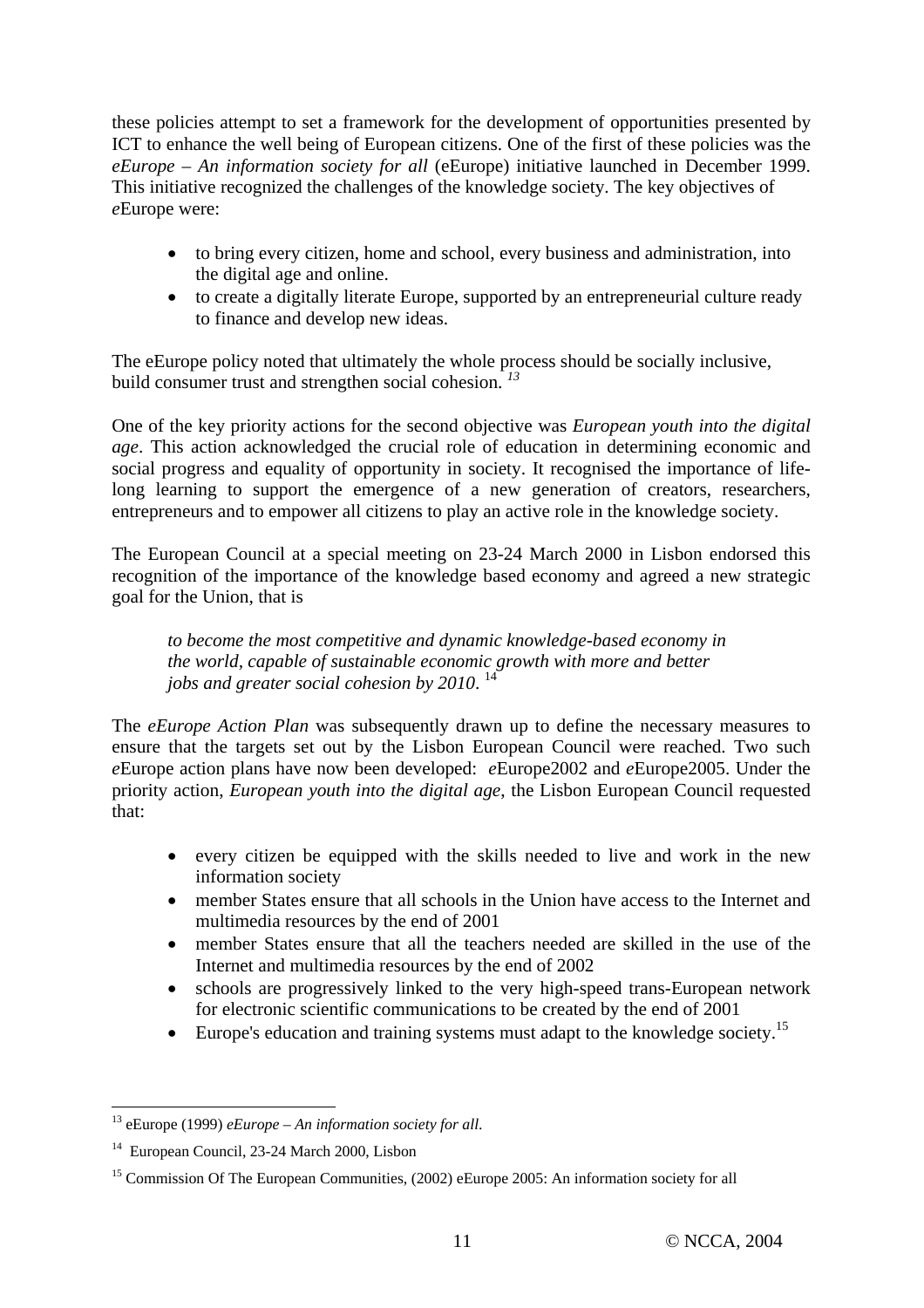Additionally, the Commission outlined specific educational actions in a complementary *e*Learning initiative adopted by the Commission in May 2000<sup>16</sup>. The *eLearning* initiative is part of the *e*Europe action plan with an additional objective;

*to support the evolution of school curricula with the aim of integrating new learning methods based on information and communications technologies by the end of 2002.17*

Precise targets for education have also been laid down under *e*Europe:

- to ensure, by the end of 2003, that all school-leavers have had the chance to become digitally literate
- to provide all teachers with appropriate training, to adapt teacher training programmes accordingly, and to introduce measures to encourage teachers to make real use of digital technology in their lessons, by the end of 2002
- to offer every worker the opportunity to become digitally literate through the lifelong learning system, by the end of 2003.

EU member states have made visible progress in connecting schools to the Internet and in developing the ICT skills of teachers. However, more progress needs to be made regarding

- the quality of Internet connections and ratio of computers per teacher/student
- the match between equipment, available software, content, services and educational needs
- training for teachers and adaptation of both teacher and pupil curricula
- the concept of Digital Literacy
- *e*Learning indicators or standards
- modes of accreditation and certification

The direction taken in European policies is well reflected in Irish government policy for ICT.

## **2.3 Irish policy for ICT in education**

The Irish government has also recognised the enormous significance of knowledge society developments on the educational sector, the Irish economy, and society in general. In the last decade, two Irish government policies for ICT in Irish Education: *Schools IT2000, A Policy Framework for the New Millennium* (1997) and *A Blueprint for the Future of ICT in Irish Education* (2001) have been published and implemented. The most recent *Blueprint* policy outlined the main thrust of the government's three-year strategy, which was

- to augment the ICT capital provision to schools and lower the computer/pupil ratio
- to expand access to and use of Internet technologies through the development of wiring-networking infrastructure
- to further integrate ICT into learning and teaching
- to enhance teacher professional development

 $\overline{a}$ 16 European Commission, 2000, *e*Learning**–***Designing Tomorrow's Education*

 $17$  elearning get ref;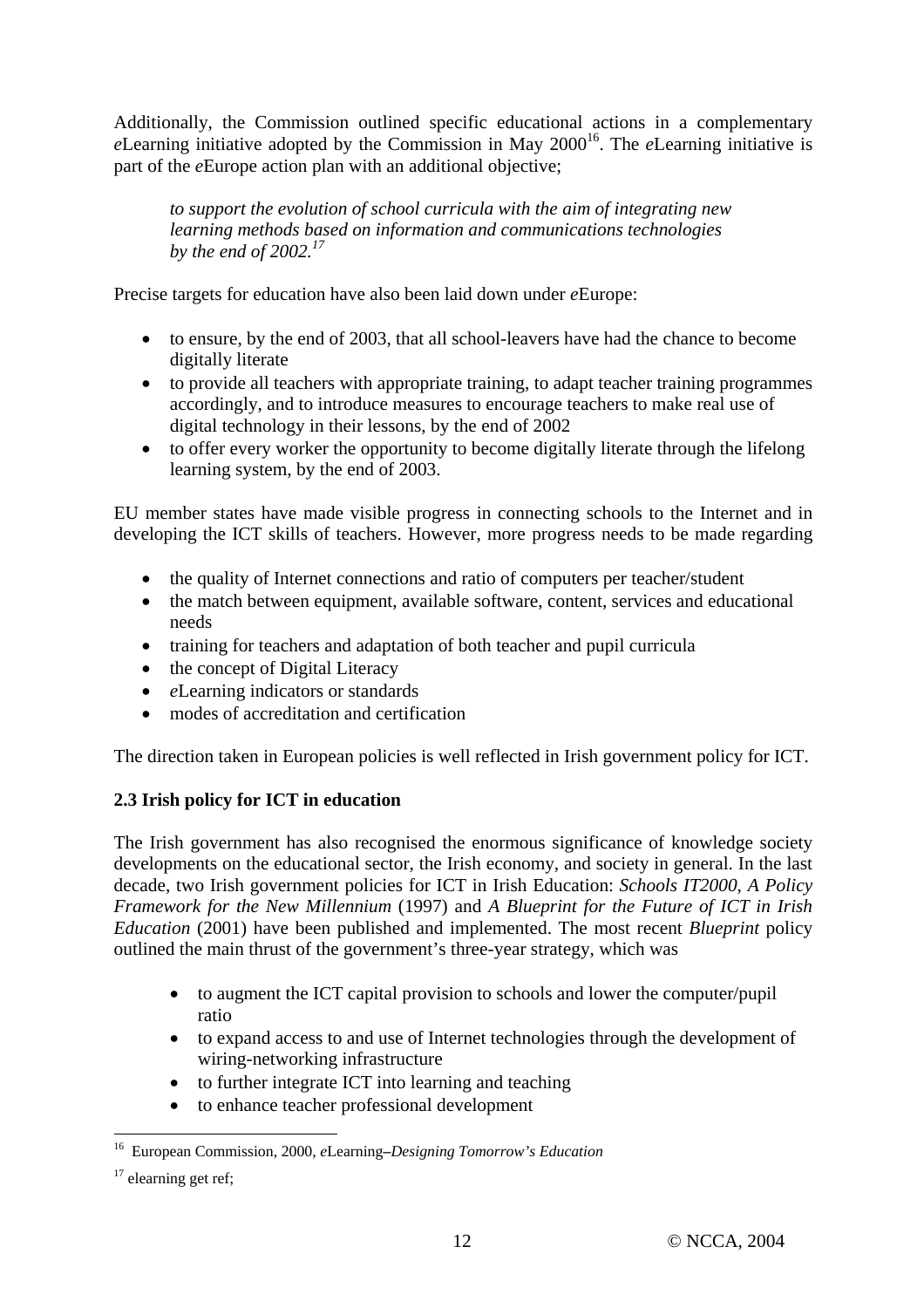• to facilitate the development of software and multimedia resources for use in schools

The lifetime of the *Blueprint* policy expired at the end of 2003. We are currently awaiting the publication of the next Government policy for ICT in Education, which is expected to continue with the previously stated goal of aiming to meet the EU e-learning initiative targets.

A strategic framework, *New Connections, A strategy to realise the potential of the Information Society* was published in March 2002 which outlined *overall* government priorities in supporting, embracing and benefiting from the Information Society in Ireland.

The Information Society Commission publication, *Building the Knowledge Society, A Report to Government* (December 2002) acknowledged that while Ireland has a strong reputation for a well-educated, highly-skilled workforce, it lags behind leading countries in the application of ICT to the education sector. The report recommends that basic ICT skills, should in as far as possible, be integrated as a core component of mainstream education and training provision.

The Information Society Commission (ISC) made a number of recommendations to government including

- priority for capital investment in ICT in schools supported by a clearer policy framework, and progress indicators
- political commitment to establishing a broadband connectivity solution for schools, education centres, libraries, and other places of community-based learning
- clear provision for integrated technical support for the education sector
- curriculum integration of ICT
- a review of the approach to ICT in teacher education, and identification of the professional development needs of teachers.

Some of these issues raised by the ISC are discussed in the next section where the NCCA presents an examination of progress on Government policies to date. Government policy for ICT in education is co-ordinated and implemented through the ICT Policy Unit of the DES, which is currently developing a policy for ICT in schools for 2004 and beyond.

## **2.31 EU and Irish ICT in education Policies: Progress**

*Schools IT2000, A Policy Framework for the New Millennium<sup>18</sup>* (1997) led to the establishment of the National Centre for Technology in Education (NCTE) in 1998 to implement the policy. This was supported at local level through the appointment of twenty ICT Advisors in each of the fulltime Education Centres from September 1999 (later expanded to 21).

There were three major initiatives in IT2000:

• Technology Integration Initiative (TII)

 $\overline{a}$ 

<sup>18</sup> Department of Education and Science (1998). *Schools IT 2000: A Policy Framework for the New Millennium*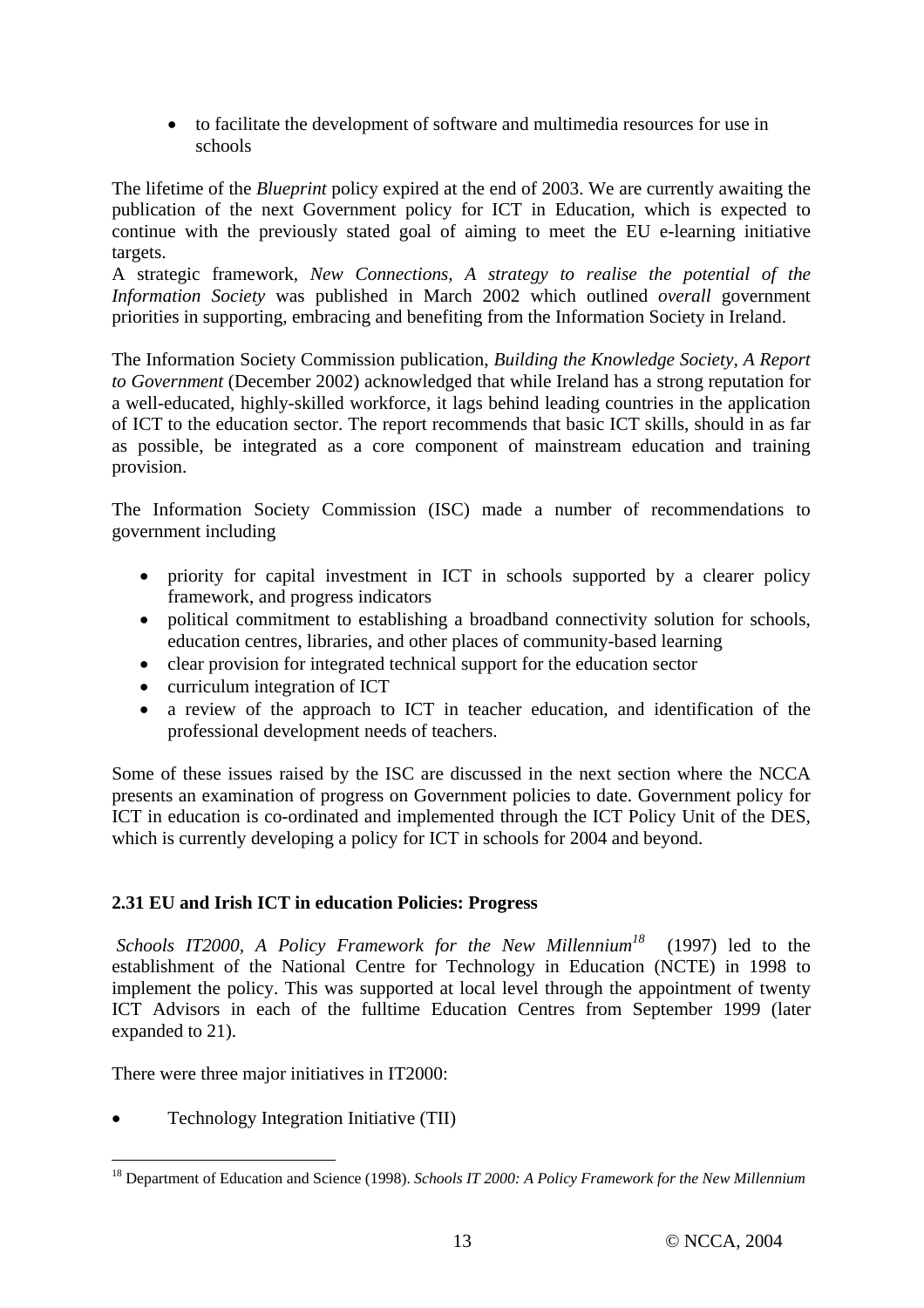- Teaching Skills Initiative (TSI)
- Schools Support Initiative (SSI) including
	- o Schools Integration Project (SIP)
	- o ScoilNet

A further initiative, 'Interactive Software in the Curriculum' evolved as the implementation of IT2000 progressed. The role of ICT in supporting children with special educational needs (SEN) permeated all of the IT2000 initiatives.

The DES launched an updated ICT policy framework document, *A Blueprint for the Future of ICT in Irish Education<sup>19</sup>* in December 2001*.* This new policy supported the continuation of the main initiatives commenced under *IT2000*, and augmented capital provision to schools and lowered the computer/pupil ratio.<sup>20</sup>

These policies met with a positive and enthusiastic response from teachers, parents, boards of management, industry and the wider community. Technology grants to schools for hardware and software under TII were greatly augmented by contributions through public private partnership (e.g. Telecom Eireann), local sponsorship, and fundraising initiatives of parents, teachers, and the school community. Many teachers participated in ICT training in their own time under TSI. Hundreds of schools submitted innovative project proposals to participate in  $SIP<sup>21</sup>$  with a final number of three hundred eventually participating in over eighty projects. ScoilNet was launched as the educational portal for Irish schools. The Interactive Software in the Curriculum initiative resulted in the evaluation of many software titles and the development of a limited number of pieces of indigenous content. The SEN initiative permeated all other initiatives.

Research on the implementation of these policies was conducted in three nationwide school surveys in 1998, 2000 and 2002 in order to determine the delivery and impact of *Blueprint* initiatives and *Schools IT2000* in Irish schools. The findings were summarised in *Schools for the Digital Age, Information and Communication Technology in Irish Schools, Progress Report 1998 – 2002*<sup>22</sup>, hereafter referred to as 'the Progress report'

In the next section we provide a short analysis of the findings from this report and the implications for the NCCA work in ICT in Curriculum and Assessment.

## **2.4 Moving forward with ICT in curriculum and assessment**

It is clear from the Progress report that a lot has been achieved in Ireland since 1997. While acknowledging this progress, Ireland is a long way off meeting the ambitious goals of the eEurope Action Plan and the eLearning Initiative for 2002. Using data from the progress report, this section outlines positive steps to date and highlights priorities for future development in order to realise the goal of ICT integration in the curriculum.

 $\overline{a}$ 19 Department of Education and Science (2001). *A Blueprint for the future of ICT in Irish Education*

<sup>20</sup> Department of the Taoiseach (2003). *New Connections: Government Action Plan, Progress Report*, p. 49.

<sup>21</sup> Galvin, Conor (Ed.) (2000). *Sharing Innovative Practice The NCTE's Schools Integration Project 1998-2000*

<sup>22</sup> NCTE (2004) *Schools for the Digital Age, Information and Communication Technology in Irish Schools, Progress Report 1998 – 2002*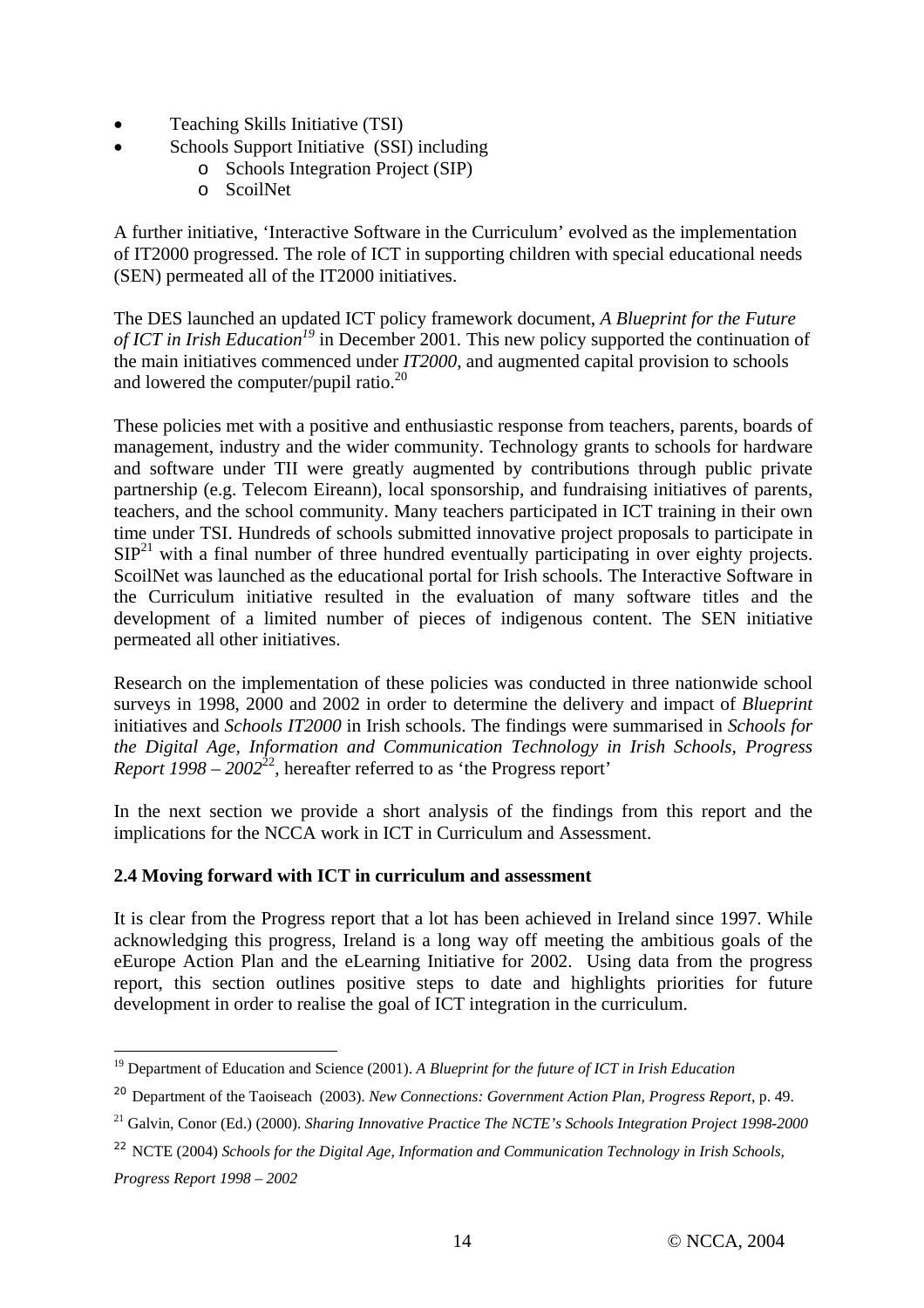In Ireland as internationally, developments in ICT in education in general have followed a pattern of **three** phases of implementation:

- 1. the development of ICT infrastructure in schools,
- 2. mainstreaming the role of ICT in education, and
- 3. using ICT to transform teaching and learning practices.

The third phase was the stated aim of the *Blueprint* policy, and is expected to continue to form a core section of the forthcoming Government policy for ICT in education from 2004.

An examination of comparative data and quantitative measures such as ratio of computers per student, and access to ICT per class in the Progress Report provides a snapshot of progress to date and a useful indication of some important directions for future development.

#### *2.41 Infrastructure*

Pupil: computer ratio has significantly improved in the years since the first ICT in Schools Policy and is now (2002 figures)

- $\bullet$  11.8:1 in primary schools
- $\bullet$  9.4:1 in post-primary schools
- 3.9:1 in special schools.<sup>23</sup>

These figures indicate that the question of adequacy of ICT infrastructure has not yet been resolved. For example, the availability of computers to students ranks low in comparison to our European neighbours, especially Denmark, 3:1, Norway 4:1 and Finland 6:1. <sup>24</sup> The availability and density of computers in school is important in order to promote certain kinds of ICT uses, for example, in class group work. A German report which conducted an international regional comparative study argued that a maximum of *6 pupils* per computer is needed in order to successfully integrate ICT in the school. <sup>25</sup> In Australia, the target is now 5:1 in most states.

The Progress report does not provide information on the availability of the broad range of ICT now recommended for use in educational settings: software, digital cameras, digital projectors, digital audio and video, communication devices and software, scanners, printers etc. It is important that we do not concern ourselves solely with numbers of computers, other ICT devices have great potential to support the development of students creativity, communication skills and media literacy. For example, a digital projector attached to an Internet connected computer in the class, can enable the teacher to use powerful multimedia resources in their teaching.

Maintenance and technical support of the infrastructure also determines to a large extent, teachers confidence and willingness to use it in class. This was cited in a report in 2001 as key issue and a time waster.<sup>26</sup> It is clear that a satisfactory system of technical support is necessary to support schools.

 $\overline{a}$ 

 $^{23}$  ibid.

<sup>24</sup> OECD, *Education at a Glance*, 2003.

<sup>25</sup> International Benchmarking Study, 2003 *IT in school regions*, Bertelsmann Foundation, Nixdorf Foundation

 $26$  KIA, Review, CRITE 2001, pg. 13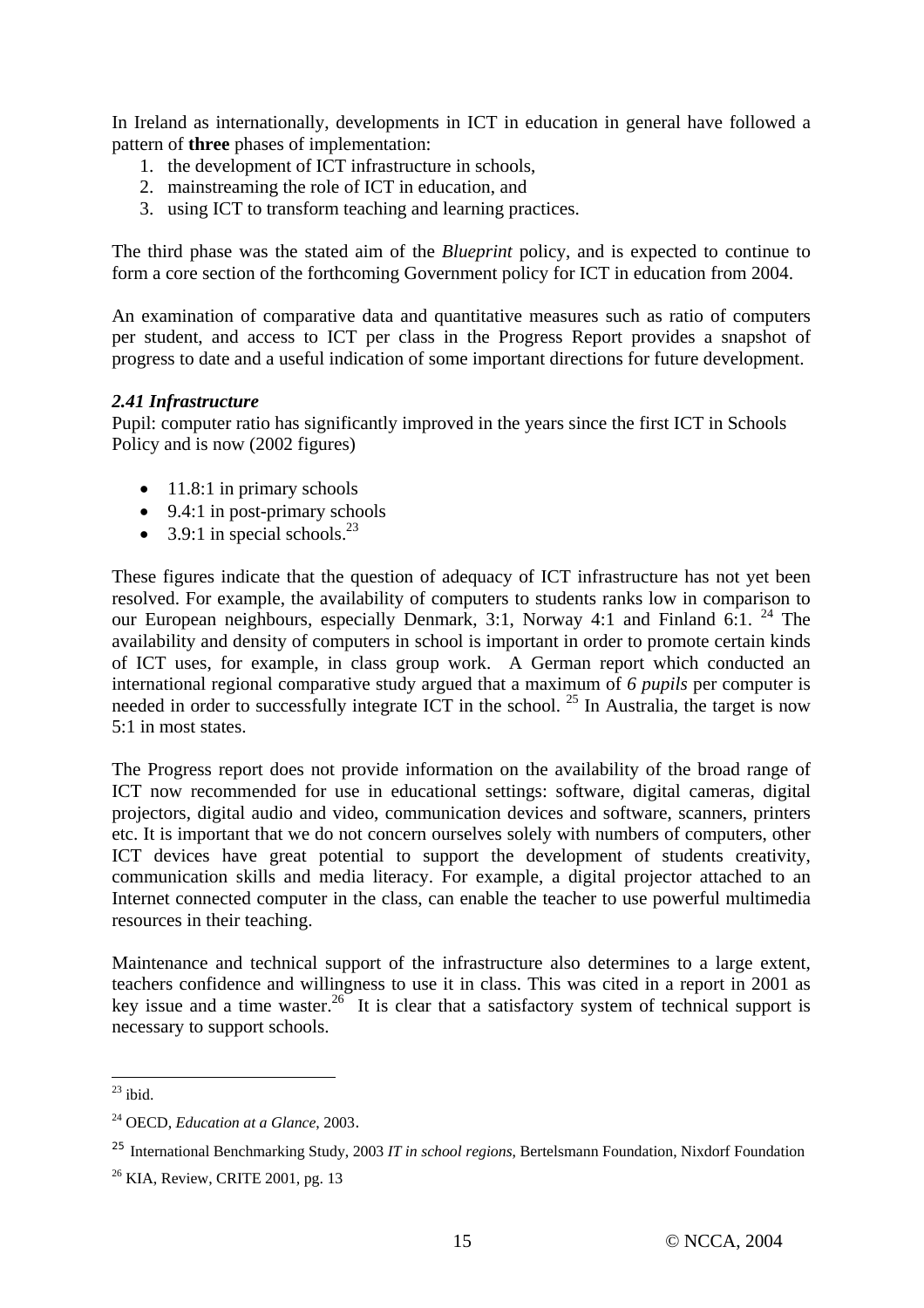## *2.42 Access to ICT*

In Ireland, the level of student access to computers varies by school level and class. Weekly and occasional access to computers becomes more frequent as children progress from infants to  $6<sup>th</sup>$  class in primary schools. This age related increased usage pattern is not continued into post-primary. The highest rate of access in post-primary schools is during Transition Year, LCA and LCVP where students are undertaking projects, task work and portfolio work. Student access to computers in special schools is high.<sup>2</sup>

Though this information on access to ICT is useful, there is a need for more in-depth research beyond that described here. Seven years after the beginning of the investment in ICT in education, it is time we started to look beyond access to equipment, and to research usage patterns. Research is required to gain insight into the factors that promote usage, the quality of use of ICT in schools and classrooms, and the learning experiences which ICT affords students. The available figures do not give detailed information on the length of time the *individual* student (rather than class) spends using ICT per week, nor do they address the *quality* of this usage. Additionally, while the progress report notes that subject specific use of ICT is much higher in primary than in post-primary schools, with a particular focus on use in English, Mathematics and for Learning Support, it does not attempt to examine the *quality* of ICT use within subject areas. For example, *Is ICT 'use in English' primarily for word processing?*

Research is needed to fill these information gaps. We can gain greater insight into the situation by examining the experiences of those teachers and students who currently use ICT, how they use it and for what purposes.

## *2.43 Teacher ICT professional development*

More than 75% of teachers have availed of some form of ICT training through the NCTE Teaching Skills Initiative.<sup>28</sup> This is a positive development as research indicates that those teachers who have received adequate and appropriate training use technology more frequently and in a variety of ways in their teaching instruction.<sup>29</sup>

While the progress report highlights this positive situation in relation to teacher participation in ICT professional development, ongoing progression in ICT pedagogy is still a requirement. The ICT courses for teachers provided under the Teaching Skills Initiative have greatly supported the development of teachers' knowledge and understanding of, and skills with the use of ICT. In order to fully take advantage of the opportunities afforded by ICT in teaching and learning, teachers need to be comfortable with the technology, and motivated to use it in supporting teaching and learning. When teachers perceive the benefits to their own work from using ICT (e.g. planning and recording) they are motivated to change existing practice and use ICT in the classroom. If ICT is to be available to *all students* then *all teachers* at both pre-service and in- service must have appropriate training.

 $\overline{a}$  $^{27}$  ibid, p. 6

 $28$  Ibid.

<sup>&</sup>lt;sup>29</sup> The Learning Return on our Educational Technology Investment, West Ed. 2002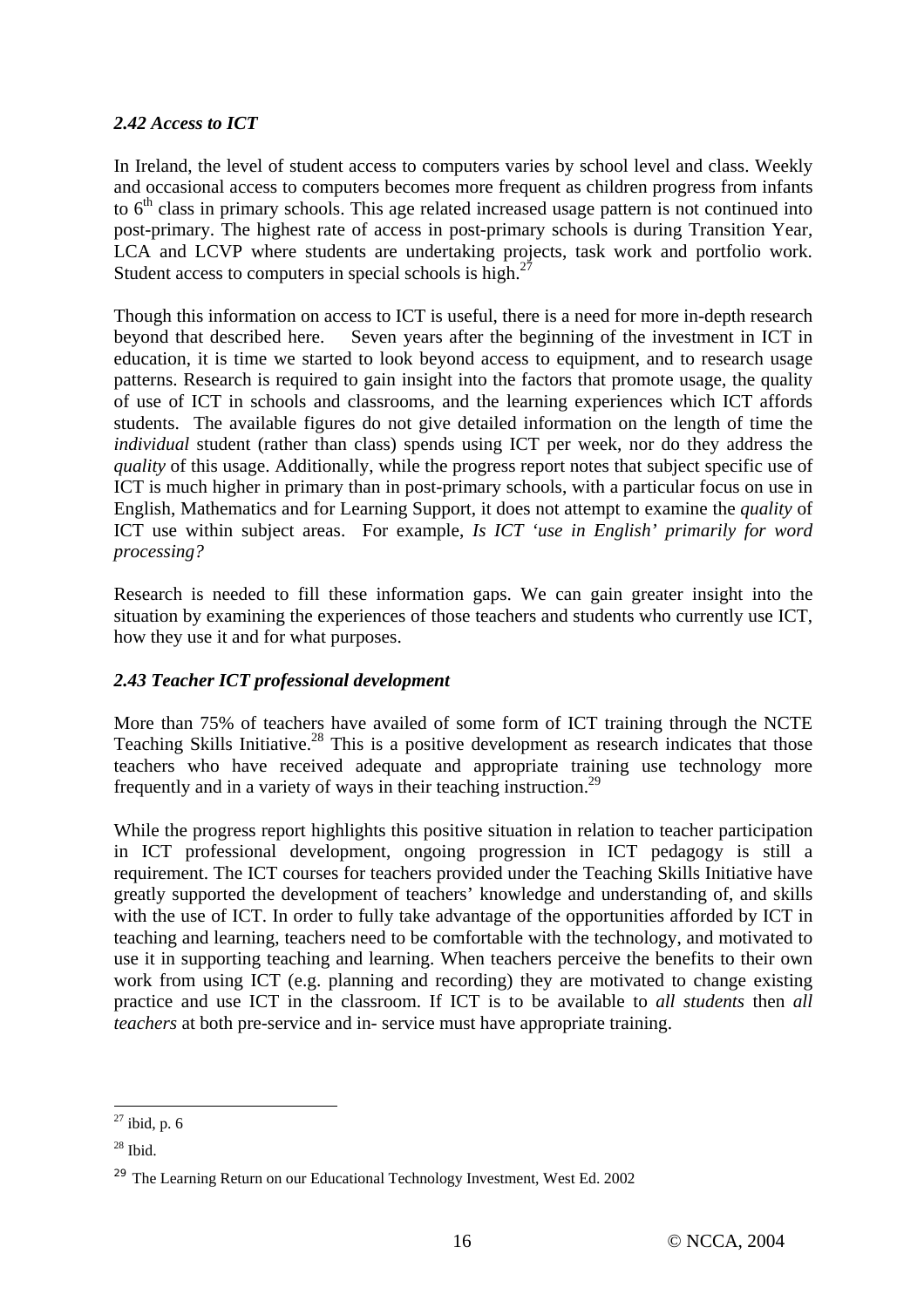Recent data from a Eurydice<sup>30</sup> survey highlights that most EU countries now include education in ICT as a compulsory component of the initial education of *all* future teachers. Ongoing research and investment in appropriate ICT professional development is also required. Recent research by BECTA has highlighted teacher ICT skill as one of five key pillars of successful integration of ICT in schools. In a discussion paper on cost, utility and the value of technology, Wahl (2000) recommended that funding for ICT should be allocated in the ratio of 70:30 on teacher training to equipment. This approach is gaining credence internationally. In Denmark, a training initiative for teachers, the pedagogical computer driving licence, Skole-IT focuses on the use of ICT to support innovative teaching and learning strategies in the curriculum. Initial reviews of effects indicate that the interaction between pedagogy and ICT skills is an important factor for teacher use of ICT in the classroom31. Similar views emanate from the SITES reports 2003. One case study from Norway, describes how teachers found that the most appropriate form of ICT training was when it was needed for the classroom task they were doing.<sup>32</sup> Collaborative support from other teachers within the school was also cited as a key area in the development of ICT competence. In Australia, states are developing ICT competency frameworks for teachers, with support, funding and training over a five year period.

It is also contended that the integration of ICT in teaching and learning requires a fundamental rethink for many teachers of their own deeply held beliefs and attitudes in relation to pedagogy, styles of teaching and their subject.  $\frac{33}{13}$  For example, teachers who are engaging with the implementation of the Primary School Curriculum 1999 might find that ICT affords greater opportunities to engage their children with collaborative learning, active learning, enquiry etc. than traditional teaching pedagogies, and enact a change in their own teaching as an outcome of this realisation.

Teachers have experienced increasing expectations to incorporate ICT into their teaching. Taking into account the age profile of teachers, it is reasonable to note that the majority of practising teachers did not receive pre-service training in the use of ICT. Most teachers work in independently in their own classroom with little interaction and supports from others, and if they encounter difficulties with ICT there is often very little assistance or support available to them. The rapidly changing nature of technology also renders much ICT professional development inadequate or out of date in a relatively short period of time, months not years. Relying on one week workshops and seminars is not sufficient given the diversity of ICT and the rapid changes involved.

Changes in teaching pedagogy happen slowly and incrementally, and in response to a realisation of the need for change. Teachers will be enabled to do so, through empowering teachers to become more involved in questioning their own practice and to become engaged in communities of practice. Such models of professional development, currently enacted in other jurisdictions require supportive central mechanisms and coherent planning.

 $\overline{a}$ 

<sup>&</sup>lt;sup>30</sup> Key Data on Information and Communication Technology in Schools in Europe, Eurydice, 2004, p. 45

<sup>31</sup> Skole-IT Impact Study 2,Uni C, 2002

<sup>&</sup>lt;sup>32</sup> SITES report NO004, Integrated use of ICT supporting an active student school, Royse Primary school, Norway, p. 2

<sup>&</sup>lt;sup>33</sup> Lai, K. W. (1999). Net-working: Teaching, Learning and Professional Development with the Internet.

Dunedin, NZ: University of Otago Press. (1999, p.12),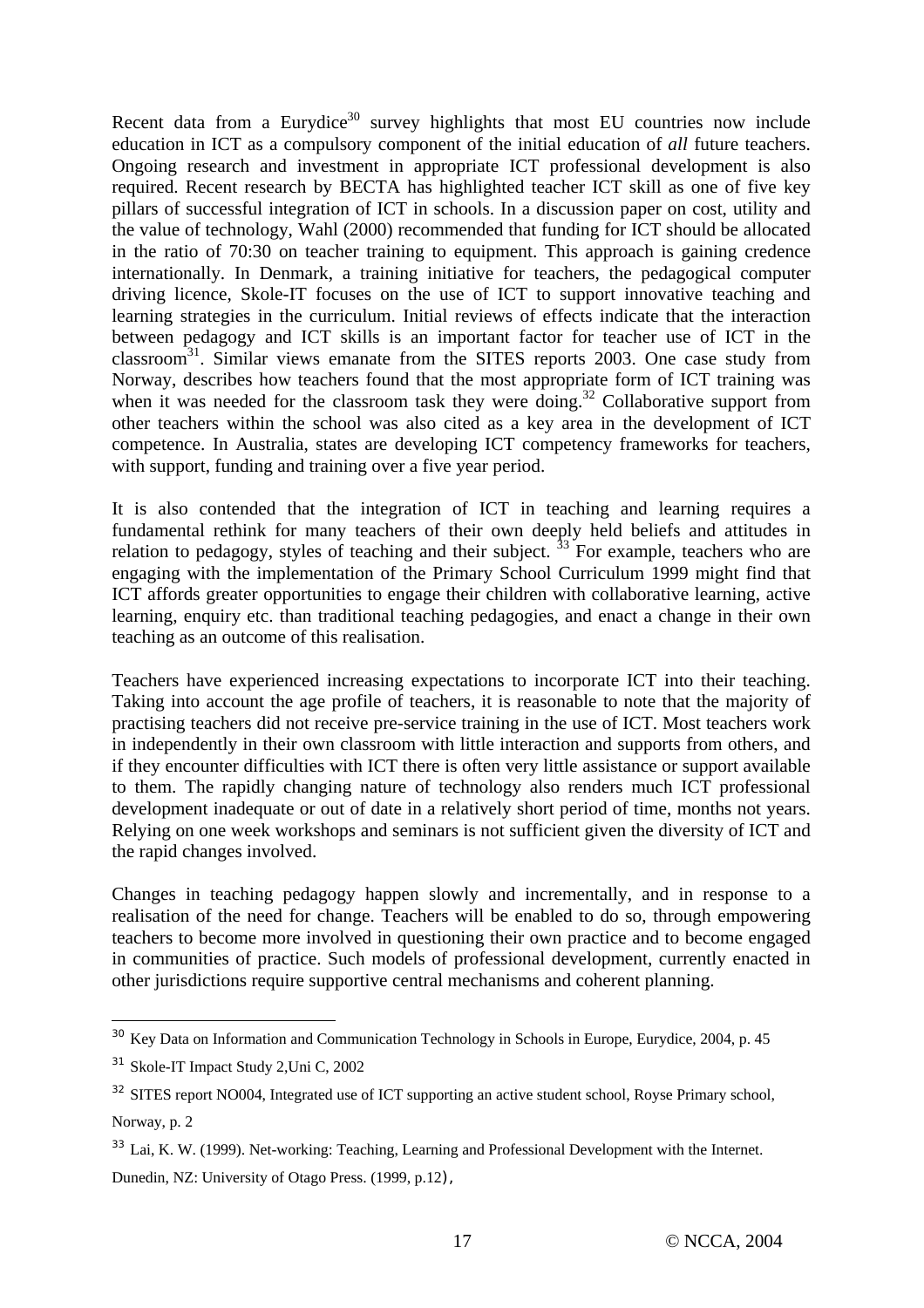#### *2.44 School leadership*

The key role of principals in the successful use of ICT in learning and teaching was recognised with a series of nationwide seminars for principals organised by NCTE through the network of Education Centres in 200.. These seminars focused on providing support for schools in implementing DES policy in planning schools' ICT infrastructure, staff professional development, and ICT curriculum integration.

Planning for ICT at school level is fundamental to its successful integration within the school. Research has shown that when principals realise the benefits of ICT in their own work, they are more likely to encourage its use within the school.<sup>34</sup> Encouraging and supporting the use of ICT for both school administration and planning is vital to enhancing the place of ICT within schools.

#### *2.45 Connectivity and Internet access*

While every *school* was connected to the Internet under the Telecom Eireann Information Age scheme, only a proportion of *computers* had access to the Internet. This ranged from 33% in special schools, 39% in primary schools to 66% in post-primary schools. Analysis of the type of connectivity afforded to schools revealed that only a minority of schools had broadband connectivity (mainly ADSL & Satellite) with the majority of users in post-primary schools using narrow bandwidth (PSTN line or ISDN line) to access the Internet. 6% of post-primary schools provided broadband access, compared with 1% of primary schools and 2% of special schools. In primary schools, Internet access was typically provided through a standard telephone line, thus limiting users to having one computer on-line at a time.

The Government Broadband Strategy was designed to alleviate this situation commencing from 2004. The provision of high speed, always on-access to the Internet for schools as part of a broader policy of integrating ICT into education, has now become a national imperative.<sup>35</sup> The Government has recently partnered with the Telecommunications Industry Federation (TIF) to agree a joint  $\in$ 18 million program to fund the provision of broadband to all schools. The National Broadband Network for Schools, supported by HEAnet will consist of a high quality virtual network which will provide high-speed broadband connectivity, centrally managed network services and always-on broadband access to high-quality multimedia content for schools.<sup>36</sup> This development will replace the current situation where the majority of schools have a single dial up connection, with only 2% of schools nationally having broadband access in 2002.  $\frac{3}{2}$ 

The move to provide Broadband access to all schools represents a significant positive step forward, however, it is nonetheless simply an access technology, and its potential value in

 $\overline{a}$ 

<sup>&</sup>lt;sup>34</sup> College for School Leadership

<sup>35</sup> *New Connections,* op cit.

<sup>36</sup> Department of Communications, Marine and Natural Resources, (2004) *Broadway: Regional Broadband Programme Connecting A Global Community, Educational Supplement.,* p. 3

<sup>37</sup> NCTE (2004), *Schools for the Digital Age, Information and Communication Technology in Irish Schools, Progress Report 1998 – 2002, p. 11*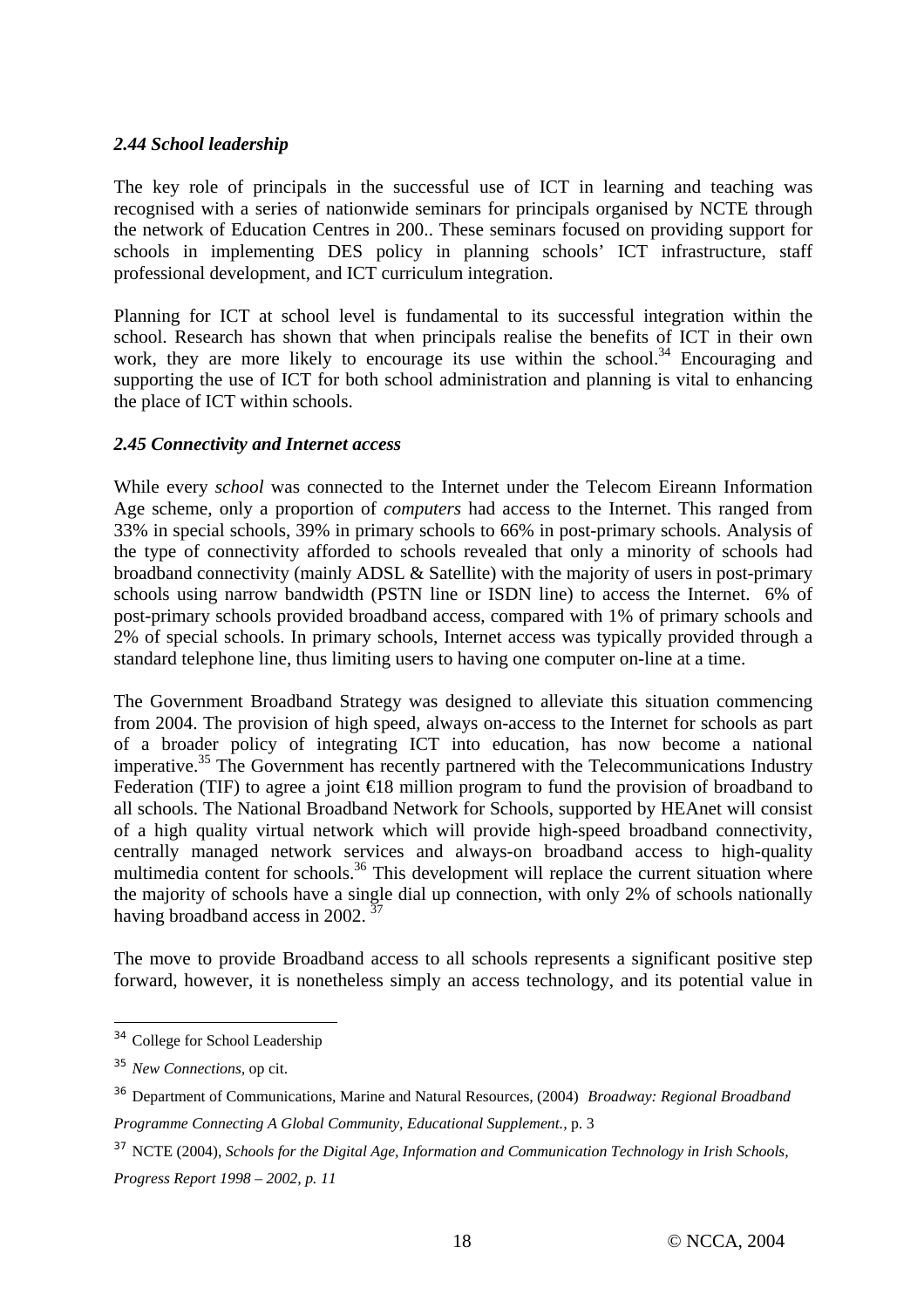education is as an enabler for learning. The question remains whether broadband connectivity will be supported by the development of ICT based curriculum resources which are relevant to the curriculum and assessment needs of teachers and students. There is currently a dearth of such home-grown curriculum-based ICT programmes and products developed by, and shared with, Irish teachers and students. Some innovative examples of locally-developed web-based or CD-Rom resources have been well documented in Sharing Innovative Practice, the proceedings of the SIP symposium, (2000). The need to create and identify online resources which support best practice in curriculum and assessment and can be disseminated nationally, is now more urgent in the context of this Broadband initiative.

#### *2.46 ICT and Special Needs*

The progress report provides figures on the resourcing of schools catering to students with Special Educational Needs. Appropriate ICT should be available to all students with Special needs regardless of setting. There is a need to have a greater understanding of *how* students with special needs have *access* to and *use ICT* in *all* classroom settings, supplemented by recommendations on how ICT can support inclusion and support for the needs of students with Special Educational Needs in various settings.

Changes in our perceptions of Special Educational Needs offer opportunities for more inclusive classrooms. Developments in learning theory, such as multiple intelligences and research on learning styles have led to a move away from a uni-dimensional view of how people learn, to a realisation that individual difference in learning capacities extends across the entire range of students. Rather than viewing some students as *able* and some as *less able*, there is an increasing awareness that *every* student brings an individual combination of strengths, needs, and interests to the classroom. In attempting to cater for the broad range of individual difference the teacher is encouraged to utilise a broad range of teaching strategies and approaches, as well as a variety of visual, audio and kinaesthetic learning resources.

ICT can support the provision of a differentiated curriculum to support individual needs as it affords *individual* access to more varied media, tools, and methods. For example, students who have difficulty with a print focused curriculum may have greater opportunities for learning, in an environment with greater access to audio and image related resources. Students with a visual impairment have increased access and learning opportunities through media such as talking books, descriptive videos, and screen reader software.

Assistive technologies which include a broad range of devices and technical aids can improve the quality of life of people with disabilities. Students with physical disabilities may previously have been unable to access the curriculum because of communication or physical difficulties. Now, using a computer and a flexible range of assistive technologies, for example augmentative and alternative communication devices, both low tech and high tech, their experience of learning can be transformed. Within classrooms there is an increased focus on the inclusion of all students. Classrooms which were previously inaccessible for many students with disabilities can now support inclusion for students who may require devices such as switches, mouse tracker balls and other peripherals to support access to the curriculum and learning resources.

In such ways, ICT can support the broader educational goals of inclusion of students with differentiated needs within adapted classroom layouts.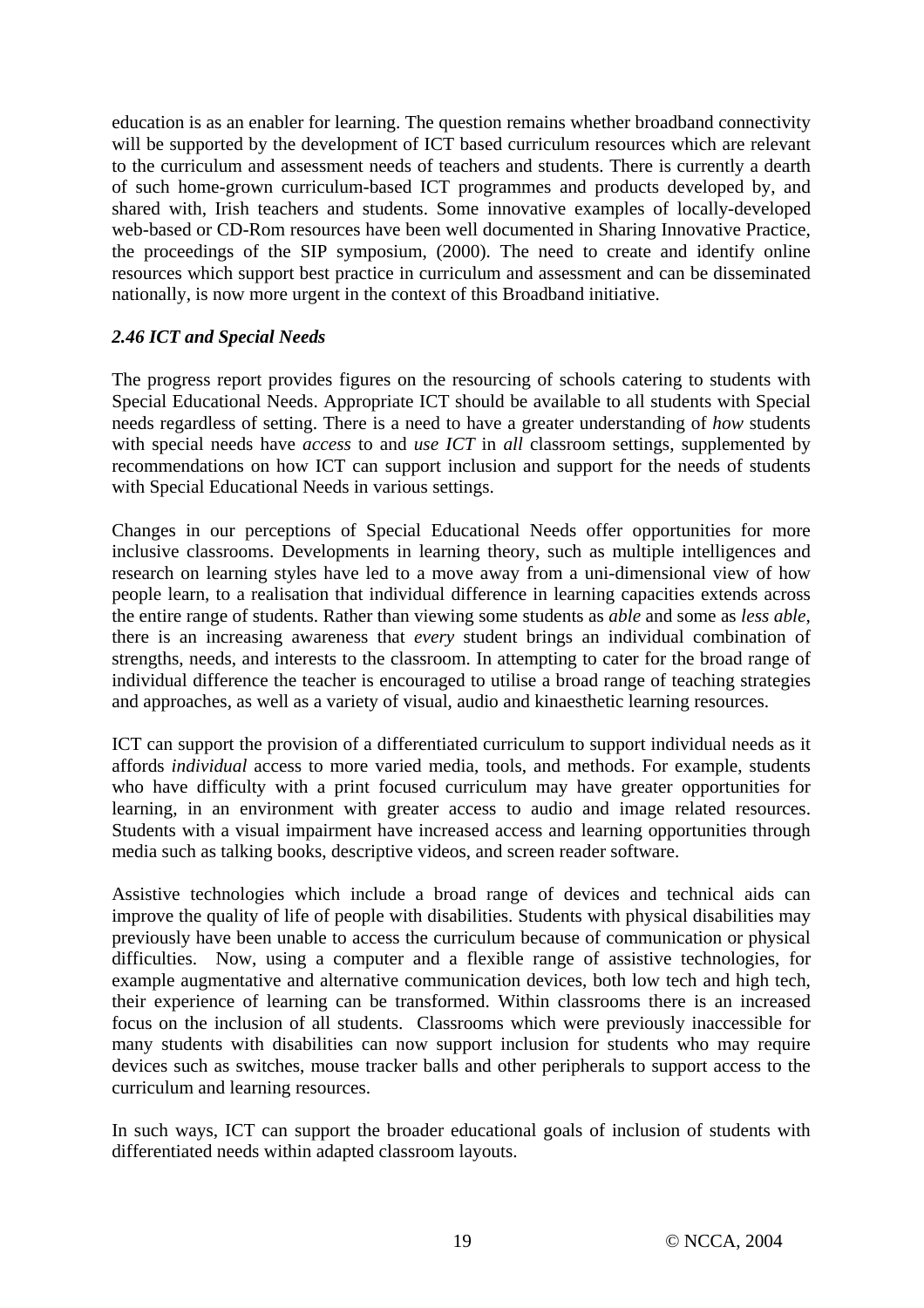## *2.47 The digital divide*

The progress report did not find evidence of a digital divide in Irish schools. Findings suggest that schools in disadvantaged areas were in fact somewhat better *equipped* than others. On the other hand, a significant amount of ICT infrastructure came from local fundraising. Such a situation can lead to disparity of provision as it is dependant on local circumstances. As highlighted earlier, the digital divide is not just measured by levels of equipment, but quality of usage and literacy levels.

The question of equity for all students and optimum use of ICT resources are of concern in the imbalance noted between the use of ICT in Primary and Post primary schools. From the progress report figures, it is possible to conclude that a cohort of children who use ICT *regularly* or *frequently* in the primary school transfer to post primary where they may not use ICT at all or *rarely*. Such anomalies between the sectors contribute to the digital divide which exists for many students. Factors described as contributors to the imbalance in ICT usage between primary and post-primary schools include the design of the school day, the siting of ICT in laboratories rather than in classrooms at post primary and the examination driven nature of the second level sector.

In order to determine suitable models of ICT integration for post primary schools, it is necessary to further examine the relevance of these and other factors which effect increased usage at post primary such as

- in creased awareness of the potential uses of ICT within the school
- targeted funding
- provision of subject specific professional development
- the role of ICT as an integrated part of curriculum and assessment.

If the potential advantages of ICT are to be available to all children, this issue of equity and access will require further examination. While many Irish schools have embraced ICT (due to the availability of ICT equipment, high levels of teacher interest, local skills, etc.) this can by no means be seen as widespread. As the pace of technological change increases, schools that have not yet taken advantage of the opportunities afforded by ICT are at risk of becoming increasingly marginalized. Conversely, schools that have been involved in special projects (e.g., SIP) have had a significant advantage over their non-participating peers.

A significant number of schools have some ICT equipment, but use it infrequently. There is an urgent need to bring on board those schools which have not yet embraced ICT. Students in these schools will be disadvantaged in relation to their peers in other schools if this situation is not resolved. Models of ICT use which can be adapted to varying school circumstances and contexts are required, along with targeted supports in training and implementation to address this situation. More in-depth research and information is required into useful models or indicators regarding what uses of ICT are most effective, and in what circumstances and subjects particular interventions are successful.

The rationales for ICT in education cited at the beginning of this section propose ICT learning as a required life skill for all students. It is important that we do not lose sight of this goal. We should not become fixated on expectations of return on investment in ICT and significant gains in student achievement. These expectations need to be balanced with our overall values in education and how ICT can contribute to these.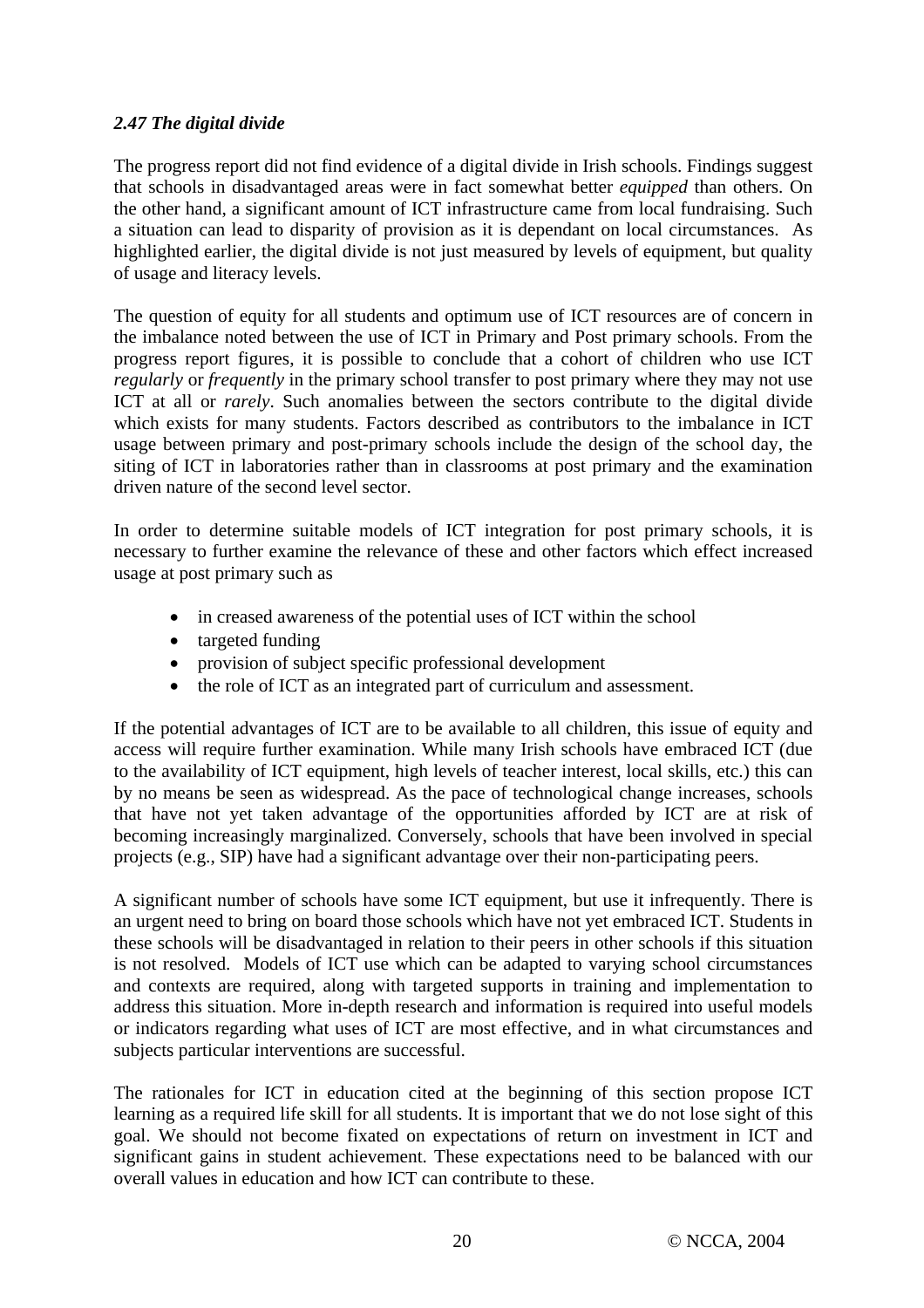This section began by illustrating arguments which promote ICT as a pervasive part of everyday life, work and leisure, and by implication, of education. It outlined some of the more frequently touted benefits of ICT for teachers and learners in schools. It acknowledged the ways in which European and Irish policies have begun to explicate the potential role of ICT to contribute to the well being of citizens, lifelong learning and the development of the economy. The section concluded by describing the developments in ICT in Irish education to date including the two government policies for ICT in Education; *Schools IT2000, A Policy Framework for the New Millennium* and *A Blueprint for the Future of ICT in Irish Education*. These policies represented significant investment in infrastructure connectivity and teacher professional development and resulted in the increased availability and usage of ICT in schools and in teaching. It also outlined areas requiring progression in the next phase of ICT policy to enable the integration of ICT in curriculum and assessment.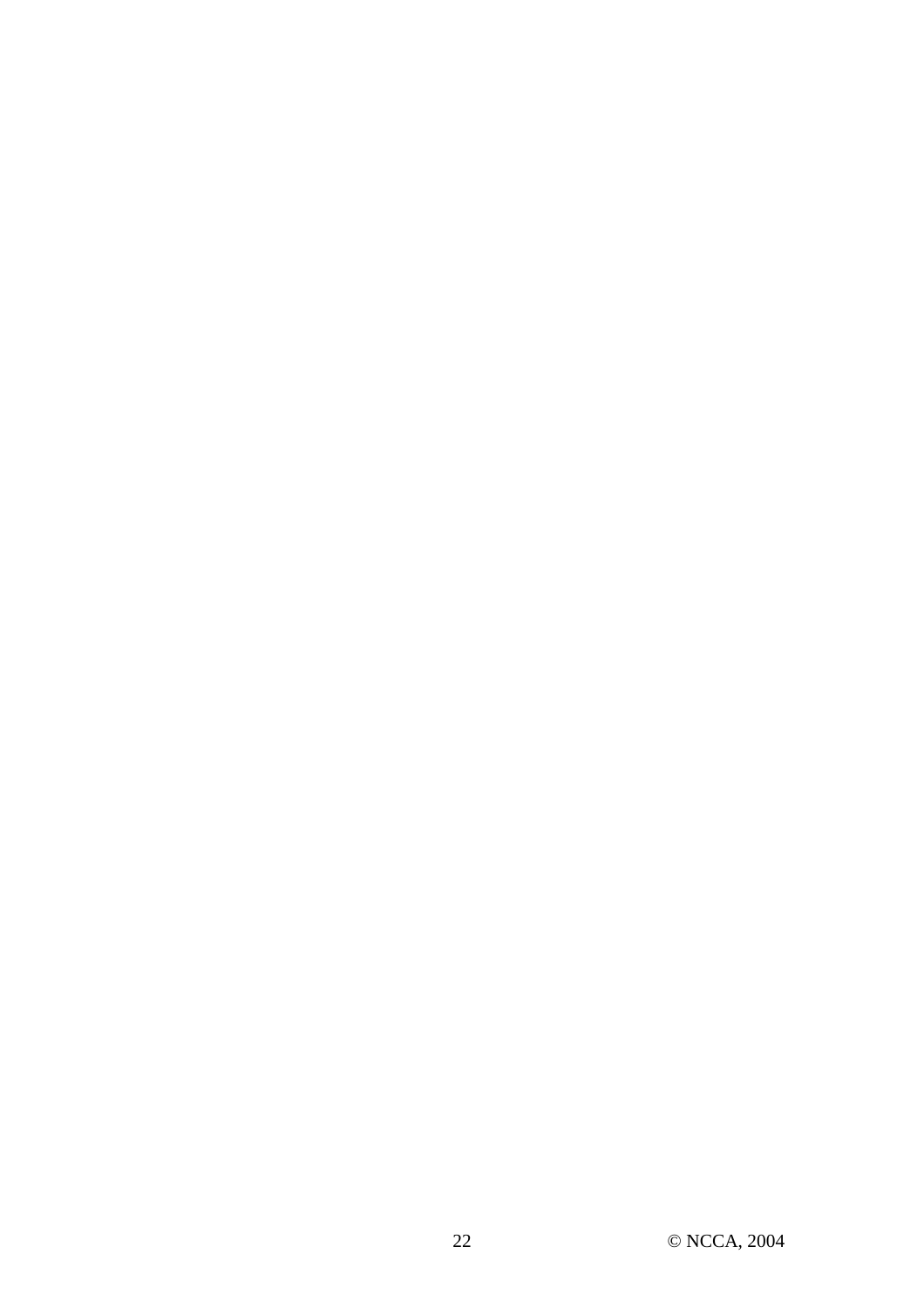# **3. Defining and envisioning: ICT in Curriculum and Assessment**

The focus of this discussion paper *Curriculum, Assessment, and ICT in the Irish Context* thus far*,* has been on examining the situation to date concerning ICT in education. We have also discussed the possibilities and future potential of ICT in primary and post-primary schools. Now, we will begin to examine this potential through exploring the research and debate around ICT literacy and move towards developing a vision for ICT in Curriculum and Assessment.

In the past decade, discussions of ICT in education have increasingly focused on the skills, competencies, and attitudes necessary to prepare students for education, life, and work in the digital age. It is widely recognised that these 'knowledge society' attributes build on, and necessitate, a strong literacy foundation. In many instances it is claimed that ICT and the knowledge society represent a paradigm shift, which redefine what it means to be literate in the  $21<sup>st</sup>$  century.

A number of terms and definitions have been used to describe the needs of  $21<sup>st</sup>$  Century students and citizens. These terms include ICT skills, technology skills, technological literacy, IT literacy, ICT literacy, information literacy, visual literacy, media literacy, digital literacy, and broader concepts such as literacy in the digital age,  $21<sup>st</sup>$  century skills, and FITness (fluency in/with information technology).

In moving towards developing our vision for ICT in education, it is important for the NCCA to use clearly understood terminology and language. The selected terms, definitions, and features of ICT should represent an agreed educational philosophy and vision across primary and post-primary education; should be meaningful and relevant to teachers and students; should be broad enough to encompass a wide range of uses; and should be consistent with the best international research and trends. However, that is not to say that terms and definitions chosen will be forever the same; language like literacy and technology is an ever-changing phenomenon, rapidly superseded by newer phrases and definitional terms.

Many definitions regarding the use of ICT describe skills with specific tools – the ability to use a word processor or search engine, or to configure an input/output device. While such definitions have the benefit of specificity and measurability, they also present problems. They quickly become out-dated. They tend to be tool-dependent definitions which specify skills afforded by ICT. But most importantly, they do not typically encompass the higher order thinking skills so necessary in this knowledge based society.

In reviewing research, there is a much greater reference to literacy than to skills in this context. Educators have come to expand the notion of literacy to include the skills and abilities that will enable citizens to function in an increasingly technological world. Terms that are most commonly used are Information Literacy, ICT Literacy and to a lesser extent Digital literacy. There is significant overlap and intermingling of concepts within the terms, outlined in turn, below.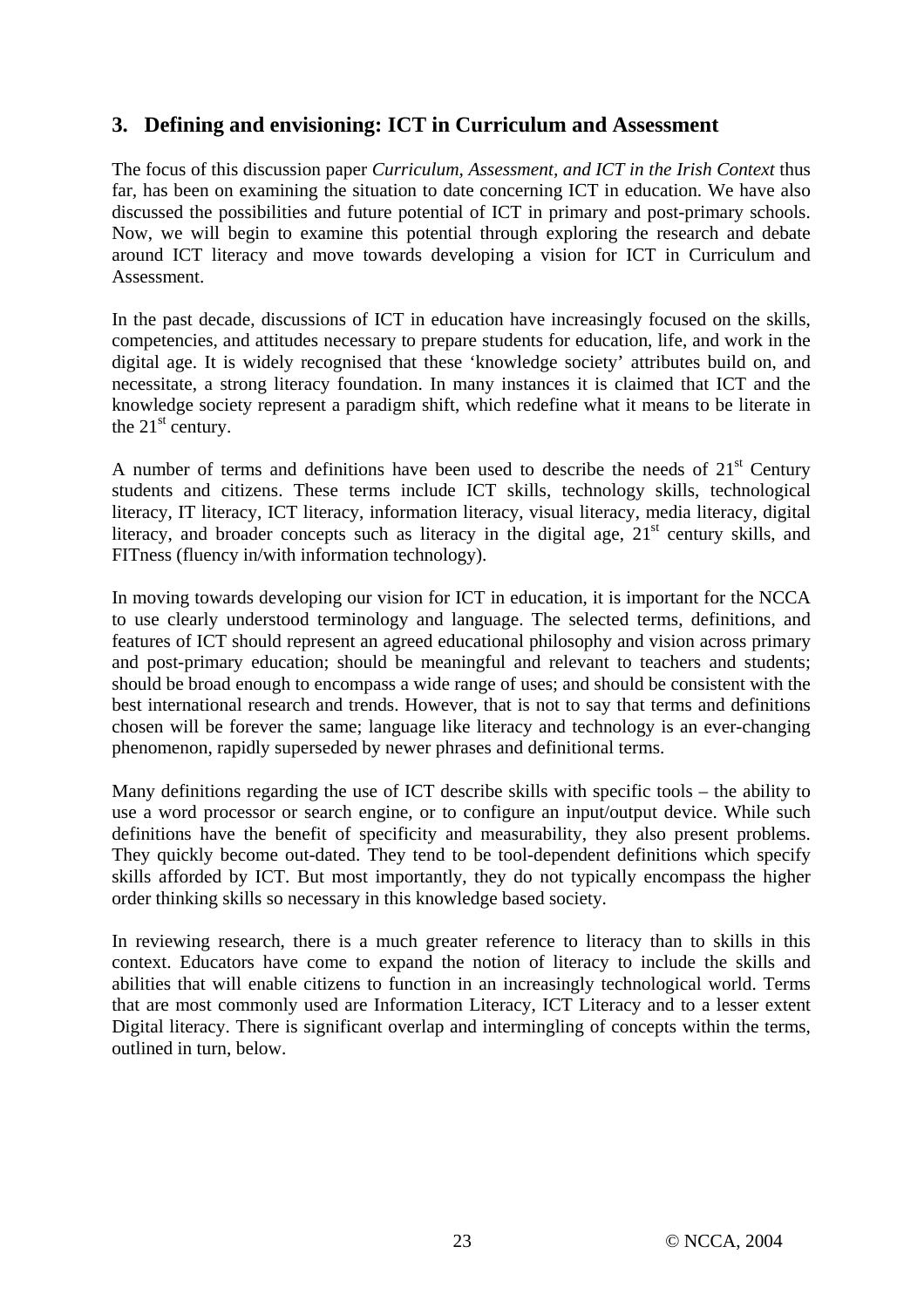## **3.1 Digital Literacy**

The term Digital Literacy appears in many government policy documents as a goal to be achieved by students and adults. A precise target had been laid down under *e*Europe38 and *e*Learning<sup>39</sup> Action Plans to, 'Ensure that all pupils have the possibility to be digitally literate by the time they leave school.' As part of *New Connections40,* a key goal of ICT policy is 'to significantly increase ICT education and training so that as many adults as possible have the chance to become digitally literate'.

*Building the Knowledge Society<sup>41</sup>* states that 'Given the increasing importance of digital literacy, the application of ICT at primary and secondary level education is clearly of fundamental importance'.

While the term Digital Literacy enjoys significant occurrence in government ICT Policy documents, it currently receives much less attention, rigour, and explication in ICT and education academic research.

Digital Literacy does however receive noteworthy mention throughout *Learning to Change: ICT in Schools*<sup>42</sup>, which states that Digital Literacy 'is a fundamental learning objective for all'. In the publication, Digital Literacy is described as

*'more than ability to use a computer in simple ways, and both are fundamentally important. It implies a sophisticated set of competences pervading workplace, community and social life, including informationhandling skills, and the capacity to make judgments about relevance and reliability when searching on the Internet.'*

However, the concept of digital literacy is not further expanded in the publication.

In the *Investigating Children's Emerging Digital Literacies 43,* digital literacy is viewed as a set of habits students use in their interaction with information technology for learning, work, and fun. Specifically, the set of habits comprising this definition of digital literacy includes the following five dimensions

• *their troubleshooting strategies;* 

 $\overline{a}$ 

- *the range of purposes connected to their computing*
- *their skills in using common tools such as word processing, email and web searching*
- *their communication literacy how they use email, instant messaging, and other tools to talk to peers and adults*

<sup>40</sup> Information Society Policy Unit, Department of An Taoiseach (2002), *New Connections, A strategy to realise* 

*the potential of the Information Society, Government Action Plan.*

<sup>38</sup> Council of the European Union & Commission of the European Communities (2000), *eEurope2002 Action* 

*Plan, An Information Society for All* (p.14).<br><sup>39</sup> Council of the European Union & Commission of the European Communities (2001), *eLearning Action Plan, Designing Tomorrow's Education. for All* (p.3).

<sup>41</sup> Information Society Commission (2002)*, Building the Knowledge Society-Report to Government.* P59,

<sup>42</sup> OECD (2001), S*chooling for Tomorrow, Learning to Change: ICT in Schools*. P 15

*<sup>43</sup> Journal of Technology, Learning and Assessment, Volume 1, Number 4 (2002). Investigating Children's* 

*Emerging Digital Literacies. Harouna Ba, William Tally, and Kallen Tsikalas. P6.*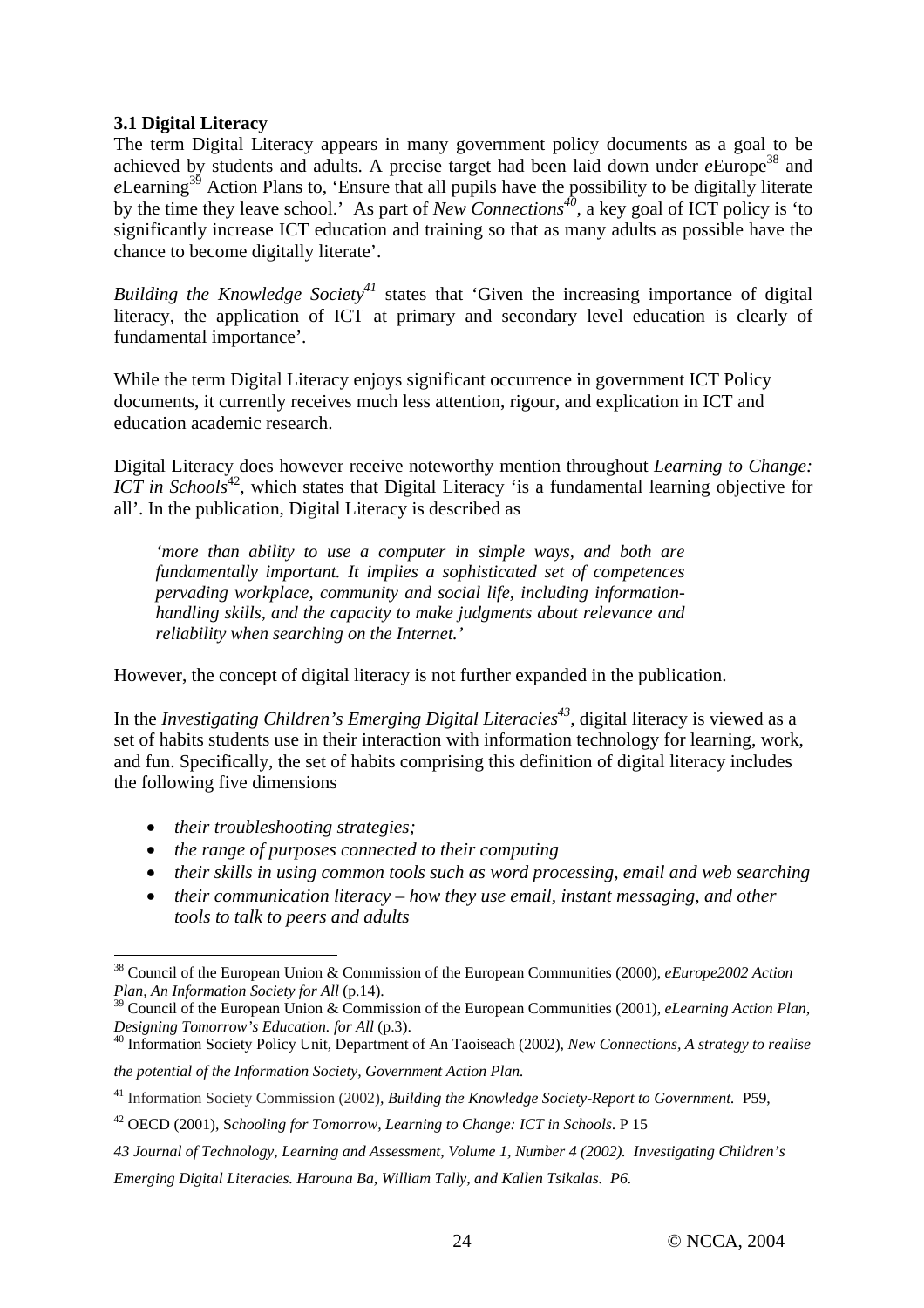• *their web literacy – how they use the web to find, cull, and judge information and their skill at creating web based material themselves*. 44

The above attempt at exploring the term Digital Literacy is in no way exhaustive, but suggests the need for greater agreement regarding the tenets of this phenomenon.

#### **3.2 Information Literacy**

A frequently encountered term in the review of literature is Information Literacy. This term is primarily associated with school library programmes in Australia and the US.

Information Literacy encompasses many of the skills and competencies necessary to live, work and learn in the knowledge society. There are numerous definitions, models of information literacy, and sets of standards that have acquired particular importance in the educational sector internationally.

One such definition states

*Information literacy is the ability to identify information needs, seek out resources to meet those needs, and then analyze, synthesize, evaluate, and communicate the resulting knowledge.45*

Documentation pertaining to Information Literacy often lists the attributes of an information literate student. For example, information literate students:

- *are competent, independent learners*
- *actively engage in the world of ideas*
- *confidently solve problems*
- *know what is relevant information*
- *use technology tools to access information and communicate*
- *operate comfortably in situations where there are multiple answers or no answers*
- *have high standards for their work and use information ethically*
- *create quality products*
- *are flexible and adapt to change*
- are able to function independently and in a group<sup>46</sup>

Thus definitions of Information Literacy frequently include Information Literacy standards, which are generally expanded into performance indicators and levels and aligned to other subject specific standards of the curriculum, to facilitate the integration of information literacy across the curriculum. While the higher order thinking skills of analysis, synthesis, and evaluation gain credence within definitions of Information Literacy, the communicative competencies deemed critical for students in the  $21<sup>st</sup>$  Century are not included within this term.

 $\overline{a}$ 

<sup>44</sup> ibid

<sup>&</sup>lt;sup>45</sup>, <sup>38</sup> Colorado State Library, Colorado Department of Education (2002), Standards for Information Literacy and School Library Program. P2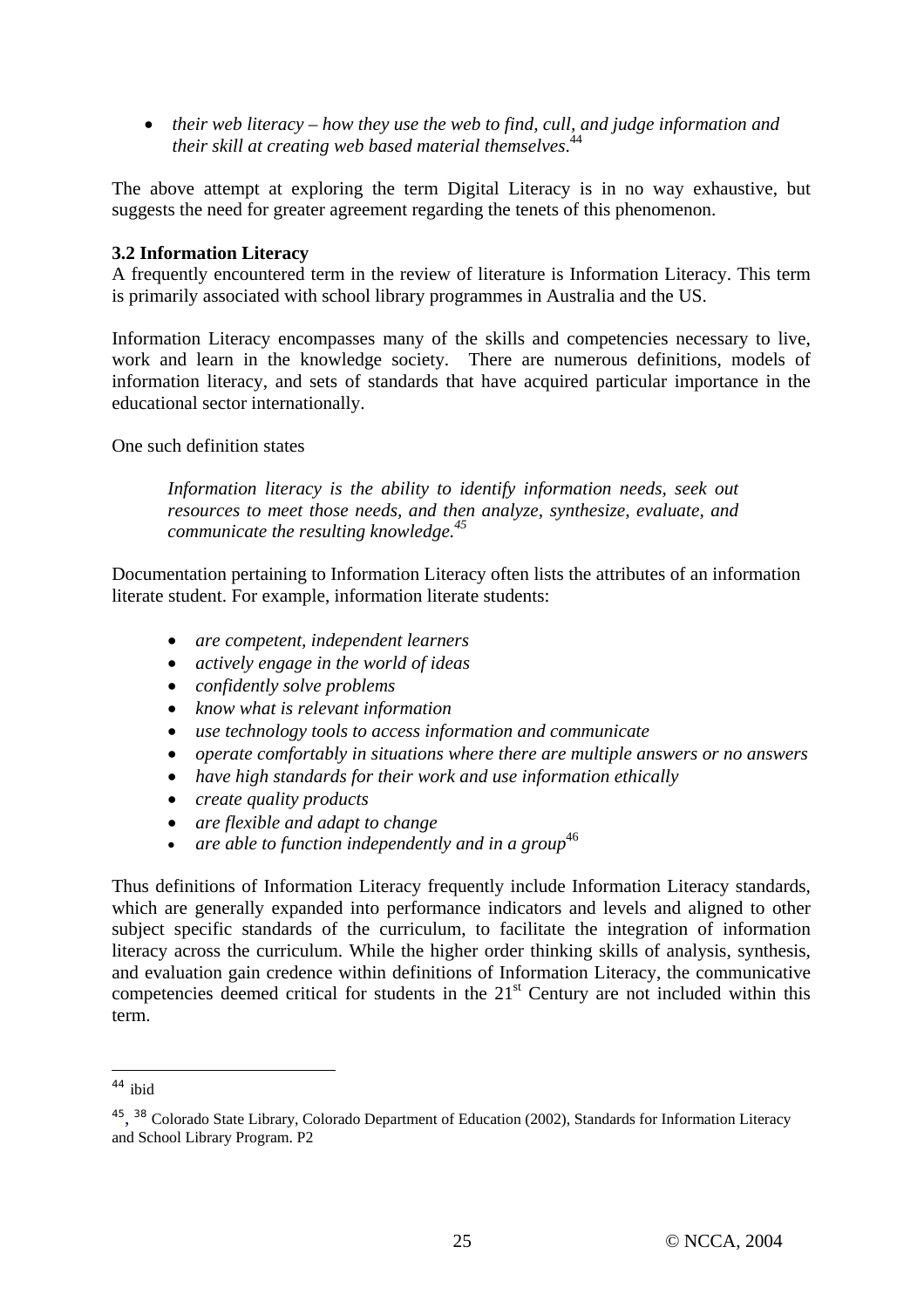## **3.3 ICT Literacy**

 $\overline{a}$ 

While the debate on what constitutes ICT literacy is ongoing, the concept of literacy itself is also being re-examined. The International Reading Association in 2001, claimed that

*To become fully literate in today's world, students must become proficient in the new literacies of ICT* 47

and suggested that educators have a responsibility to integrate ICT into the literacy curriculum and can no longer ignore how the Internet and ICT have changed our notions of literacy. This expanded notion of literacy includes the broader range of comprehension strategies required for accessing and evaluating web-based texts and resources.

In January 2001, Educational Testing Service (ETS) convened an international panel to study the growing importance of existing and emerging ICT and its relationship to literacy. The panel published its report in May 2002.<sup>48</sup>

The panel had two specific objectives

- to examine the need for ICT literacy across countries as well as within specific organizations including schools and businesses.
- to develop a workable *Framework for ICT Literacy*.

This framework will provide a foundation for the design of instruments including large-scale assessments intended to inform public policy and diagnostic measures to test an individual's ICT skills. While the focus of the study was on assessment of ICT Literacy, the work of ETS also provides a strong background for curriculum development with ICT Literacy.

In examining the need for a measure of ICT Literacy, the panel agreed and explicated a comprehensive definition of ICT Literacy

> *ICT literacy is using digital technology, communications tools, and/or networks to access, manage, integrate, evaluate, and create information in order to function in a knowledge society.*

This definition encompasses the cognitive facets of Information Literacy but also includes an emphasis on the use of technology. The framework recognises that ICT Literacy can only be adequately defined when technology skills and cognitive skills, such as literacy, numeracy and problem solving are integrated. ICT Literacy needs to be appropriately integrated into the curriculum. However, the above definition is very functional; it fails to recognise the interest, attitudes or experience of an individual set within a particular social or cultural context. It neglects to highlight the importance of constructing new knowledge and the ability to communicate such knowledge in this knowledge based society.

A further evolution of the ETS definition and ICT Literacy Framework has been undertaken by an ICT Expert panel established by OECD/INES Network A in preparation for the

<sup>&</sup>lt;sup>47</sup> International Reading Association. (2001). Integrating literacy and technology in the curriculum: A position statement.

 $^{48}$  Educational Testing Services (2002), Digital Transformations – A Framework for ICT Literacy, A Report of the International ICT Literacy Panel.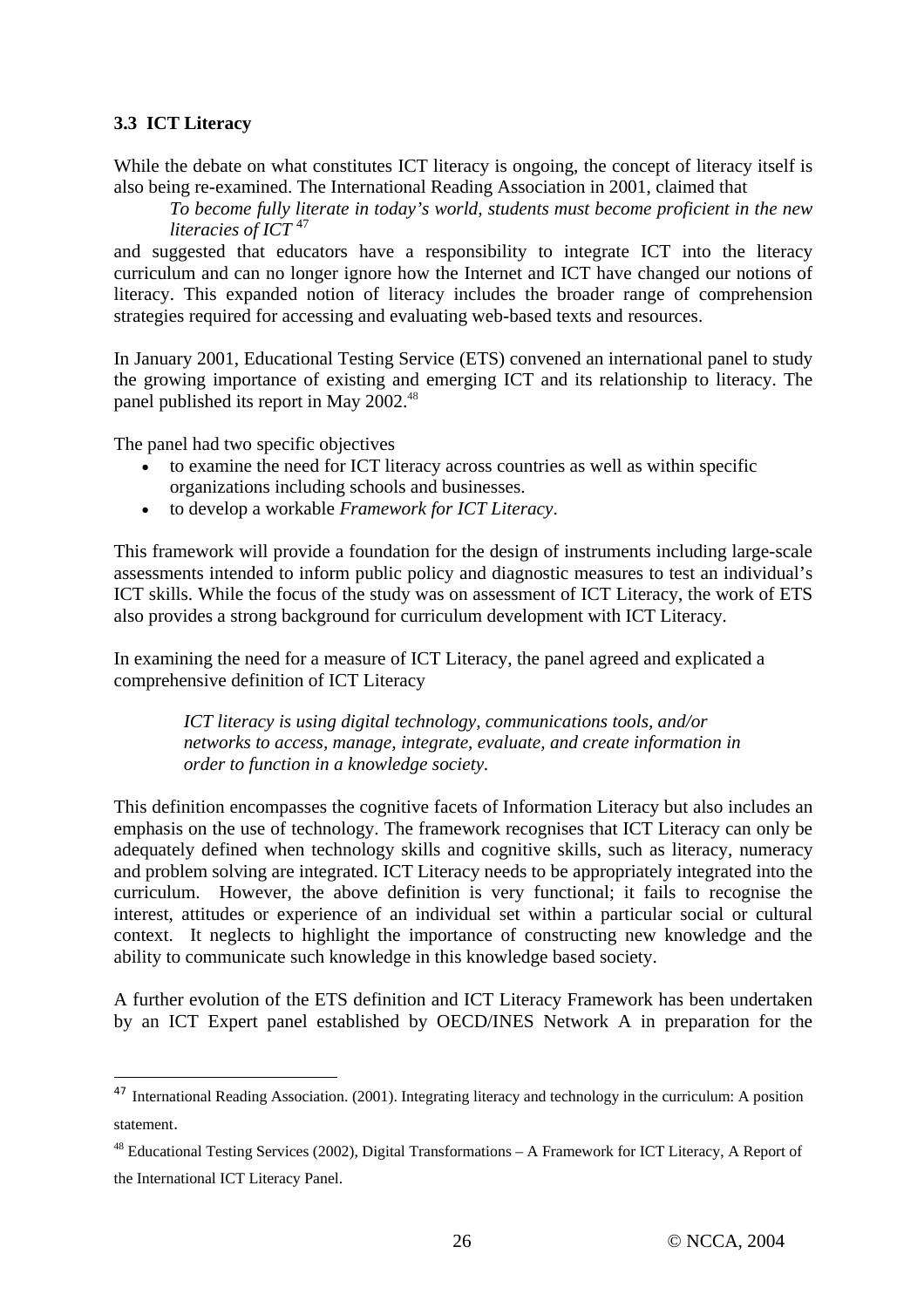measuring of ICT Literacy skills in PISA 2006. In a report<sup>49</sup>, the ICT Expert Panel adopted the following definition of ICT Literacy:

*ICT literacy is the interest, attitude and ability of individuals to appropriately use digital technology and communication tools to access, manage, integrate and evaluate information, construct new knowledge, and communicate with others in order to participate effectively in society.*

Similar to the ETS report, the OECD definition of ICT Literacy was fully teased out and explicated. The OECD Expert Panel noted that:

- ability alone to use ICT is insufficient for developing ICT proficiencies. Individuals also need the motivation, interest and belief that ICT literacy makes a difference to their lives and need to enjoy using ICT.
- the 'appropriate use' of ICT encompasses facets such as using ICT with fluency, understanding the potential of ICT and the social and ethical issues related to the use of technology.
- communicating information/knowledge is a critical component of ICT Literacy.
- ICT literacy allows individuals to contribute to and benefit from society including the educational, economic, political, leisure and cultural life of a society.

Similarities in the ETS and OECD definitions include an understanding of

- ICT as a set of activities and technologies that reflects the convergence of IT and communication technologies
- literacy as dynamic, allowing individuals to continuously learn, grow and participate fully in society. Literacy includes the traditional domains of reading and numeracy, but educators have come to expand the notion of literacy to include the skills and abilities that will enable citizens to function in an increasingly technological world.
- digital technology, communication tools include hardware (e.g. computers, networks, digital cameras, cellular phones, data logging equipment, joysticks, etc) and software (WP, email, chatrooms, games, simulation, music composition etc)
- processes which are essential components of ICT literacy, i.e., access, manage, integrate, evaluate, construct (create)

| Access    | Knowing about and knowing how to collect and/or retrieve information                                                   |
|-----------|------------------------------------------------------------------------------------------------------------------------|
| Manage    | Organising information into existing classification schemes                                                            |
| Integrate | Interpreting, summarising, comparing and contrasting information using similar<br>or different forms of representation |
| Evaluate  | Reflecting to make judgments about the quality, relevance, usefulness, or<br>efficiency of information                 |

<sup>49</sup> OECD (2003), Annex B: Assessing Information and Communication Technology (ICT) Literacy in PISA 2006. Report of the ICT Expert Panel.

 $\overline{a}$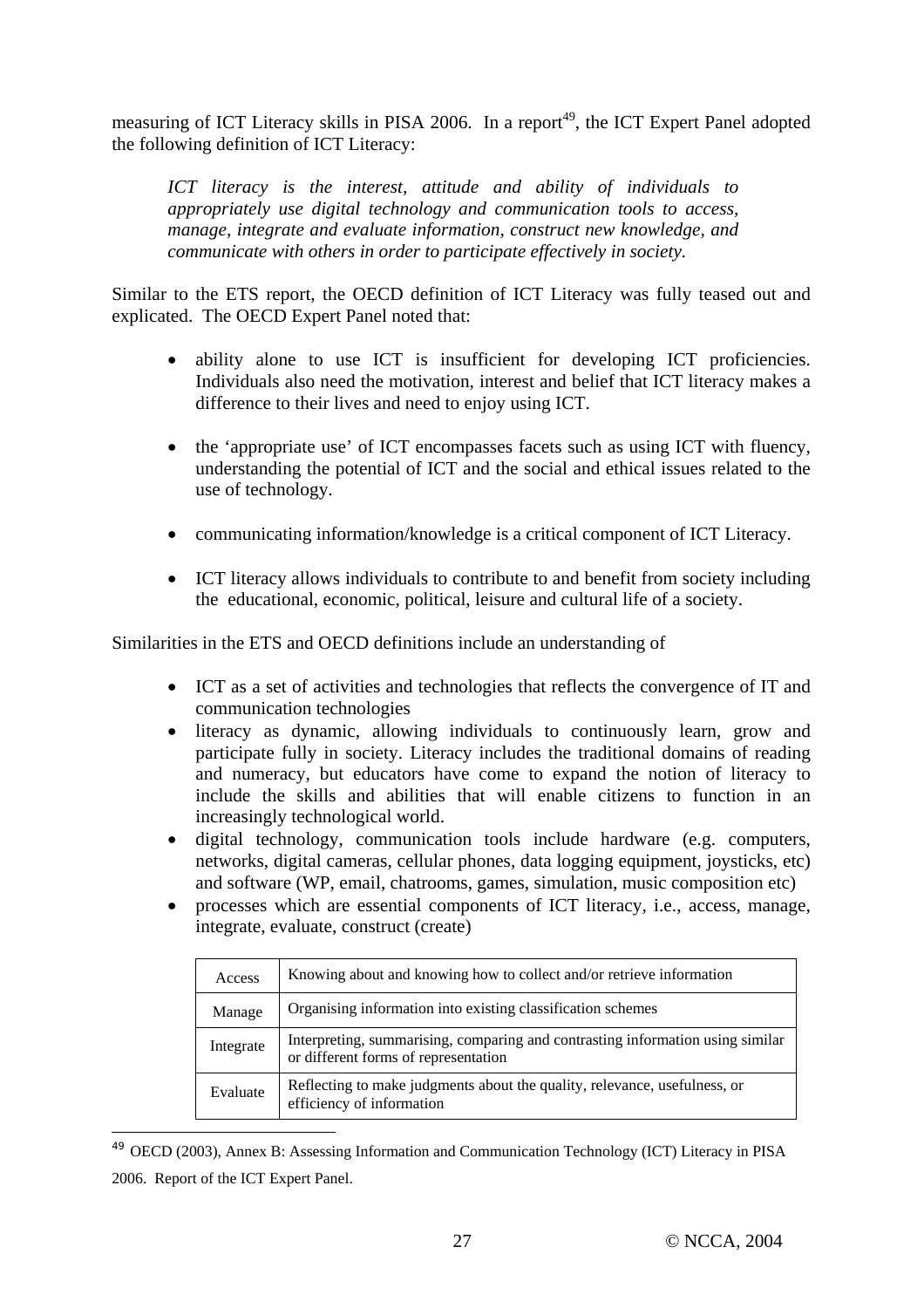|        | Construct/ Generating new information and knowledge by adapting, applying, designing, |
|--------|---------------------------------------------------------------------------------------|
| Create | inventing, representing or authoring information                                      |

• different formats through which information may be presented including text, graphs, images, sound, video, animations etc.

The OECD definition of ICT Literacy provides a comprehensive description of desirable ICT related literacy for 21<sup>st</sup> Century citizens. It not only encompasses the skills, attitudes and abilities needed by all citizens, it is broad enough to include a wider range of technologies (image editing, music technology, CAD, Control Technologies, etc), interest and skills that may not be necessary for every individual to know to participate in society, but may be required by some to engage in a particular field of work, study or interest.

This OECD definition of ICT literacy for students and teachers presents *opportunities* to transform *how, what and where* we learn. It suggests that ICT affords opportunities for teachers to

- reduce the emphasis on curriculum content and focus on development of skills and processes
- promote directed and collaborative project-based learning
- facilitate creative, critical thinking and informed decision making
- support a range of learning styles through the use of visual, auditory, and kinaesthetic media
- cater for the range of individual needs, in particular, students with special needs
- enable an appropriate pace of learning to be selected for the individual student
- facilitate students in preparing and presenting work in multimedia formats
- create new teaching and learning environments
- broaden assessment methods
- enhance students self esteem and promote positive and motivational learning environments
- provide students with modern day experiences.

While this latter explanation suggests a broad role for ICT in education, it does not fully encompass the expanding opportunities using ICT in the knowledge society. Additionally, the use of ICT in education has consistently been equated with other broader educational goals. These include ensuring equity for all students, developing self responsibility for learning, developing time management skills, developing active citizenship, supporting language and numeracy skills, the role of ICT in the changing scientific culture, and the acquisition of lifelong learning skills.

These broader challenges of what is referred to as the *information society/knowledge society* have profound implications for curriculum and for schools, teachers and students and suggest that ICT has the potential to transform *all* aspects of student education including

- o curriculum content
- o approaches and methods and
- o tools for teaching and learning.

The NCCA will need to probe our understanding on a number of points including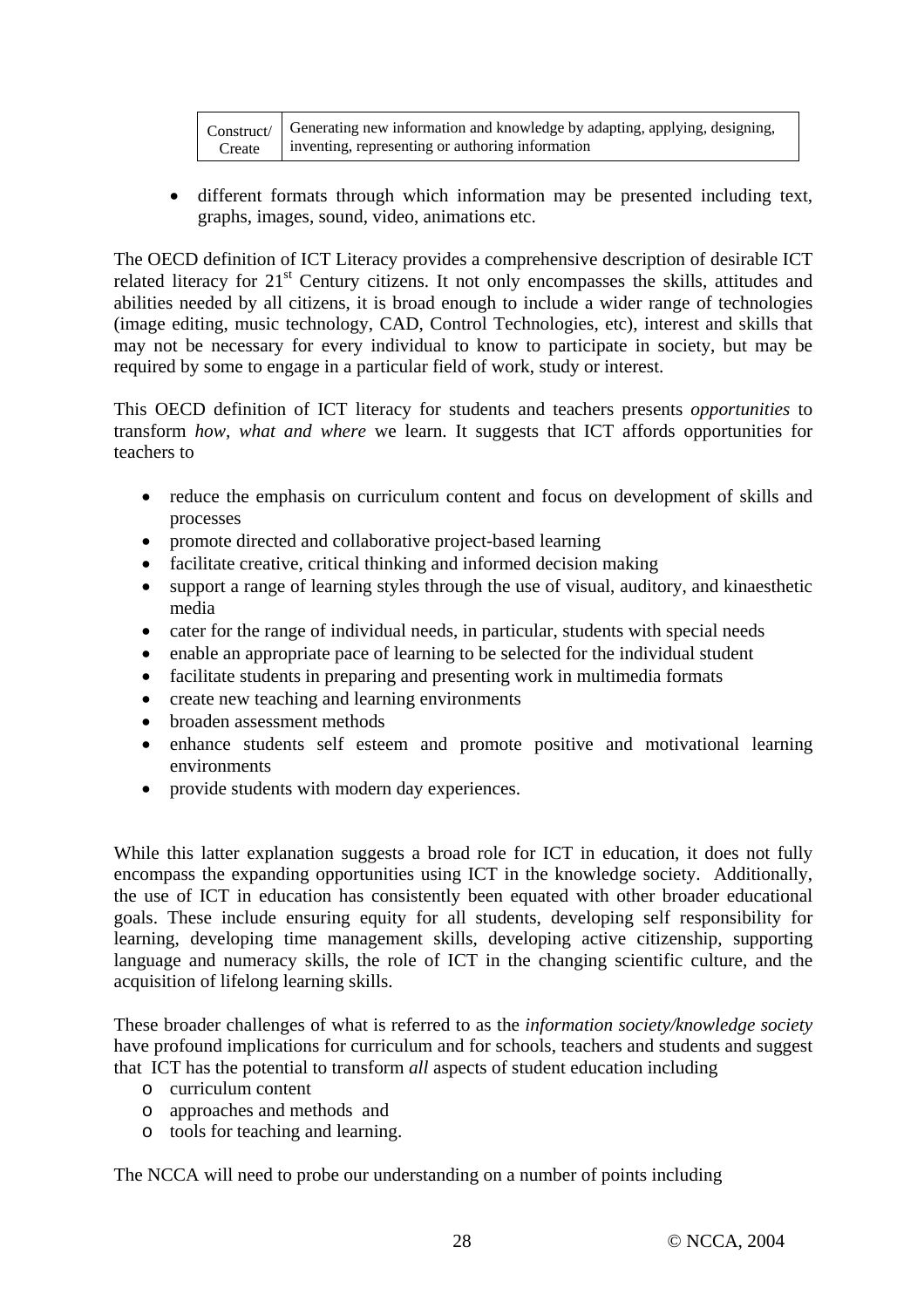- what it means to be *literate* in an increasingly technological world, and
- the notion of *ICT literacy* as a fundamental requirement and a right for all future citizens.

The OECD definition of ICT literacy in its broadest sense has been described as the summation of the new literacies and competencies which allow individuals to contribute to and benefit from society including the educational, economic, political, leisure and cultural life of their society<sup>50</sup>.

While this explanation suggests a broad role for ICT in education, it does not fully encompass the expanding opportunities for using ICT in the knowledge society, the development of the range of media literacies, and the broad range of personal capacities which can be developed through the use of ICT

## **3.4 NCCA Vision for ICT in Curriculum and Assessment**

This sets the stage for the NCCA to articulate its vision of what precisely are the ICT knowledge, skills, and attitudes required of Irish students in the  $21<sup>st</sup>$  century.

*All students will leave school as capable independent learners, able to use ICT confidently, creatively and productively, able to communicate effectively, able to work collaboratively, and to critically evaluate, manage and use information*.

The NCCA vision for *ICT literacy* can be encapsulated as follows:

This vision incorporates the following principles

 $\overline{a}$ 

- o All students should have equity in terms of access and use of ICT.
- o Decisions on the use of ICT in school should be based on and integrated with the general aims of education at the appropriate level
- o Teacher professional development in ICT pedagogy is a fundamental requirement
- o The integration of ICT to improve students learning and to prepare them for lifelong learning, should be an integral part of every school's plan
- o All teachers and students should have access to appropriate ICT infrastructure, bandwidth and resources and online content to support the Irish curriculum.

In proposing this vision for ICT in Curriculum and Assessment, the NCCA is aware that it presents both opportunities and implications for Curriculum and Assessment, and will require a range of supporting measures. This vision is further developed in the next two sections.

<sup>&</sup>lt;sup>50</sup> Organisation for Economic Cooperation and Development (2001). Schooling for Tomorrow; Learning to Change: ICT in Schools.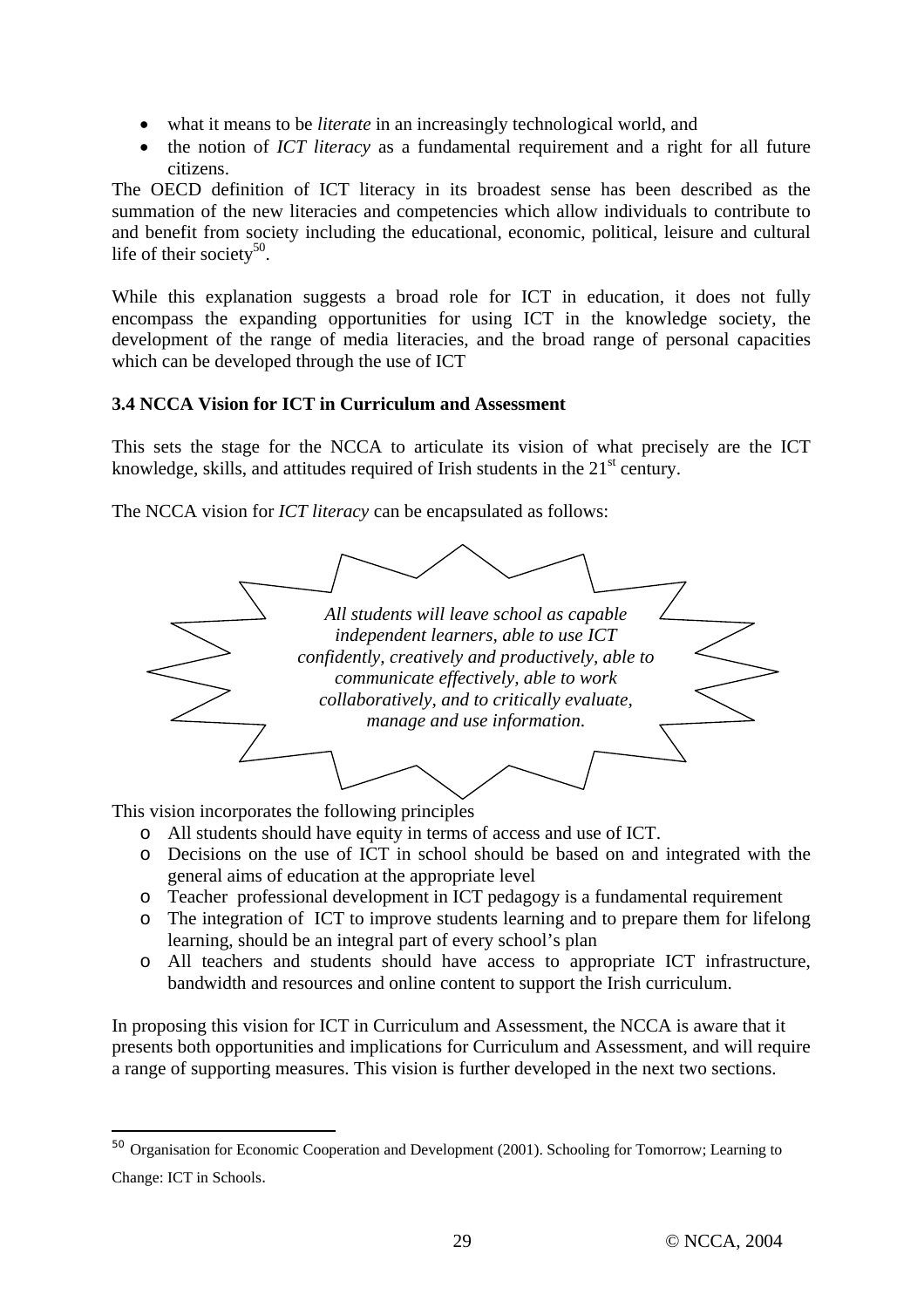Four interlocking and interdependent elements are required to complete this vision for ICT in Curriculum and Assessment.

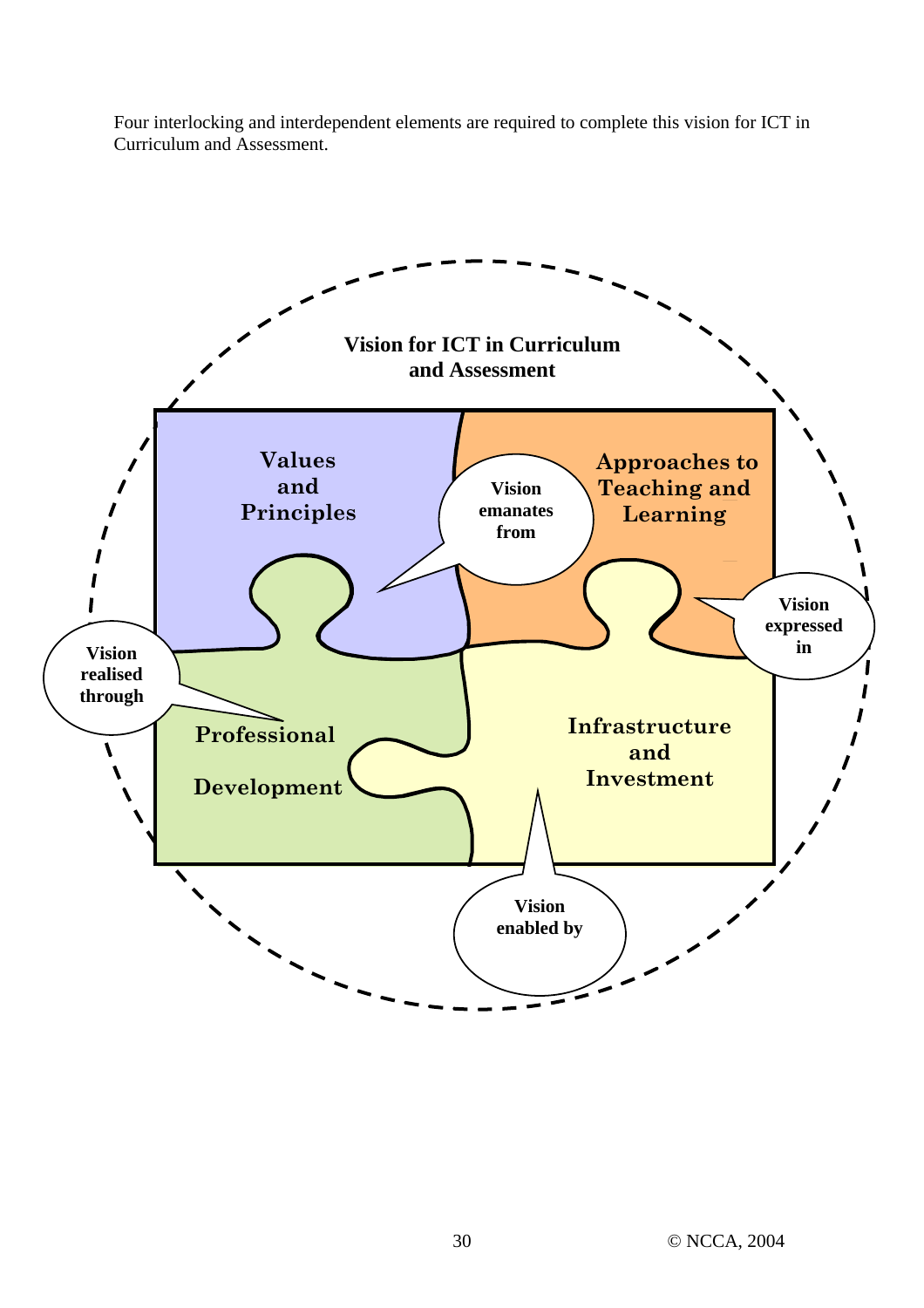# **4. Developing the vision: ICT in Curriculum**

Central to the discussion of ICT in education in Sections 2 and 3 are questions regarding the implications of the knowledge society for *what* students should learn in schools, as well as *when* and *how* they should develop these skills, knowledge and attitudes.

Throughout history, humans have invented technologies that radically change what they are able to see, do, and think about over time. All learning tools are mediated by human goals and activities, and governed by beliefs or values about learning. Similarly ICT affords a new suite of cognitive tools for learning including productivity and knowledge amplification tools for accessing information, interpreting and organising information, analysing the wider world, and representing what learners know to others.

#### **5.1 Principles of learning with ICT**

Questions regarding what, how and when to learn with ICT tools and equipment require a clear understanding of how ICT can support learning, and how it fits with existing pedagogical practice. Learning to use ICT is not a goal in itself: we do not have goals citing the ability to learn using a book or other resource. A more laudable goal for ICT is the use of ICT to afford new and enhanced opportunities for learning that would not have been available to the majority of learners without ICT. This goal places the student at the centre of any model of ICT use in the curriculum.

A number of learner-centred principles regarding how students can best learn and develop as individuals are now widely accepted. These learner-centred principles emphasize the active and reflective nature of learning, and as such, represent best practice. The basic premise of these principles is that improvements in education are more likely to be achieved when the focus is on the learner.

The NCCA has articulated a set of 7 key principles to guide learners' use of ICT in their primary and post-primary education. Each principle is explicated below.

*ICT adds value to the curriculum when it supports students' active involvement in their own learning.* 

Students learn complex subject matter best when they are engaged in the process of constructing meaning from information and from their own experience to meet their own goals. Students can use ICT in enquiry based learning to build on their own existing knowledge and experience to follow their own pathway to learning based on their educational needs. The developmental nature of learning affords students the opportunity to expand on and broaden previously held knowledge, skills, and attitudes. ICT can facilitate such learning in a number of ways, for example, through guided searches such as Web quests, topic lists, and project guides for younger students. Older students, who have refined search and analysis skills, can explore detailed resources to complete a project or task. When completing a project in a class with peers, students may also be actively involved in using ICT tools such as digital cameras, word processors, informational CD ROMs, image editing software, printers, and publication or presentation software to create a professional looking result. Through such active engagement in learning, students also acquire a range of supporting ICT skills.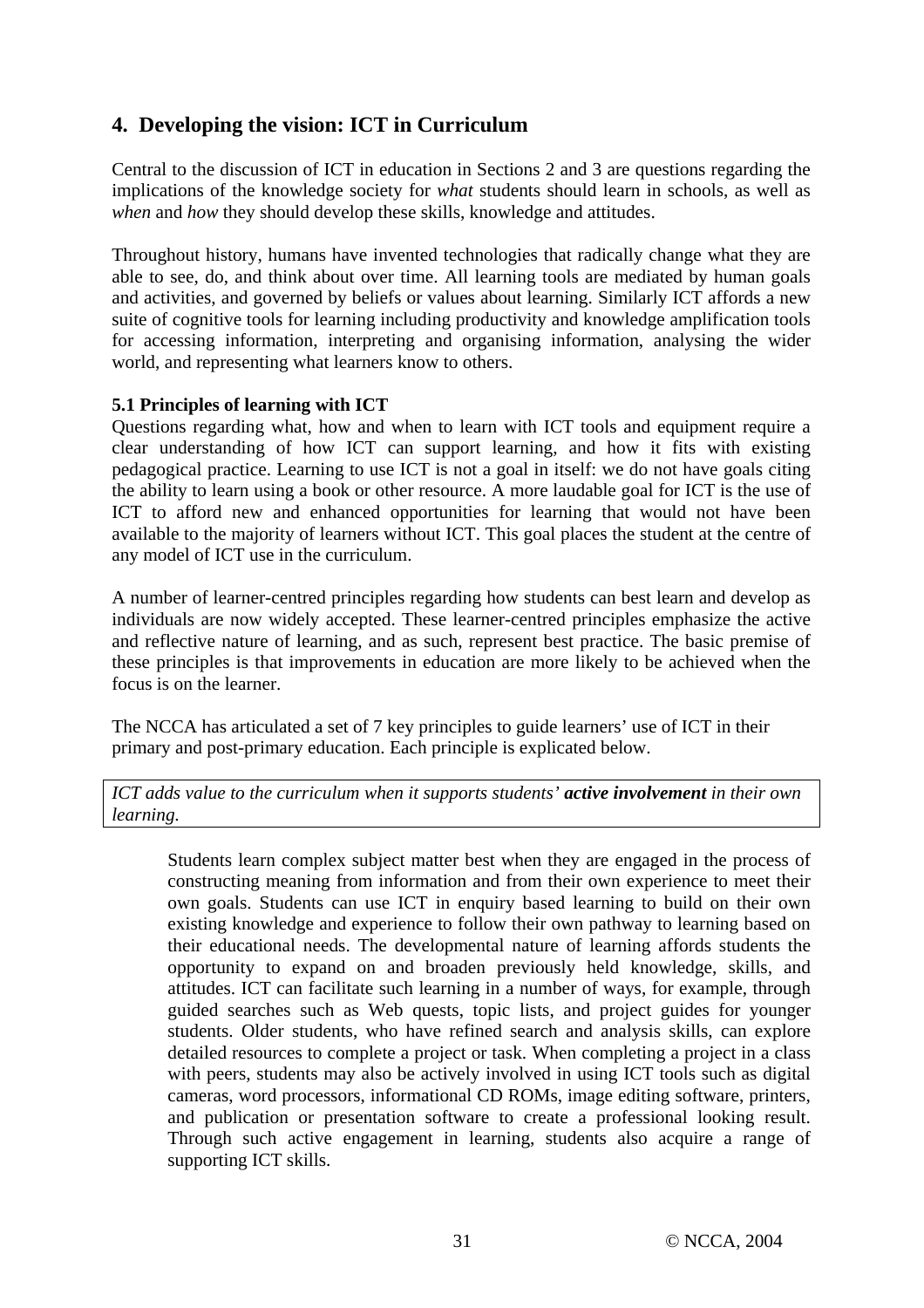*ICT adds value to the curriculum when it supports the development of students' higher order thinking skills.* 

To be successful adaptable learners, students need to use a variety of critical thinking, problem solving, and reasoning strategies to help them reach learning goals. Increasingly, creativity is viewed as central to the development of a student's ability to work imaginatively and with a purpose, and to create critical responses to problems across all curriculum areas. ICT can support the development of students' problem solving strategies in a controlled environment. For example, software programmes that incorporate problem solving tasks often provide students with multiple chances to try out their ideas, something which is closer to the real world solution-finding pattern of 'hypothesise, try, test and try again'. Students can be encouraged to develop their trouble shooting strategies, overcoming the tendency to try once and then give up. In such ways, the use of ICT based simulated environments can test students' understandings and develop their complex problem-solving abilities in controlled problem-solving situations.

*ICT adds value to the curriculum when it supports student learning in authentic environments.* 

The student's learning is influenced by his/her environment, including the cultural context, resources, technology, and teaching approaches and methodologies. Teachers are continuously engaged in managing and adapting the interactions between these factors to suit the needs of the individuals within the class.

ICT can add value to a learning situation when it is used to create experiences that are more similar to the kinds of learning that take place in daily life, for example, adventure based problem solving scenarios and dynamic scenes that show concepts that are difficult to explain in words. Students have success in learning when they can link new information with existing knowledge in meaningful ways, and when they are stimulated to use inert knowledge (knowledge that can be recalled when the learner is prompted to remember it, but that is not spontaneously used to solve problems) in relevant situations. To support the transfer of learning to new situations, this new knowledge has to be integrated with the student's prior knowledge and understanding.

ICT can provide the learner with the opportunity to apply concepts in a variety of contexts, breaking down the barriers between the learning in the classroom and the real world. Through the Internet, students can access up to date information on scientific explorations, access sites such as NASA's space and satellite pictures, and access the same sort of tools as professionals would use, for example, access archive collections normally only available to specialist researchers when examining periods in history. A number of collaborative global projects exist where students can contribute to research and development of databanks, for example the Global Environmental Watch project.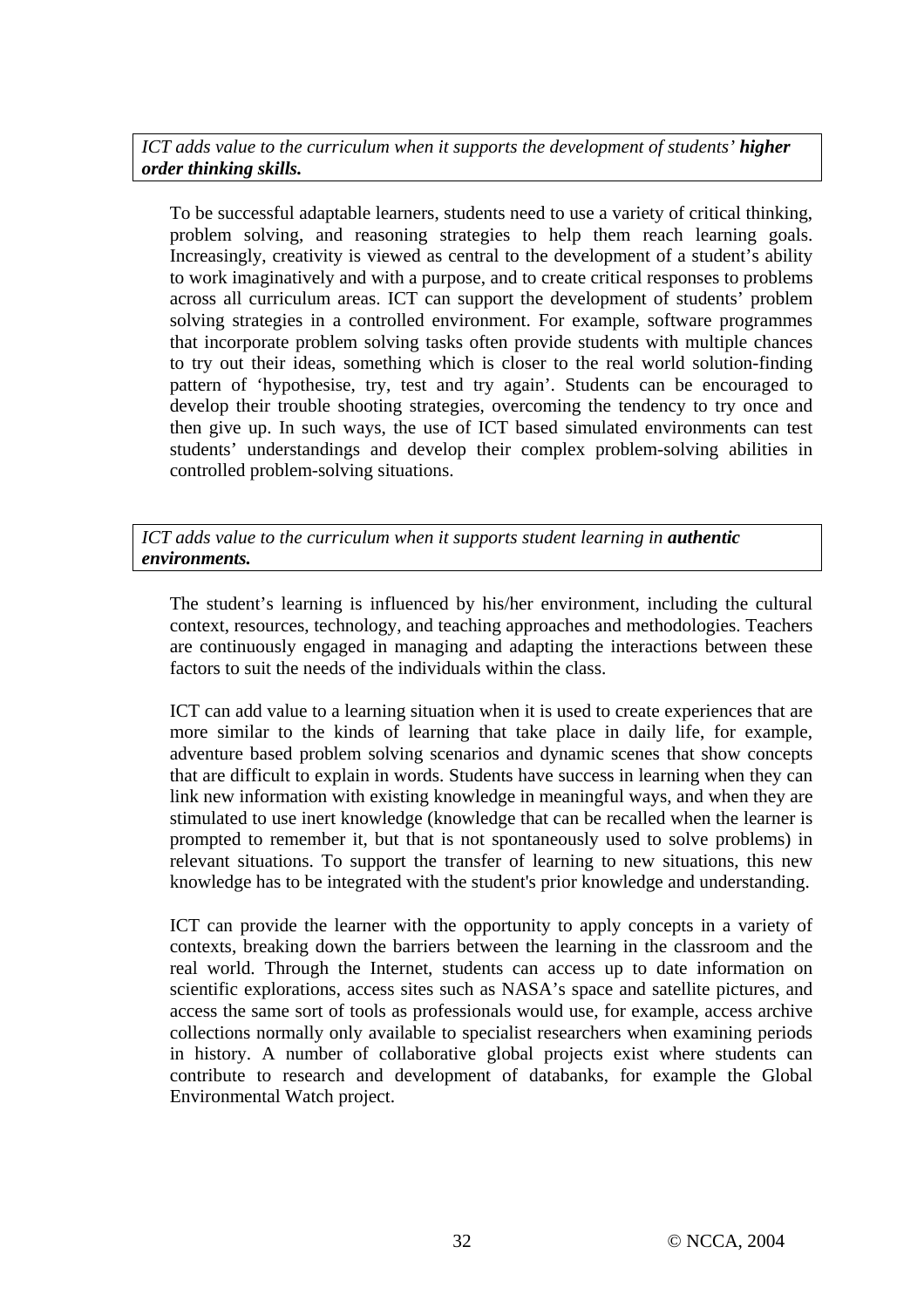*ICT adds value to the curriculum when it supports student <i>interest and engagement in learning.* 

Motivation is central to learning. ICT can enhance the students' motivation to learn when their natural curiosity is engaged, and when it affords opportunities to adjust levels of difficulty, to follow individual pathways of interest, and to pace the learning to their needs. Engaging learning environments are evident where students are actively involved in completing interesting, relevant tasks and creating artefacts using real tools such as digital cameras, audio devices, etc.

Learning requires effort and a certain sustained commitment when engaging with a learning task over an extended period. Motivation levels will affect the willingness of learners to pursue a difficult task or goal in order to succeed. The engaging nature of ICT can stimulate learners to provide the sustained effort which may be required to accomplish a learning task. For example, when learners are working as part of a team to produce a multimedia project, their will be encouraged to put in the effort required to produce an item that is valued by their peers, and worthy of being brought to a certain audience. ICT also affords learners opportunities to practice concepts and skills in exciting environments, thus aiding the reinforcement of what is learned.

*ICT adds value to the curriculum when it supports differentiated learning for all students.* 

Learning is most effective when the nature of individual difference in terms of physical, intellectual, emotional, language and social development is taken into account. Individuals learn best when material is appropriate to their developmental level and is presented in an enjoyable and interesting way. Teachers can use ICT environments to cater for the range of individual difference and the range of learning styles. ICT can also afford great opportunities to assist learners who have physical disabilities and who may need assistive technologies to access learning resources. For example, with the use of switch devices or screen reader software, learners can now access learning resources that were previously inaccessible. Students with physical disabilities can now take part in collaborative learning projects with their peers in the classroom, which may previously have been unavailable to them. For example, some children who could not physically go on a field trip were engaged in remote access to their peers, and communicated in real time with their cooperative leaning peers using wireless and mobile technologies.

The ready availability of multi-modal learning opportunities through ICT, where students can learn using a combination of graphic, visual, aural, and text based resources, can support students who may have difficulties when learning is mediated through one of these channels alone. Learning experiences enhanced by visual, auditory, or kinaesthetic resources can support all students, but may be especially supportive to students with special educational needs.

ICT can support the teacher in creating optimum conditions to support each individual student's development, through facilitating the creation of individualised tasks and materials suitable to the student's stage of development and learning needs.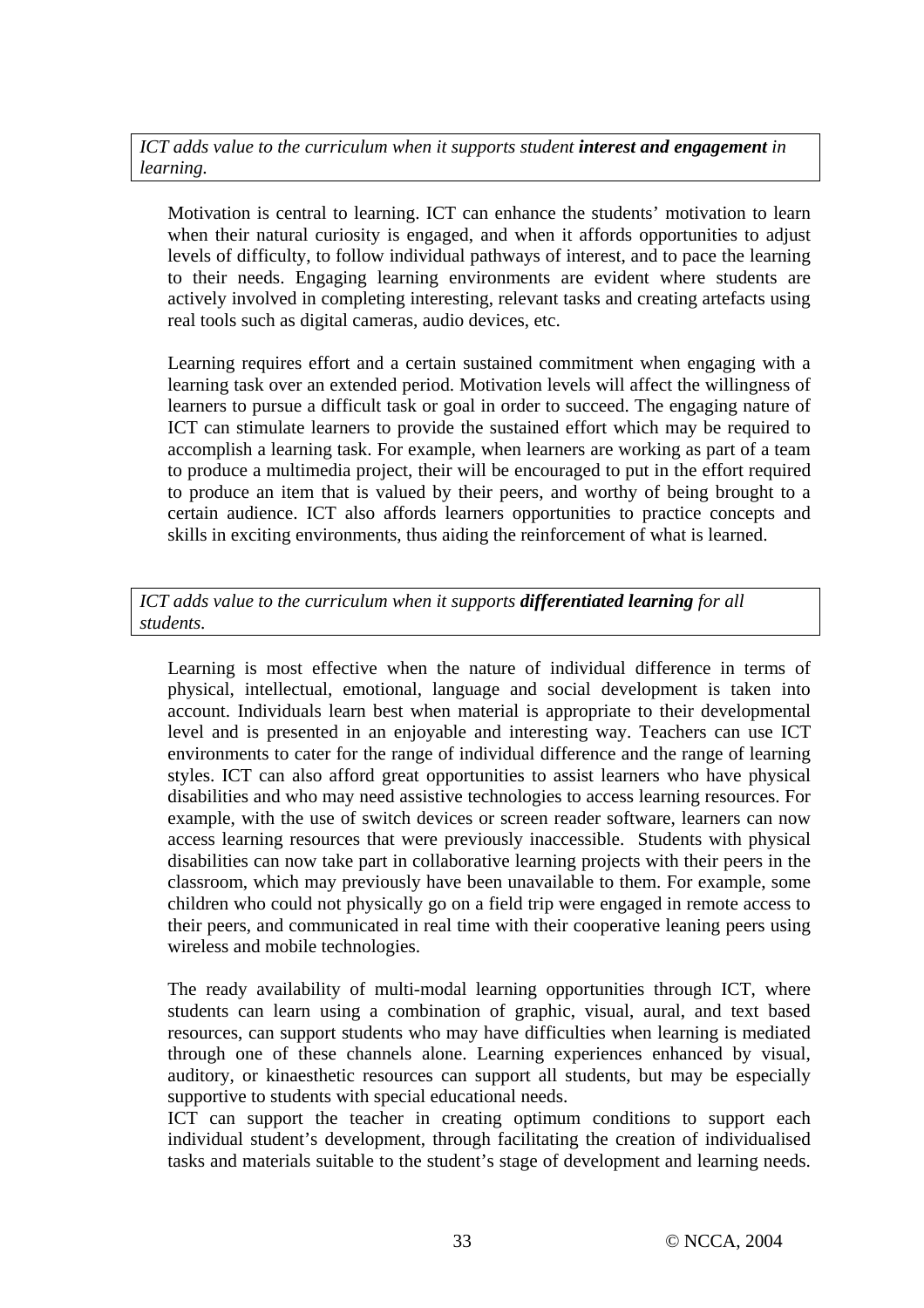Some of these materials can enable students to monitor their own completion of the task and so become competent self directed learners.

## *ICT adds value to the curriculum when it supports collaborative learning.*

Learning is greatly influenced by our social interactions, interpersonal relations, and communication with others. Collaboration is viewed as important in developing students' abilities to evaluate and justify their opinions, to gather and share knowledge with others, and to transform their existing understanding. Students are now offered enhanced opportunities to collaborate and communicate with their peers in classrooms around the world, through the Internet, email, videoconferencing, electronic bulletin boards, interactive whiteboards, and other electronic communications. Students can work on collaborative projects with peers in other countries, contributing to the development of their cultural awareness and a sense of global citizenship in addition to supporting specific curriculum goals.

Within the classroom itself, students are frequently engaged in co-operative group projects when they work as members of a team to create an overall product. In so doing, students develop skills in negotiating, managing time, cooperating with others, supporting others and taking responsibility for delivery on time, in achieving the overall shared goals. Students' self esteem, sense of acceptance and belonging are also enhanced by participating in collaborative group projects.

## *ICT adds value to the curriculum when it supports assessment of and for learning.*

Assessment provides important information to both the student and teacher throughout the learning process. Students are motivated and challenged to learn when they understand the goals of learning, and when they themselves have some say in setting their own goals. Assessment is accepted as a regular part of the cycle of teaching and learning. ICT can support assessment in a number of ways; for example

- when it is used to maintain portfolios, examples and records of the student's progress, for example eportfolio where the student learns to maintain and mange a record of his or her own work.
- when it is used formatively; to show the student his or her stage of achievement in a task; when instant feedback is available to the student. It can improve the students' ability to self-appraise, enhance motivation and promote self-directed learning. It can help the teacher and student to decide on the most appropriate next stage of learning or learning task, and decide whether further support is required

When deciding *whether* to use ICT and *what ICT to use* in a particular curricular context or subject, it will be necessary to evaluate it in the context of its contribution to supporting the learning goals of the student.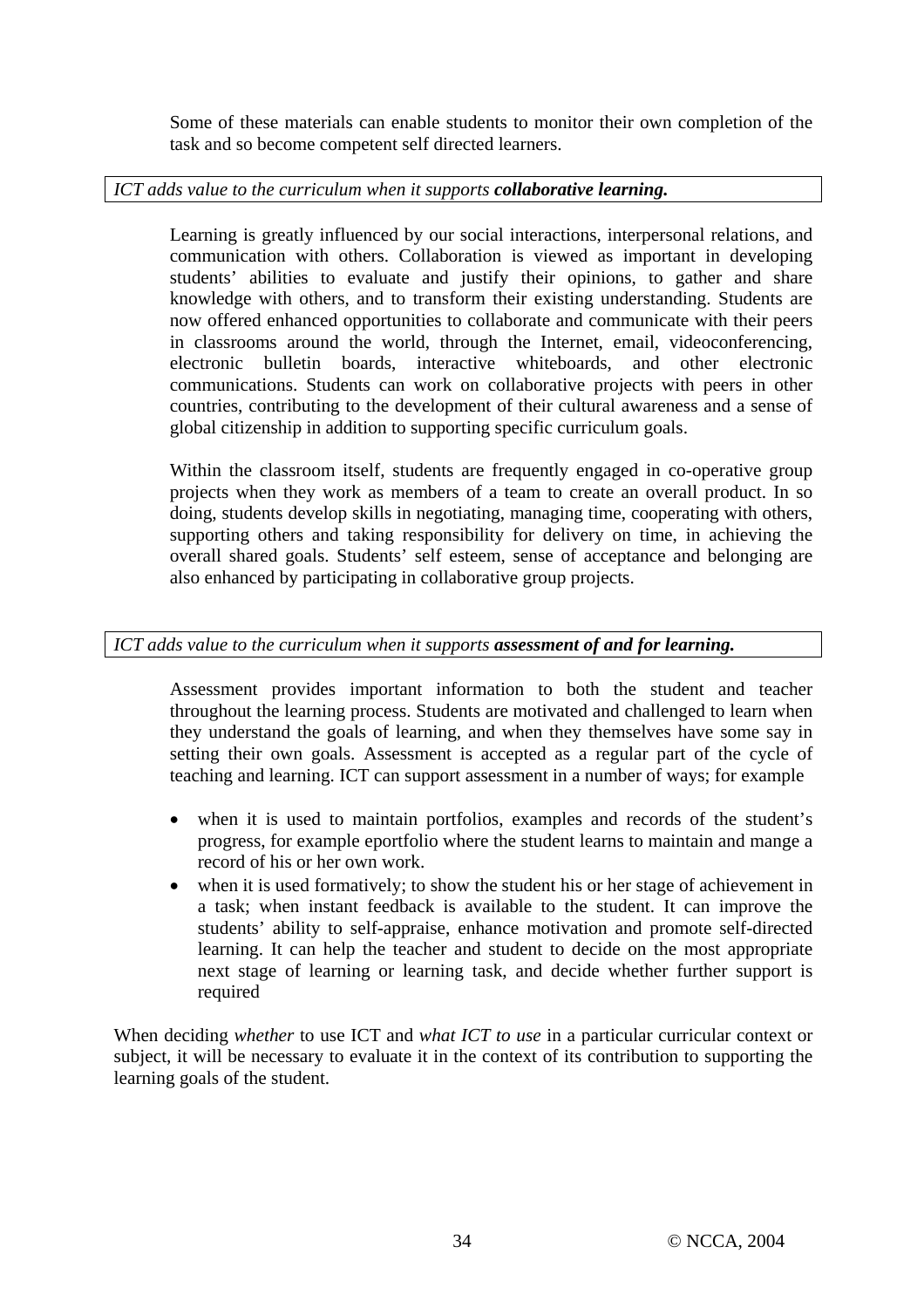#### **4.2 An approach to teaching and learning using ICT**

In practice, educational uses of ICT in curriculum and assessment can be described in three ways. A co-ordinated developmental approach to the students' developing ICT literacy will incorporate *learning about, with,* and *through,* ICT.

| Learning with ICT:  | teachers and students use ICT resources to support the                                |
|---------------------|---------------------------------------------------------------------------------------|
|                     | classroom curriculum                                                                  |
|                     | <i>Learning through ICT</i> : teachers and students use ICT to learn in new ways that |
|                     | would not previously have been possible                                               |
| Learning about ICT: | students develop skills in, and knowledge of, the potential                           |
|                     | uses of ICT                                                                           |

#### *Learning with ICT*:

Learning with ICT focuses on teaching and learning in a curriculum context using ICT. Teachers and students use ICT resources to support the classroom curriculum, for example, using tools such as word processing to create written materials, using presentation and authoring software to present projects, using drawing and painting software to enhance work in visual arts. In certain ways, learning with ICT may be perceived as a natural integration of ICT with existing classroom processes. Thus ICT can be used interchangeably with tried and trusted teaching and learning methodologies. As teaching and learning with the curriculum continues to evolve and change so too will teaching and learning with ICT in the curriculum. As ICT becomes more pervasive in our daily activities, it will also become inseparable from, and an integral part of teaching and learning.

Learning with ICT also supports learning, through the use of 'practice' type software to reinforce concepts already learned, or to access digital encyclopaedia or other resources. Thus, learning with ICT supports self directed learning by affording students enhanced opportunities to select individual paths to learning.

#### *Learning through ICT*:

Learning through ICT may automatically include learning with ICT, but it focuses on teachers' and students' use of ICT to engage with the curriculum in ways that would not previously have been possible without ICT.

Learning through ICT results in more authentic learning experiences for teachers and students. Previously, students could access a certain level of resources and materials at first hand, but much classroom learning was achieved through vicarious experience. In cases where the real or actual experience is out of reach, ICT offers another dimension, which is virtual. For example, using the Internet, students in classrooms can now access live data from NASA, (which supports the curriculum in science) and have the same opportunities to analyse data as real scientists. Students can engage in virtual 'field trips' in space, back in time or within the human body. A group of students could meet the goals of their history curriculum/syllabus by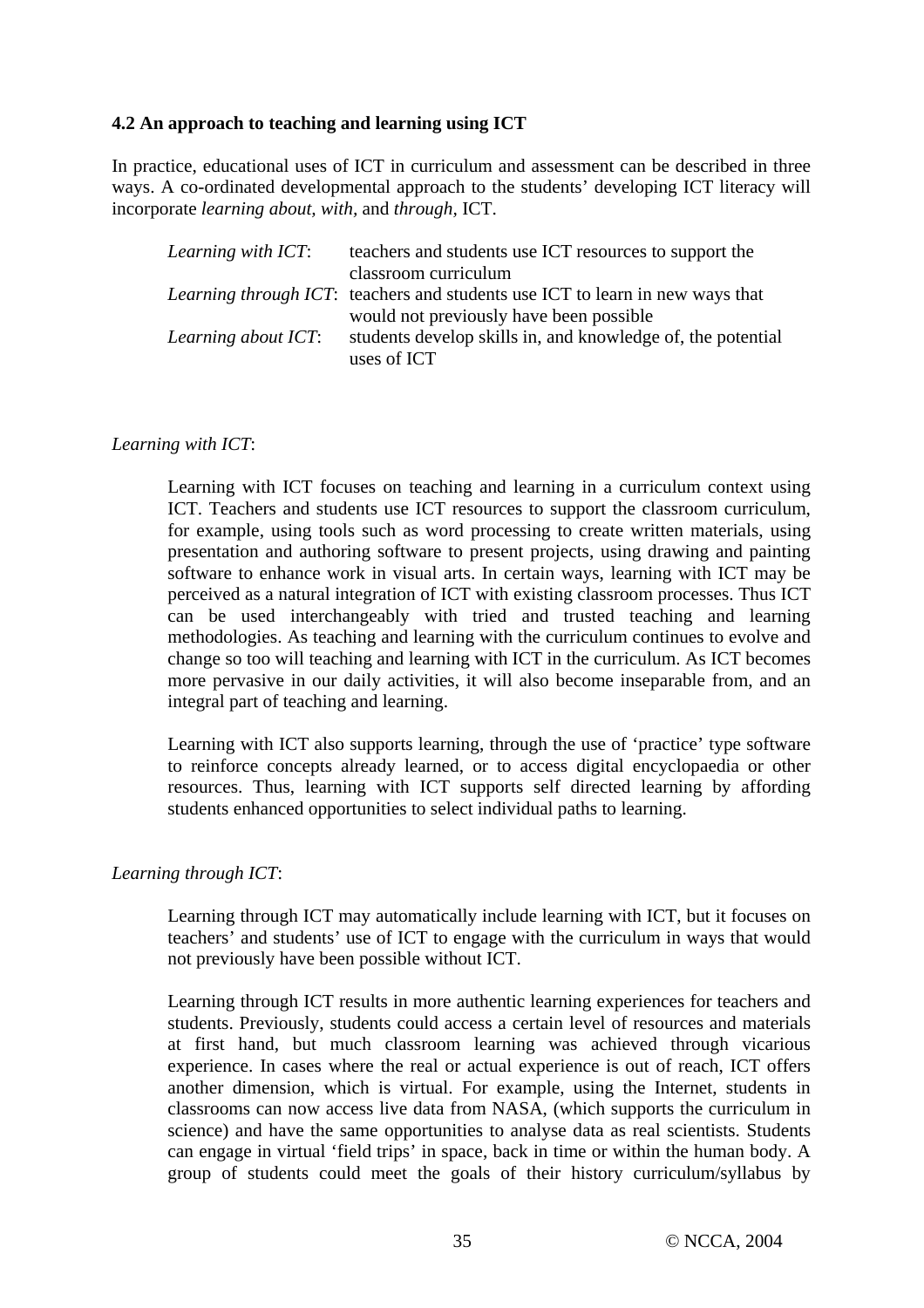engaging in local historical research using online databases and archive records, and create a web page or other artefacts as learning outcomes.

ICT offers opportunities for students with disabilities and with Special Educational Needs to access the curriculum using appropriate assistive technologies and/or specialised communication software and hardware, and to learn in ways that would not have been possible previously. The potential of ICT to control the pace of learning and to adapt to individual learning needs allows greater opportunity than heretofore, for all students to realise their potential.

Students can also use the authentic 'tools of the trade' of many occupations, with ICT. For example, even quite young students can master the basic tools of image editing software, something which was previously the preserve of graphic designers. Not only is the student learning to use 'real' tools to pursue his/her own interests, but by manipulating and editing image, he/she develops media literacy, learning to be more discriminating in evaluating media messages, and able to judge what is real versus what is enhanced.

Learning through ICT also supports the development of students' creative, critical, and higher-order thinking skills. For example, creative thinking may involve applying and adapting existing technology to deal with new problems and situations, or applying new technology to existing activities or processes to make them more effective. Examples of this form of creative thinking can be seen in the use of ICT in the creative arts, in design, and in the development of digital media.

Among the other opportunities afforded is the use of ICT to accelerate or replace tasks which were previously time consuming and not inherently valuable in themselves. Using productivity tools to record data and plot graphs for science experiments may be one instance. Until recently, opportunities to learn and engage with others at a distance in real time were perceived as beyond the realm of the school. Today, students can collaborate in real time with their peers and with experts, on global or local projects, via email, interest groups, discussion fora and so on. Video conferencing is a valuable means of communication where literacy barriers may have prevented communication in the past. Opening up the classroom to the wider world in these ways provides students with a stimulus to communicate for real purposes, and also to examine the appropriate forms of communication for the audience. For example, if there are barriers of language, image may be selected as the mode of communication. In such ways ICT can break down barriers to learning created by physical isolation, lack of resources and cultural or language difference.

#### *Learning about ICT*

Learning about ICT has many facets and includes the development of knowledge of and skills in, the potential uses of ICT to support learning. It includes students' development of ICT skills in a curriculum context. In learning about ICT students develop an understanding of what ICT is available and how and where it is used in society, in leisure and in people's work lives. Successful use of ICT by both teachers and students is dependant on this basic understanding of *what it can do.*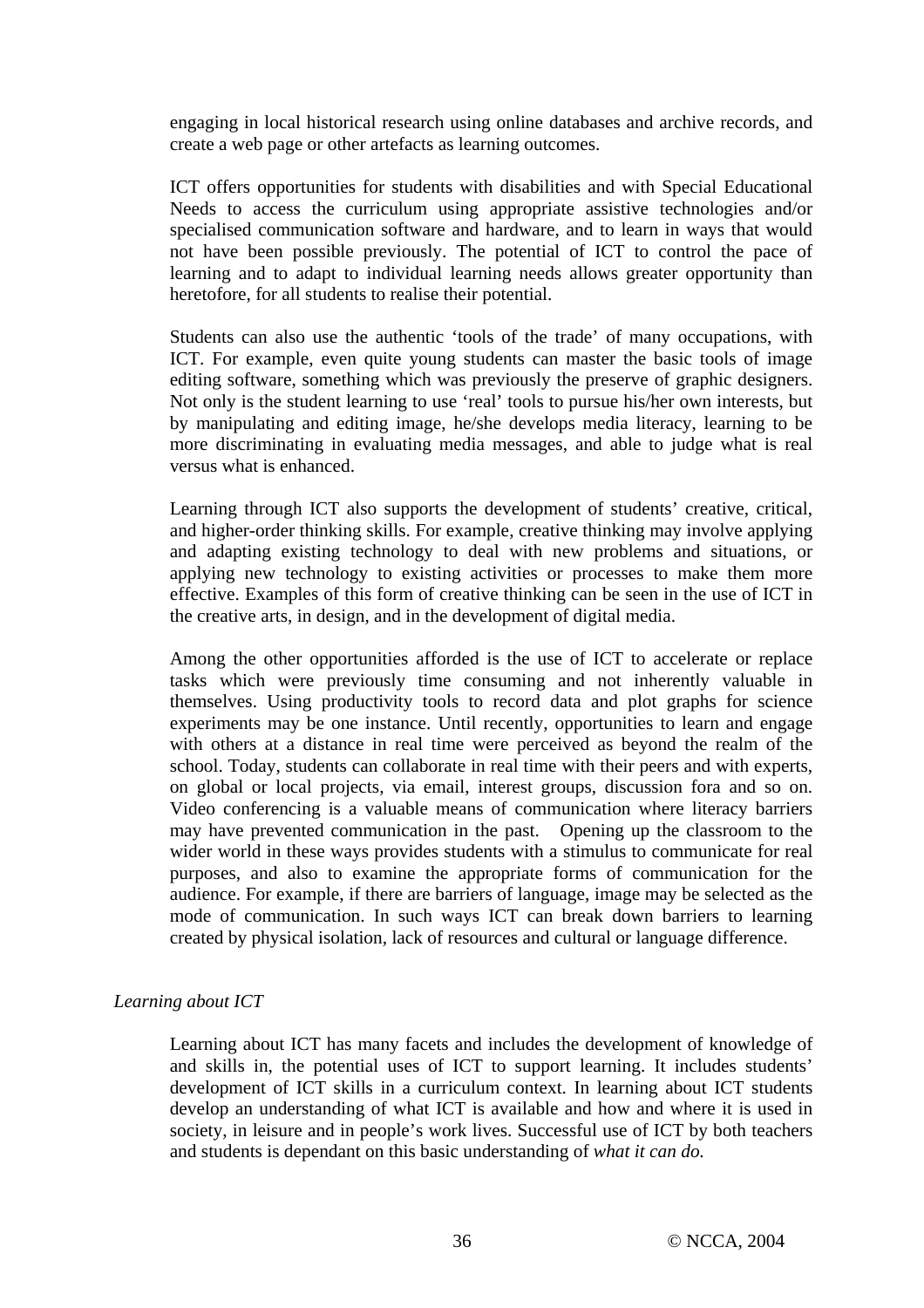Learning about ICT is not simply about the acquisition of ICT skills. Learning about ICT is not simply the acquisition of ICT skills. It also concerns understanding new developments in ICT, their potential to afford new experiences, and the skill sets they require. In this way learning about ICT is not the same as initial skills training; rather, learning about ICT is ongoing throughout our lives. Learning about ICT also entails understanding the human, social, and ethical issues concerning ICT and learning *when* to use ICT, *what* ICT is most appropriate, and *how* to use it to support a learning situation or task

The spiral nature of all learning is also evident when learning using ICT. At the same time as the student is learning *with* and *through* ICT, he or she is also learning more and more *about* ICT. The development of the student's own knowledge and interest in the potential uses of ICT to support learning will in itself lead the student to use ICT in increasingly innovative and useful ways, supporting the goal of lifelong learning.

The use of ICT in the curriculum in these co-ordinated mutually supportive approaches will enable the student to use ICT confidently, competently and creatively to develop the concepts, skills and attitudes appropriate to the student's age and stage of development.

#### **4.3 Value added learning with ICT**

To further extend this discussion of ICT use by teachers and students, a number of vignettes providing snapshots of authentic actual practice in a selection of Irish primary and postprimary schools are outlined below. The aforementioned principles of learning with ICT are inherent and embraced in each of the scenarios.

#### *Learning Support and ICT*

A third class student attending a small primary school on an island off the south west coast of Ireland was receiving learning support from a teacher from a local mainland school. Provision was proving difficult due to poor weather conditions, which resulted in infrequent ferry crossings. Both schools were involved in the StarTech – Learning Together SIP project that involved using videoconferencing to link up geographically remote schools. It was decided to investigate the possibility of providing the student's learning support through video conferencing. There was initial concern that the technology would 'get in the way' of learning and that the student would feel uncomfortable and different. This interaction through videoconferencing proved hugely successful. The one-to-one support and differentiated learning path enabled the student to participate in mainstream classes with his peers. It was noted that his confidence, communication skills, and ICT skills significantly improved. The student looks forward to his weekly sessions on telly!

#### *Modern Languages and ICT*

Two years ago Sandra completed her Junior Certificate in a Dublin based school and moved to Munster due to parental career changes. She is a good student with a considerable interest and aptitude for modern languages. She hoped to pursue Spanish and Italian for her Leaving Certificate. Unfortunately no school in the area provided both of these languages. Sandra was participating in the transition year option in her new school when her Spanish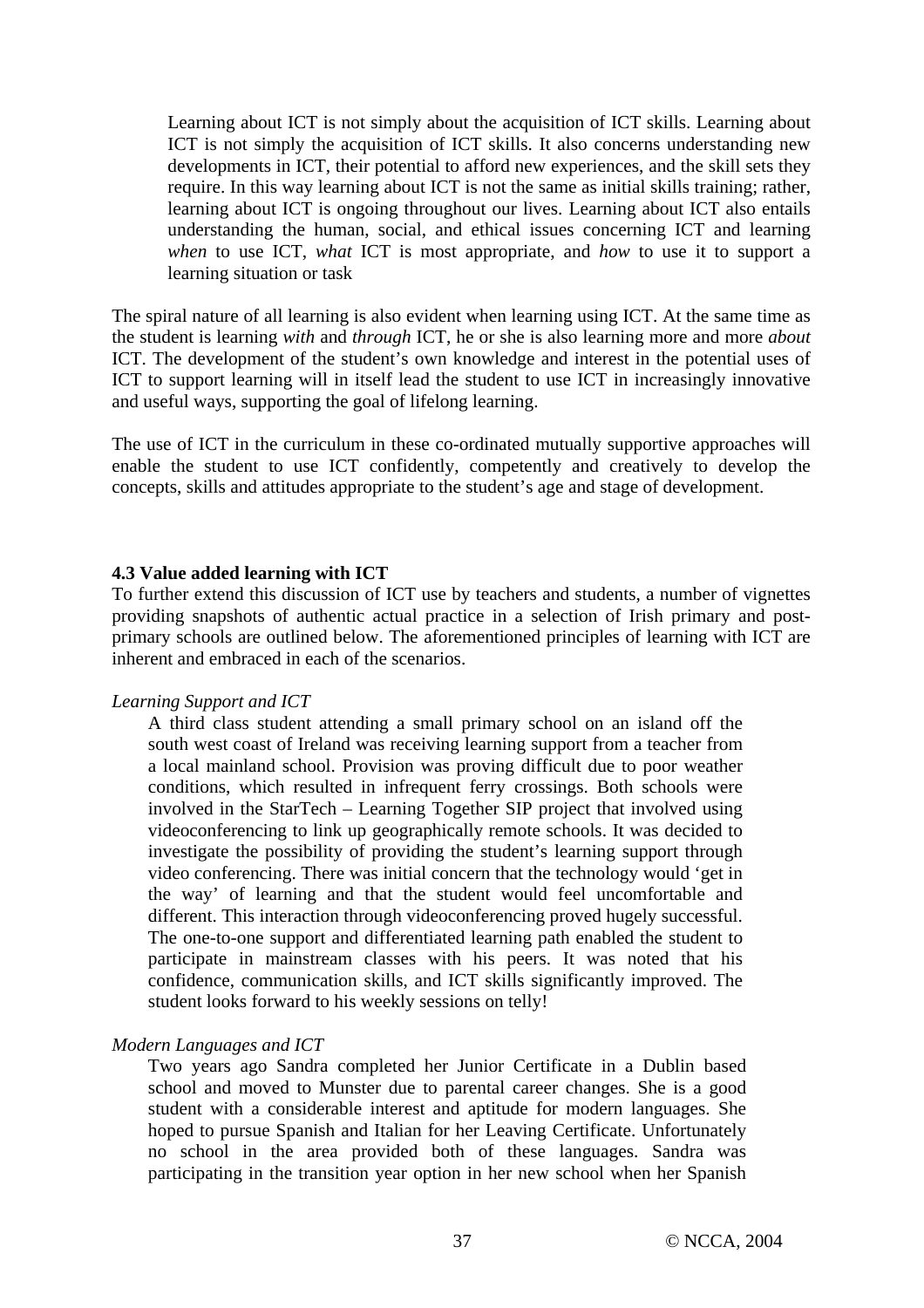teacher became aware of her predicament. Her teacher was aware of a language software company who provided digital language learning solutions by providing customised multimedia interactive courses and access to a teacher through email and/or videoconferencing. With the assistance of her teacher and school and in collaboration with the company, a digital course has been developed for Sandra pertaining to LC Italian syllabus. She is in regular contact with her 'remote' teacher through email; both text files and sound files (for oral work) are sent as attachments. Sandra also has access to additional resources through the web and is part of a cyber class with one other student from Ireland and eight others from various parts of the UK. They constantly communicate in Italian through email, chat-rooms, and web cams. Sandra also communicates with students from Italy. Sandra is learning Italian within real life authentic contexts. She is very familiar with the social, cultural, economic, political, and educational life in Italy through her engagement with up to date resources on the web and interaction with Italian teenagers and her teacher. She is being provided with a rich variety of learning experiences. As she says '*Un'esperienza assolutamente fantastica!'*

#### *Concept Mapping with ICT*

Pat, a primary teacher of junior classes first encountered Kidspiration about eighteen months ago at a software support group session held in his local Education Centre. As the presenter demonstrated the different aspects of the package and as Pat had the opportunity of playing around with the software at the session, he just kept saying to himself 'wow! The children in my class would enjoy this!'

Kidspiration is concept-mapping software, which utilises the principles of visual learning helping emerging young learners build confidence as they learn to associate pictures and words. Visual maps, story webs, diagrams, and outlines assist students in brainstorming, categorizing and organizing their thoughts. Pat uses Kidspiration to encourage the children to brainstorm ideas, to organise their thinking, to record their thoughts visually, and to put shape and direction to their work. He finds it particularly useful in helping the children to develop their reading and writing skills, in creating exciting stories in English, and in understanding the connections between their learning in areas like History, Geography, and Science.

Many of his colleagues are now using the software package with their classes for History, Geography, Science, Mathematics etc, where children are not just learning facts, but seeing the interrelationships and interdependencies between different aspects of what they are learning.

The older children in the school are using the more sophisticated package called Inspiration. This version of the software has additional functionality.

#### *Leaving Certificate Applied Programme and ICT*

The Leaving Certificate Applied (LCA) cohort of students from an all boys secondary school was the cause of some concern. Many exhibited low selfesteem, lacked motivation, had high absentee rates, poor retention and some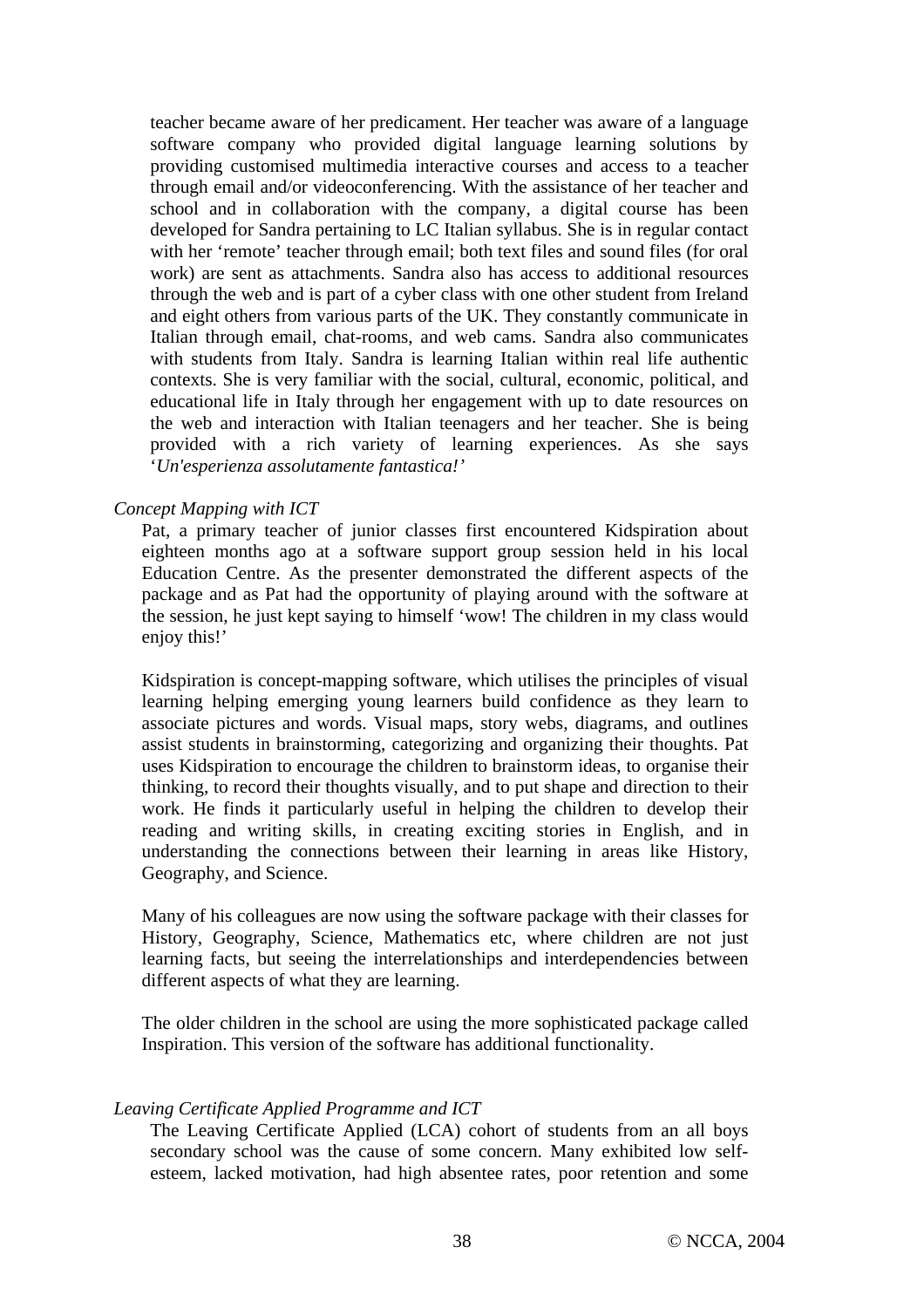displayed behavioural difficulties. The school has a long tradition of strongly supporting students at risk. A number of years ago it was decided that a different approach would be taken with the cohort of students then in year one of LCA. It was felt that high levels of ICT utilisation with a focus on preparation, production, and presentation of research work would both motivate and engage the students. Having secured funding for the project through the SIP initiative, a laptop was acquired for each of the students and a wireless network installed in the school. ICT skills based courses were organised for the teachers involved with the students and the parents of the students. The parental involvement proved to be most important with parents showing enhanced interest and support for their child's educational experience. Students had access to their laptops for every class and were allowed take them home. Wordprocessing, spreadsheet, presentation, and photo editing software were on all of the laptops. They also had access to other technologies including multimedia CDs, scanners, digital stills and video cameras and the Internet. They worked on their project both individually and in groups. Student ICT skills improved immensely and this very much showed in the preparation and presentation of their work. Student self-esteem, maturity, communication, problem solving, organisational skills and teamwork improved significantly. Students blossomed under the special treatment. Behaviour and attendance rates improved drastically, with 100% of the students progressing from year one of LCA into year two. This had never happened before! Students felt their employment opportunities and advancement to further education was greatly enhanced both by acquiring a wide range of ICT skills and the many other personal and social skills they developed.

#### *Teaching Geometry with ICT*

A post-primary mathematics teacher really enjoyed teaching all aspects of the Junior and Leaving Certificate mathematics courses except the geometry section. She never liked geometry since she was taught it herself in school. It was perhaps the way she was taught geometry that was the root of her discontentment. 'Learn the construction by heart, learn the proof by heart. Write it down, attempt the cut!' There was no real expectation of understanding. If one it to be truthful, she may have approached teaching geometry in a very similar manner herself until she encountered the dynamic geometry software package, the *Geometers' SketchPad (GSP). GSP* brought geometry alive both as a teaching and learning experience. Students were shown the basic tools and were given more complex constructions to construct themselves. They measured everything, dragged their constructions by the vertices, centres, and sides, and watched for patterns, what changed and what stayed the same. Students worked on their own and in groups coming up with their own conjectures, had 'theorems' called after them. Understanding now comes first and formal proof later. Geometry has come alive. Students are actively engaged in their own learning and involved in geometric constructions and investigations not previously possible. Student higher order thinking and problem solving skills have been greatly improved. Teachers may now demonstrate more complex concepts and look at many case scenarios that were not previously possible due to time and other constraints.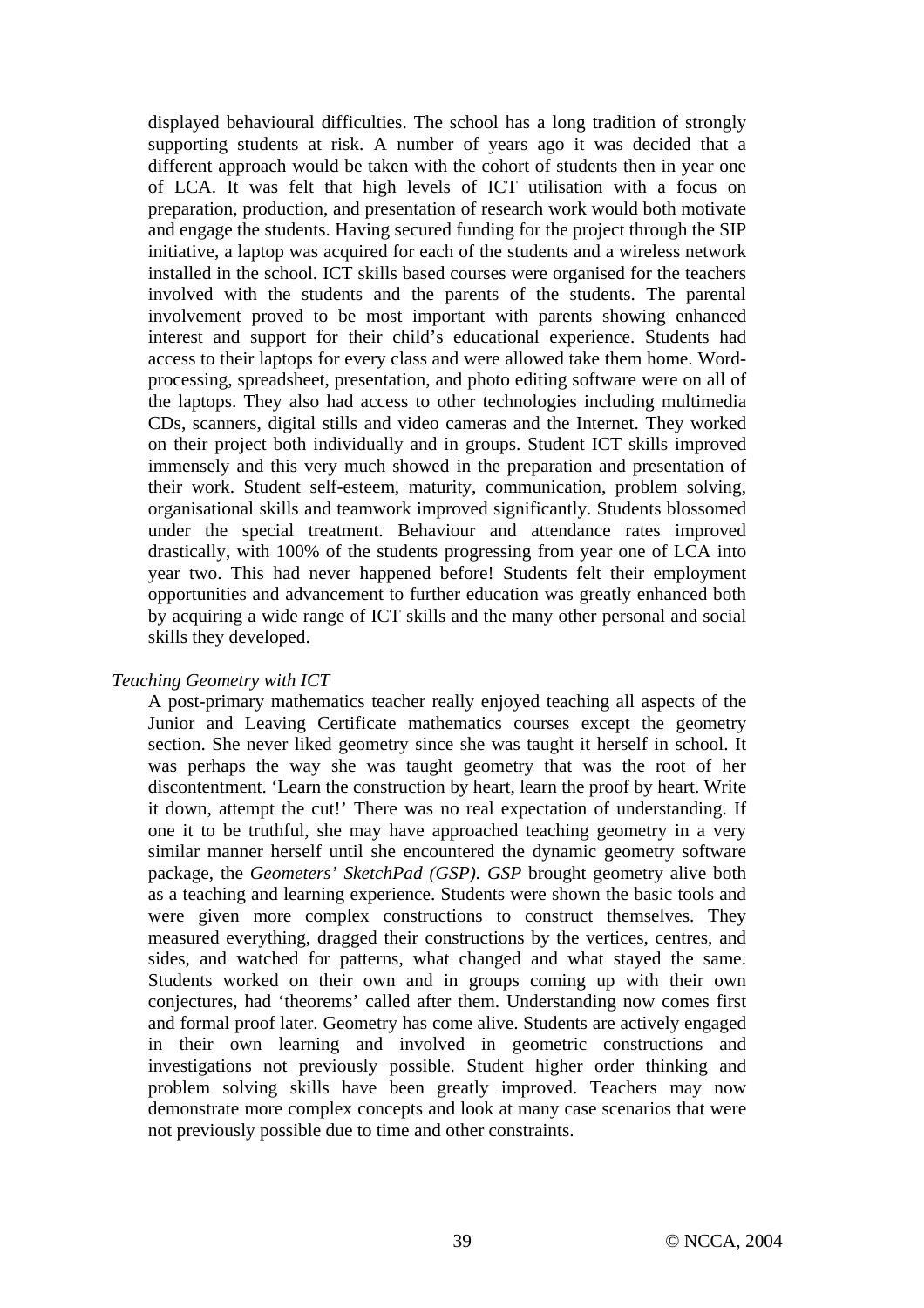In the above vignettes ICT is not being employed for its own sake, but to support teaching and learning within an authentic context. ICT also has the potential to transform learning environments, provide opportunities allowing students engage in experiences not previously possible, and broaden assessment modes.

Some key decisions are required of the teacher when planning for the use of ICT in the curriculum. A key question to pose in making this decision is

*Does the use of ICT in this case enrich the student's learning experience in English, mathematics, science, history, language, visual arts, etc, etc.? If so, in what ways?* 

The following questions may be useful as a summary aid to selecting when and how to integrate ICT in the curriculum.

*Does this use of ICT* 

- *interest and motivate the students to learn?*
- *promote independent thought, and active, and enquiry based learning?*
- *appear relevant, inclusive, and interactive?*
- *encompass sound pedagogical principles?*
- *cater for the wide range of learning abilities and styles in the class?*
- *help to develop students ICT abilities?*
- *enhance learning skills such as critical thinking, problem solving, higher order thinking skills and analytical skills?*
- *involve both teachers and students in learning and facilitating learning?*
- *offer opportunities for collaborative learning and team work and the development of social skills?*
- *support the transfer of learning to other real situations?*

This section described a learner-centred approach to using ICT in the curriculum. The principles of learning with ICT show how students' learning in the curriculum can be enhanced by ICT. A tri-fold approach to learning using ICT advocates learning *through*, *with,* and *about* ICT to enable students to obtain the maximum learning benefit from modern ICT. A number of snapshots showing such uses in practice illustrate and illuminate the potential of ICT to support learning across the curriculum for all students.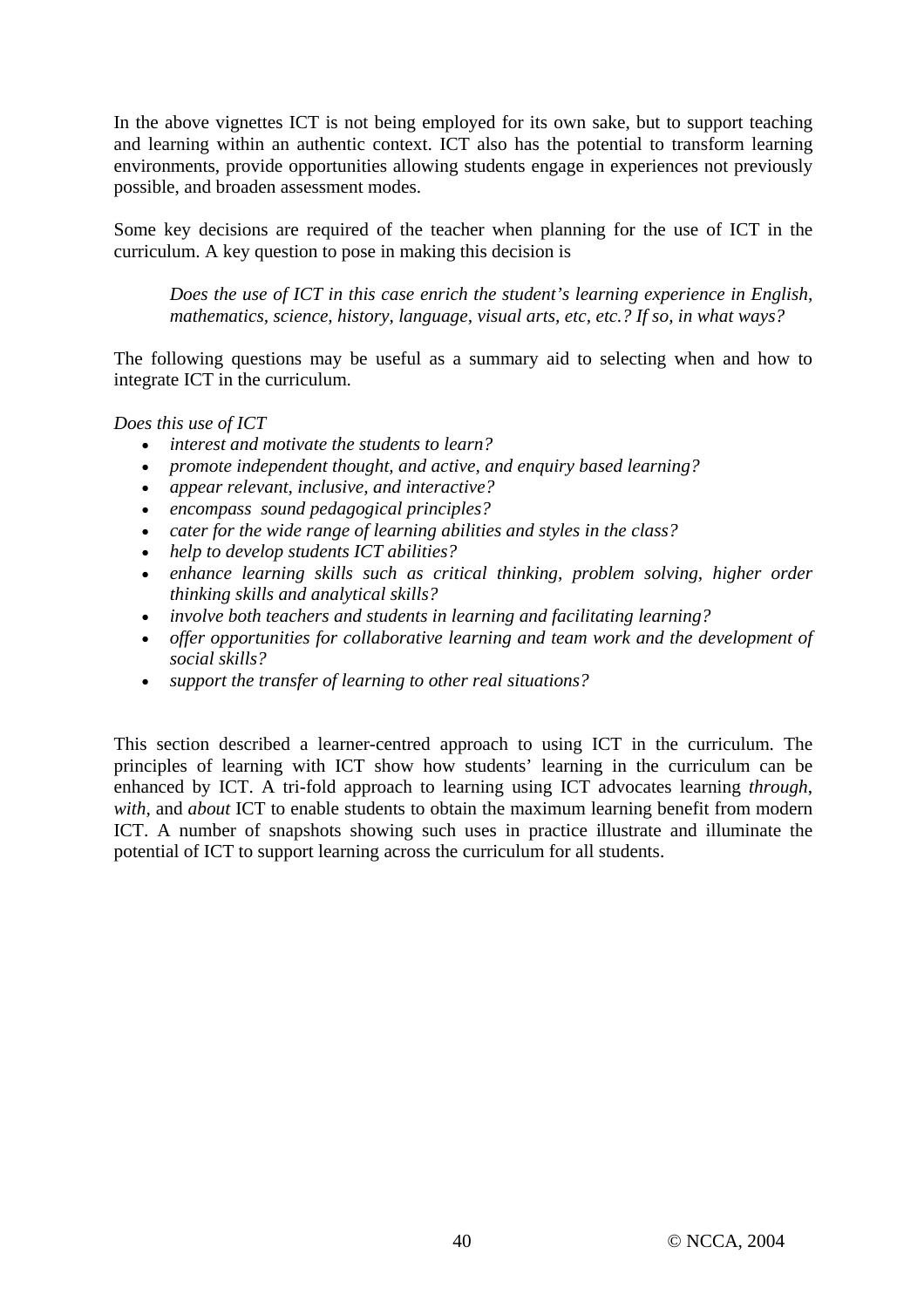# **5. Developing the vision: ICT in Assessment**

It is widely acknowledged that curriculum and assessment are inextricably linked: discussions concerning curriculum invariably have consequences for assessment and vice versa. Assessment is an integral part of the process of teaching and learning. This section offers introductory discussions on some of the possible scenarios for development of ICT in assessment.

The section begins with a review of the purposes of assessment which include

- improving students' classroom learning. Students learn more effectively when they know what they have done, when they understand what they need to learn, and when they are given the tools to succeed
- supporting teachers and schools in monitoring and reviewing their curriculum plans
- assisting policy makers in targeting the allocation of resources including, for example, specific interventions to improve learning outcomes
- providing a passport to third level education and the world of work. The established Leaving Certificate is one example of these summative assessments.

The Primary School Curriculum outlines a framework for assessment in the primary school, noting that assessment should mirror the full range of the child's learning, encompassing the cognitive, creative, affective, physical and social dimensions of his/her development. The NCCA policy paper on Assessment (February 2004) outlines a broader view of the role of assessment and envisages assessment for learning and assessment of learning as two complementary and interrelated processes.

The focus of assessment *for* learning is on assessment as a normal part of the cycle of teaching and learning. The teacher develops a picture of the child's progress and attainment through classroom observation, evaluating the child's questions and responses, the quality of his/her involvement in class and group activities and through tasks and tests. A portfolio of work or a project conducted over a month or a term provides further information on the child's long term progress. ICT is now being used in many instances in this way. Examples of project work using ICT were documented in the SIP projects, and a number of these projects were included as exemplars in the ICT Primary Guidelines. The inherent ability to maintain a trail of the child's usage and performance using ICT could be used to add to the teacher's repertoire of assessment tools. The use of ICT in assessment particularly in the developing and maintaining electronic portfolios is an area that requires further exploration at primary level.

At post-primary level, there currently exists a predominant focus on summative assessment. To a large extent, this is very much influenced by the current nature of the Junior and Leaving Certificate state examinations, where the vast majority of marks are allocated to terminal examinations held in June of the final year.

Within the current reviews at both junior and senior cycle there is much support for changes to the current assessment model, particularly in relation to the timing and forms of assessment. There is a focus on ensuring that there is congruence between the aims and objectives of syllabuses and their assessment*,* that appropriate forms of assessment will be established for each area of the curriculum, reflective of the aims and objectives of each syllabus. The broadening of assessment methods (e.g. the inclusion of second assessment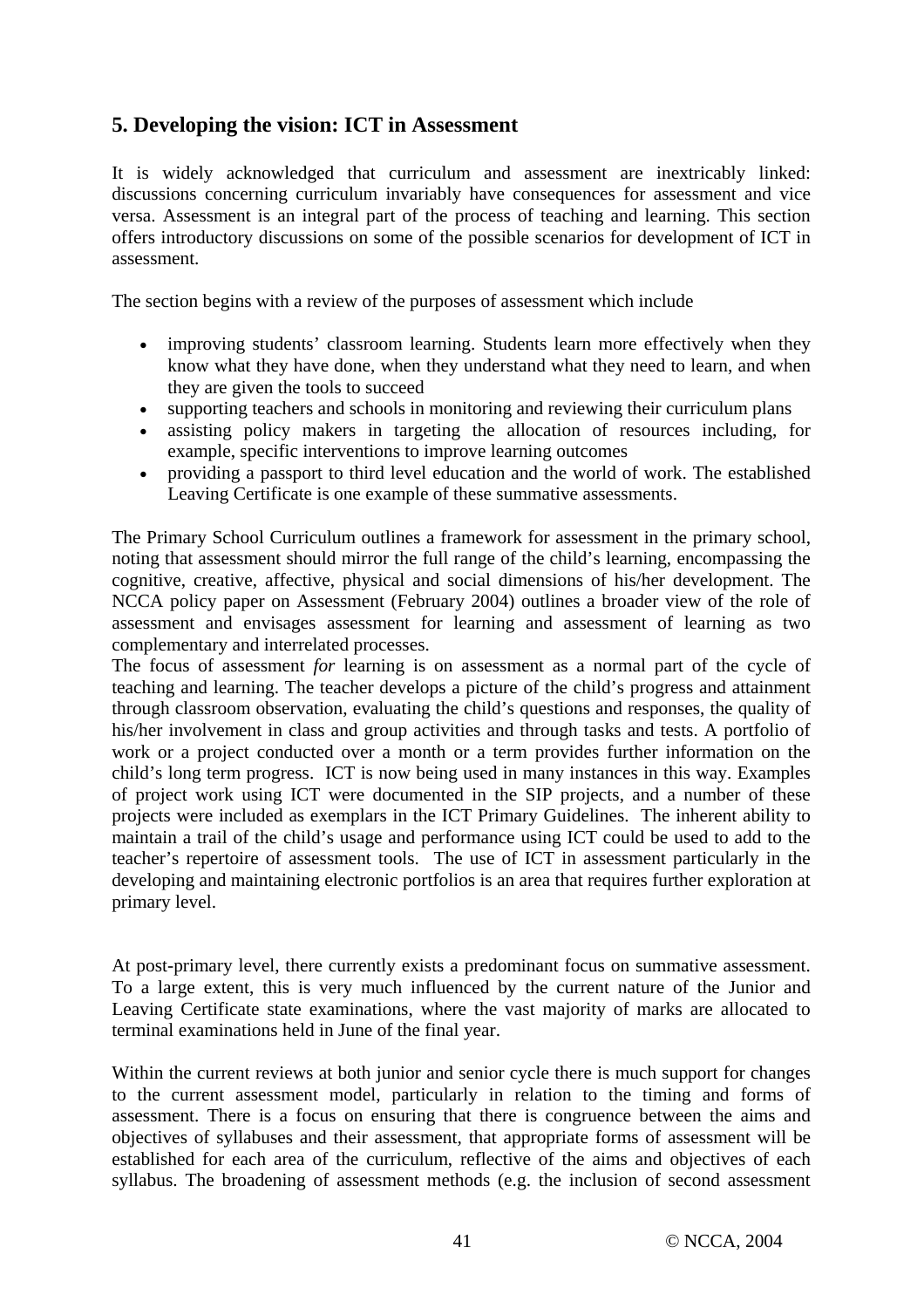components), and the number and timing of assessment events over two or three year cycles are under consideration and in some cases development. The embedding of skills and capacities in subjects and short courses will be a feature of the developmental work taking place in 2004-2006. Where appropriate and feasible, the assessment of these skills and capacities will be part of the assessment of subjects and short courses. Meeting the needs of all students continues to be a key focus; there will be a greater focus on differentiation of learning outcomes and assessment, which will facilitate greater access to subjects and short courses for a wider range of students.

As part of the Junior Cycle review, a developmental initiative in *assessment for learning* is currently taking place in a number of schools in Sligo and in Cork. Initial outcomes from Year One of the initiative indicate that there are positive effects for both teachers and students. Teachers reported positively particularly on the flexible nature of assessment for learning. The wide variety of approaches employed, the ready transferability of the skills to other subjects, and the contribution to reporting to students and parents were viewed by participants as supportive of teaching and learning. For students it had a positive impact on motivation, including those perceived to be reluctant learners, and there was an increased sense of students becoming more autonomous learners and more involved in the teaching and learning process. In Phase two of this project the number of schools and teachers involved will be expanded, and the reporting process to parents will be examined.

The NCCA's current work programme for assessment includes exploring the potential role of ICT in assessment, specifically

- the use of ICT as an assessment tool (knowledge, skills and capacities) including the use of electronic portfolios
- the use of ICT for the administration and management of assessment (recording, storing, analysing and presenting results from a variety of assessment methods)

In general, it is fair to note that the use of ICT in assessment is developmental and exploratory. That said, however there are currently a number of examples of best practice where ICT is widely employed in supporting assessment both nationally and internationally.

#### **5.1 Value added Assessment using ICT**

The vignettes below provide snapshots of authentic practice in using ICT to support assessment in Irish primary and post-primary schools.

#### *LCVP Electronic Portfolio*

A school in the North East of the country first introduced the Leaving Certificate Vocational Programme (LCVP) in September 1995. From the onset the use of ICT played a major role in supporting the programme. Typed letters were produced to invite in guest speakers from the local area to address the class, posters were produced advertising LCVP initiatives using both word processing and desktop publishing packages. ICT very often formed the basis of mini-company products such as personalised stationery, yearly local calendars, framed abstract art, and a video promoting their school.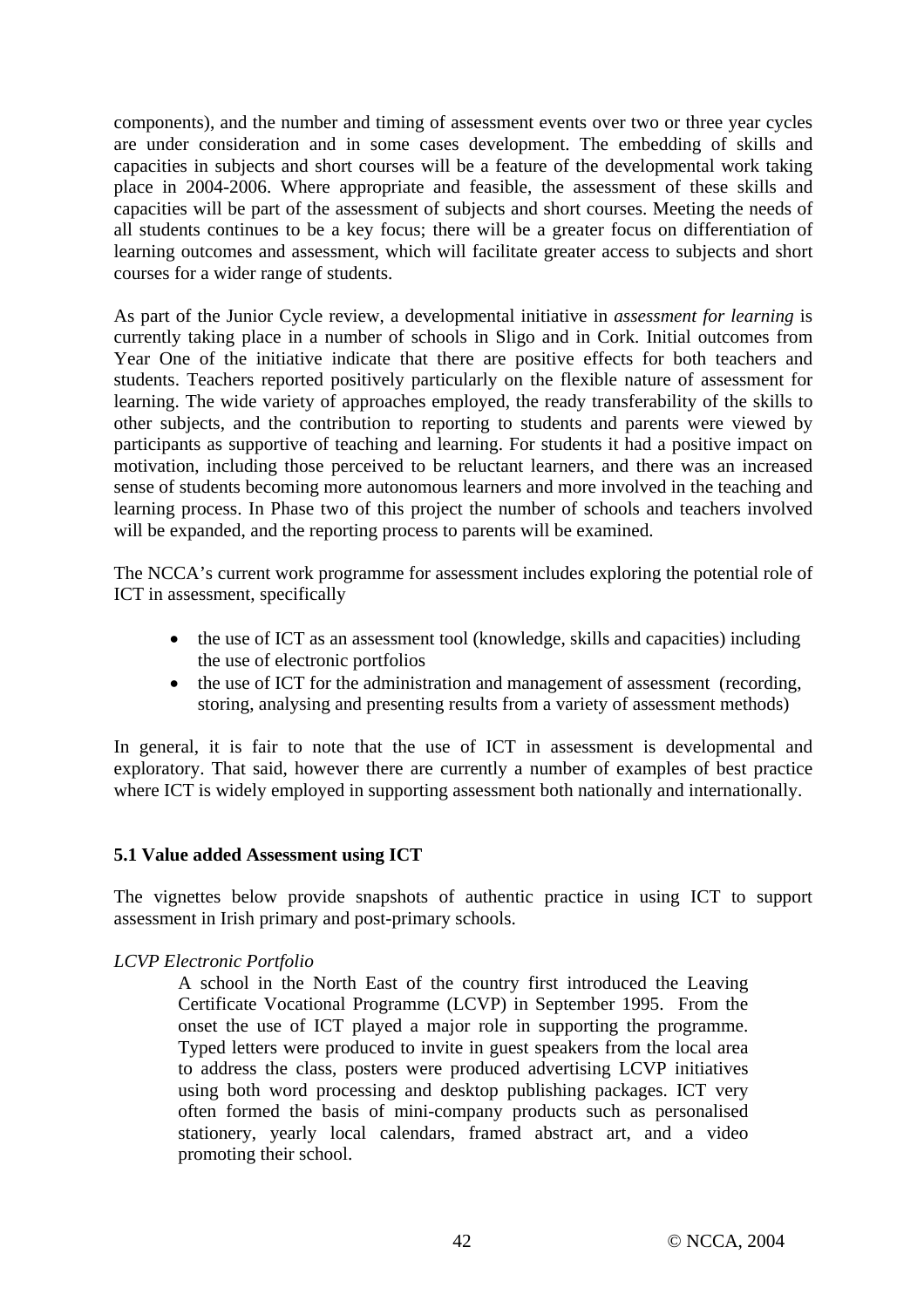Initially, while the curriculum vitae was the only portfolio item for assessment that was required to be typed, students in fact presented all of the portfolio items in typed format using software packages. They found the opportunity of presenting their work in a professional well laid out format very motivational. They also put extensive effort in drafting and redrafting all items of their portfolio using editing facilities of word-processing packages. Students produced many letters, plans and reports on LCVP activities suitable for inclusion in their portfolio; however they had to decide which items to include for assessment purposes.

Both teachers and students were delighted to be invited to participate in the Schools Integration Project (SIP), which involved students presenting their entire LCVP portfolio in electronic format. This opportunity offered a natural progression of work already being carried out in the school by the LCVP students.

Students and teachers involved in this project found it both challenging and rewarding. In the initial stages, the most challenging aspect was the inclusion of video clips in the portfolio because the technology (analogue video camera) available to them at the time was both cumbersome and slow. This has since become much easier with the availability and purchase of a digital video camera.

The majority of students and teachers find the opportunity to produce the entire LCVP portfolio in the form of an interactive CD motivational, beneficial, and interesting. The experience allows students to develop their planning, collaborative, creative, decision making and ICT skills.

#### *Electronic Portfolio in the primary school*

A disadvantaged inner city primary school began working with electronic portfolios in preparation for parent-teacher meetings. The teachers and management of the school wanted to showcase the work of children in fourth, fifth and sixth classes, to monitor children's progress and to motivate and engage children using novel approaches. The focus was on developing literacy with an emphasis on story making and story telling.

Children composed stories about their own area and their own experiences. (Poetic license did somewhat prevail!) The children hand wrote many stories and these were scanned into the computer. In some cases they typed the stories using a word processor. Twice a year, the children were asked to select a story to read aloud and answer questions on. This process was videoed. The video clip was included in an electronic portfolio of the child's work which also contained the text of the story, a brief comment from the student on why he/she choose that story, and teacher comments and observations.

The recording twice a year allowed the parents, teachers, and children to observe and monitor progress over time. The children were involved in the assessment process as they chose the story they wished to record. Fifth and sixth class children prepared their own portfolios under the guidance of the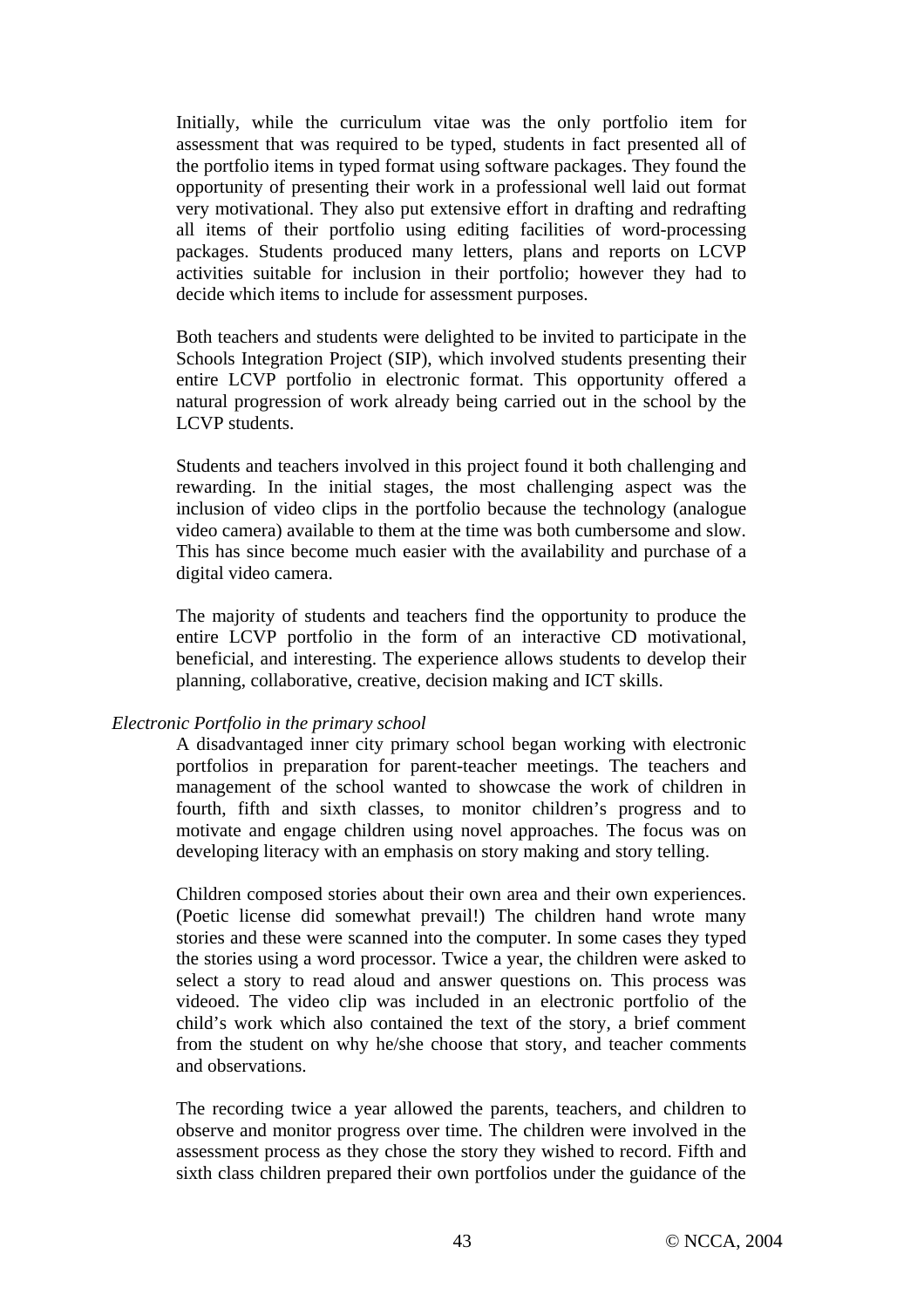teacher. The first attempt was a somewhat chaotic experience for all involved, the school is now in their third year of using this method of recording children's work and all (most) involved find it a rewarding experience.

#### *Diagnostic assessment using ICT*

Anne is a shared learning support teacher amongst three rural schools in the midlands. She meets on a weekly basis with twenty-four children, and liaises with seven classroom teachers, two resource teachers, classroom assistants, principals, parents and occasionally educational psychologists and Department Inspectors. She also carries out diagnostic testing on students, prepares reports and develops individual education plans (IEPs) for children in collaboration with classroom teachers, on a regular basis.

ICT has been her lifesaver! She attended a Phase 1 ICT course under the Teaching Skills Initiative (TSI) in the summer of 1998 and received a laptop computer in early 2000 partially funded through the Technology Integration Initiative (TII), and since then she has never looked back. Anne constantly uses ICT in supporting her work both inside and outside the classroom, using interactive software with students to support their learning, preparing classroom resources, IEPs, reports, storing and managing student data, communicating through email, researching using the Internet and diagnostically testing students. Anne continues to participate in courses and augment her software supply.

She believes the diagnostic testing software is the most useful type she contains in her software arsenal. Titles include *Lucid CoPS Cognitive Profile System, Lass Junior,* and *Lexia Quick* and *Lexia Comprehensive Reading Tests.* 

These software programmes record student cognitive skills, such as short term memory, phonological awareness, decoding skills, reading comprehension, rate, and fluency. The software accurately records each student's responses and generates a graphical profile of his or her cognitive abilities using standardised norms. These programmes can assist in predicting dyslexia and other learning difficulties in young children. Using this profile along with other methods such as teacher observation and professional judgement, the teacher can create Individual Educational Plans for students as appropriate.

Anne finds these tools very useful in her suite of strategies for diagnostically testing students.

In addition to the snapshots outlined above a number of schools are utilising standalone multimedia software titles, Integrated Learning Systems (ILS), many of which incorporate computer assisted assessment systems. Topics covered in class may be complemented and reinforced by the use of interactive multimedia software, where students may progress through the package at their own pace. Many of these software packages have a testing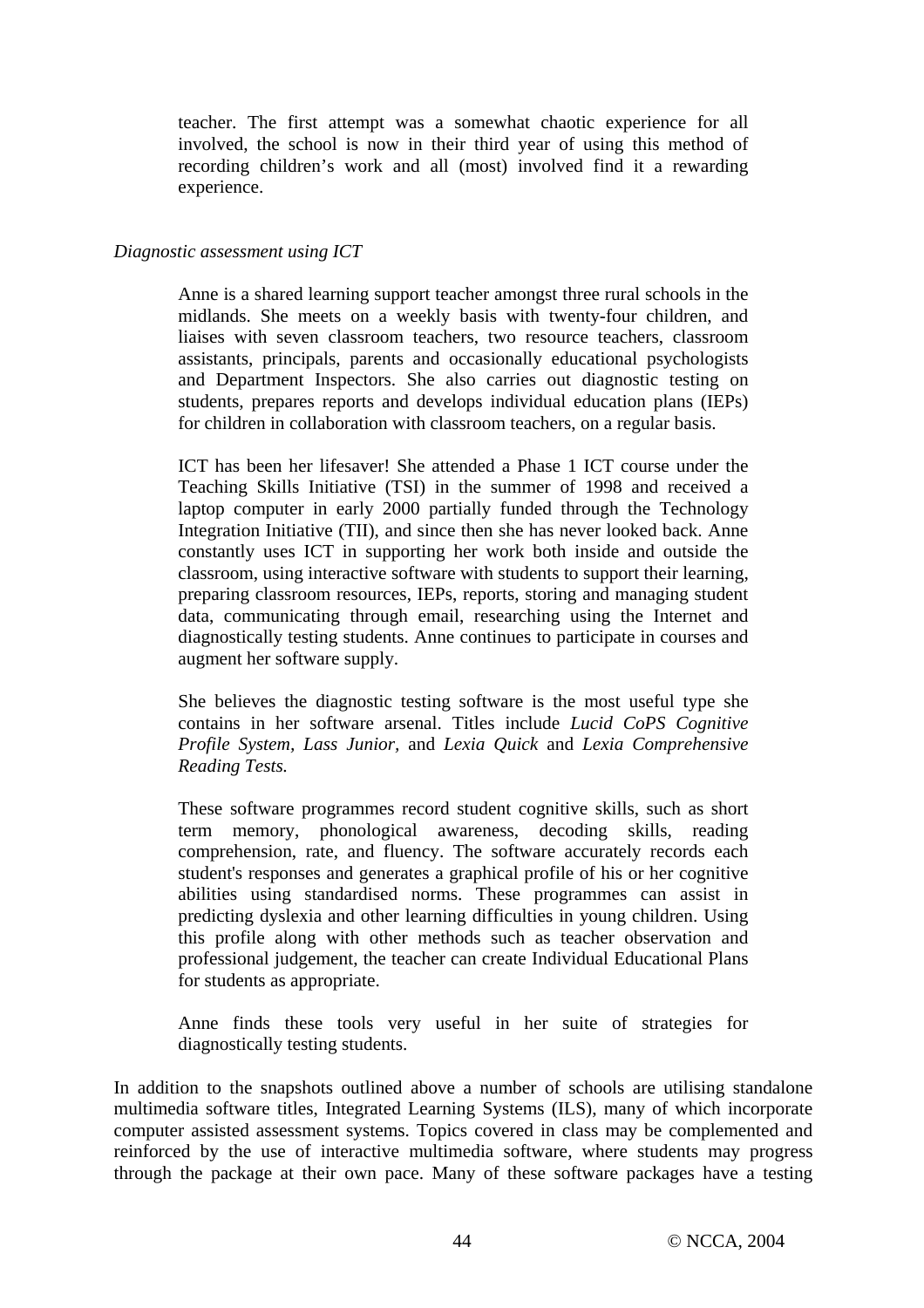facility within the packages, which primarily utilised closed objective testing methods, including multiple choice, true/false, specific answers, and drag and drop questions. This type of testing possesses many advantages over its paper-based counterpart. It can provide private learning spaces for students, interactive multimedia environments, and instant feedback. Many of these software titles have the facility to provide adaptive testing. This is a form of testing, which changes as the test progresses, that is the student's response to the first few questions may alter the subsequent questions. This is particularly useful for students with special educational needs. Many software packages also have the facility to record student progress and issue some type of report or profile of student progress for teachers, parents, and students.

Many schools are also using computer games and simulation software. This type of software has the advantage of being able to animate, simulate or model situations and concepts in a controlled environment, thus allowing students to observe, interact with, problem-solve and interpret phenomena and reinforce and consolidate classroom activities. This type of software may also be used to demonstrate and assess certain concepts, (e.g. dangerous experiments) which may not otherwise be feasible in a classroom situation.

Computer database systems can be used to manage the process of recording student information including assessment results from an administrative perspective, particularly at post-primary level.

It can be seen from above that ICT is beginning to be utilised to support and enable assessment in Irish primary and post-primary schools. However, such use is neither widespread nor consistent; nor do we fully take advantage of or fully realise the opportunities that ICT presents in the use and management of assessment.

It is important that curriculum addresses the needs of the twenty first century and assessment exhibits coherence with the curriculum. Learning has traditionally required students to be good consumers of information. Meeting the demands of the knowledge society will require shifting student learning to a higher gear from activities that use knowledge to activities that help students become information seekers, analysers, evaluators, innovative thinkers, problem solvers, decision makers, communicators, and producers of knowledge. A wider range of assessment methods are necessary for such types of learning, while still maintaining the reliability of assessing in high stakes assessment environments.

ICT has the potential to make a significant contribution to new forms of assessment. However, focused research must be undertaken before widespread use of ICT in assessment is embraced. Many of our colleagues in other jurisdictions are engaging in slow but incremental integration of ICT into the assessment process while others are engaged in transformative uses of ICT for assessment purposes.

## **5.2 Assessment Initiatives Internationally**

The Qualifications and Curriculum Authority (QCA) in England and the Council for Curriculum, Examinations and Assessment (CCEA) in Northern Ireland have undertaken and a number of ICT and assessment initiatives with various partners in education and industry. These include

## *5.21 eVIVA*

The eVIVA project was a joint research project for KS3 engaged in by the QCA and Ultralab, with ten schools in England from June 2002, using online portfolios and an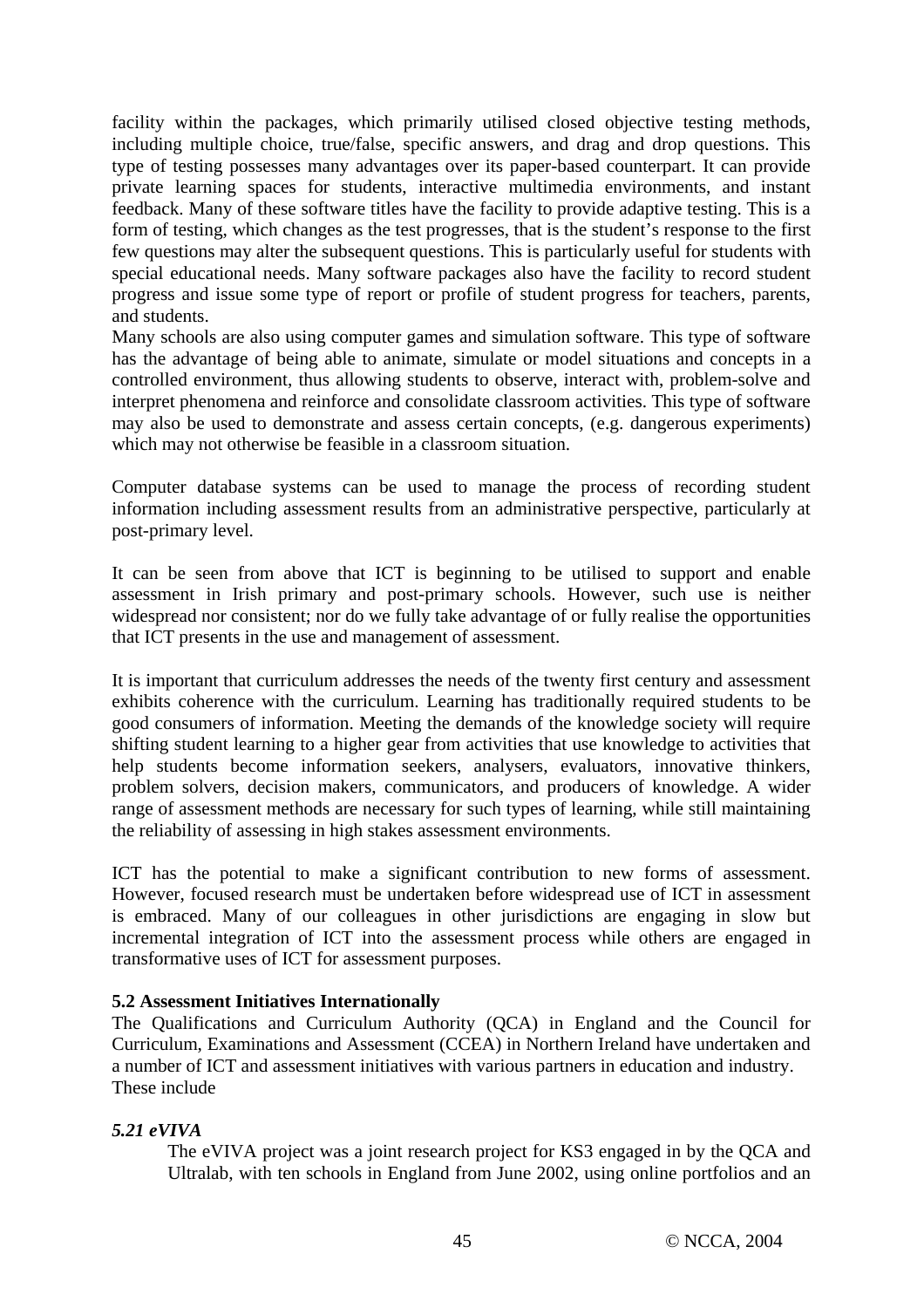oral assessment via mobile phone. The aim was to explore multiple media literacies which are not well acknowledged by other assessment processes.

The first stage began with students looking at some questions for the end of the course to ascertain what they knew already. The students then posted milestones onto the eVIVA website, online portfolios of their ICT work to show what they knew and could do, the processes they used, and the decisions they made. They could annotate comments explaining their thinking and noting key moments in their progress. Teachers, parents and peers could also add annotations and feedback online or via SMS. When students completed their portfolio, they took the eVIVA telephone assessment on their mobile.

Phase one was completed in July 2003 and an evaluation of findings indicated benefits for both students and teachers. Students were motivated, had increased self expectations and confidence; and felt empowered by the sense of audience in an online space. Teachers expressed satisfaction at the easily accessible online portfolio, and the opportunity to have a one-to-one dialogue with students. Phase two of the project is refining the instrument and exploring further the experiences of annotation, and the sense of audience, and whether the evidence gathered via the eVIVA leads teachers to make more accurate assessments of student performance.

## *5.22 The Edexcel and CCEA Paperless Examination Project (PEP)*

The Edexcel and CCEA Paperless Examination Project (PEP) was a pilot scheme to develop online mock GCSEs in biology, chemistry, and geography. It has been in operation for three years and now caters for cohorts of over 1000 students. PEP provides a clear example of a limited technical modification of a paper-based examination. The on-screen version uses a linear approach, replicating the original format of the paper-based assessment. Completion of the test involves text-based entry into dialogue boxes.

Additionally, within the project there are some questions where the technology is used effectively to change the experience of the assessment process, and the skills and knowledge used to answer the question effectively. Questions where video clips are used for example, require students to apply their observational skills as well as their geographical understanding to answer the question. Such uses are motivational for students.

Interestingly, while students completed the entire examination using ICT, the marking was done using a combination of computer-based and human markers (for the open text answers).

## *5.23 Electronic scanning of GCSE papers*

A large sample of GCSE papers in a particular subject were scanned electronically and electronically distributed to the markers, where markers could add comments and marks in a special column to the right of the script. The purpose of this initiative was to commence engagement with using ICT in the marking of high stakes examinations. It was primarily used to assess the markers level of comfort with ICT. It also facilitated the distribution and redistribution of scripts where markers met with some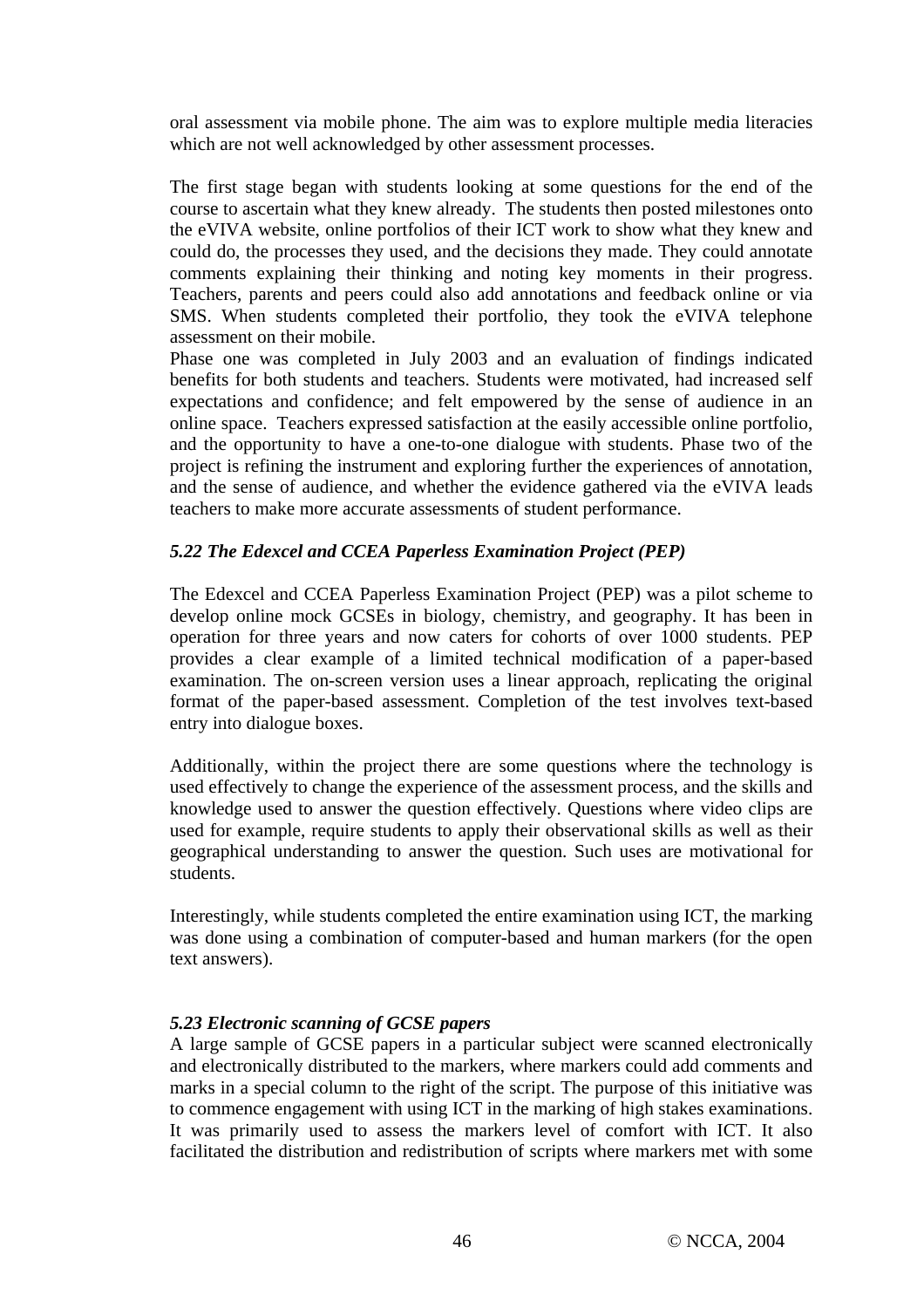difficulty. It enabled automatic collations of results and immediate recognition of trends. It also greatly reduced the possibility of loss or damage of scripts.

## *5.24 The Enigma Project*

The Enigma Project, conducted in Singapore by the University of Cambridge Local Examinations Syndicate (UCLES) from 1997-1999, compared the performance of students taking paper-based tests with computer-based tests. An evaluation of the trials showed that computer based testing was feasible although there were many technical, administrative, and educational issues to be addressed before such tests could be used by all.<sup>51</sup> In the Singapore evaluation, it was noted that using ICT essentially to replicate and replace traditional paper based tests has no significant advantage in terms of moving towards more authentic forms of assessment.

## *5.25 World Class Tests*

World Class Arena is an international initiative designed to identify and assess gifted and talented students around the world. It was devised by the British Department for Education and Skills (DfES), and Arena items have been trialled by teachers and students in the UK, Australia, New Zealand and the US.

Designed for very able 9 and 13 year-olds in maths and problem-solving, World Class Tests utilises a paper-based and technology-based hybrid of assessment material and uses dynamic graphical representations, which probe various levels of students' understanding. Questions vary from a text-based entry to describe an understanding of what is happening on screen, through to the analysis of complex on-screen datasets, of a type which would be totally unfeasible to replicate in paper-based tests. Often students are asked to write their conclusions on paper, the point of which is to keep the focus firmly on examining the students' abilities through whichever media they are best able to articulate themselves. In this model, the use of ICT changes radically the skills, knowledge, and understanding being assessed. The software is enabling the development and assessment of the higher order skills valued in today's society.

## *5.26 QCA Key Stage 3 ICT test project*

 $\overline{a}$ 

The question of assessing skills and competence using ICT is an issue for discussion. For example, in the UK, the QCA Key Stage 3 ICT test project has developed a windows-type environment, which provides students with an opportunity to demonstrate the ICT skills they have learned. Student are given access to a walled garden of websites in order to conduct on-screen research, to get hints on skills like combining and presenting information, and to gain access to a wide range of webbased resources. While students are being assessed through their on-screen work, the examiner is able to eavesdrop electronically on what the students are doing in order to make judgements about their capability. Ultimately, the examiner is able to test a wider range of skills, such as the ability to research and present information, rather

<sup>51</sup> Robert Harding, Nicholas Raikes; (2002) ICT in Assessment and Learning: The Evolving Role of an

External Examinations Board, University of Cambridge Local Examinations Syndicate (UCLES)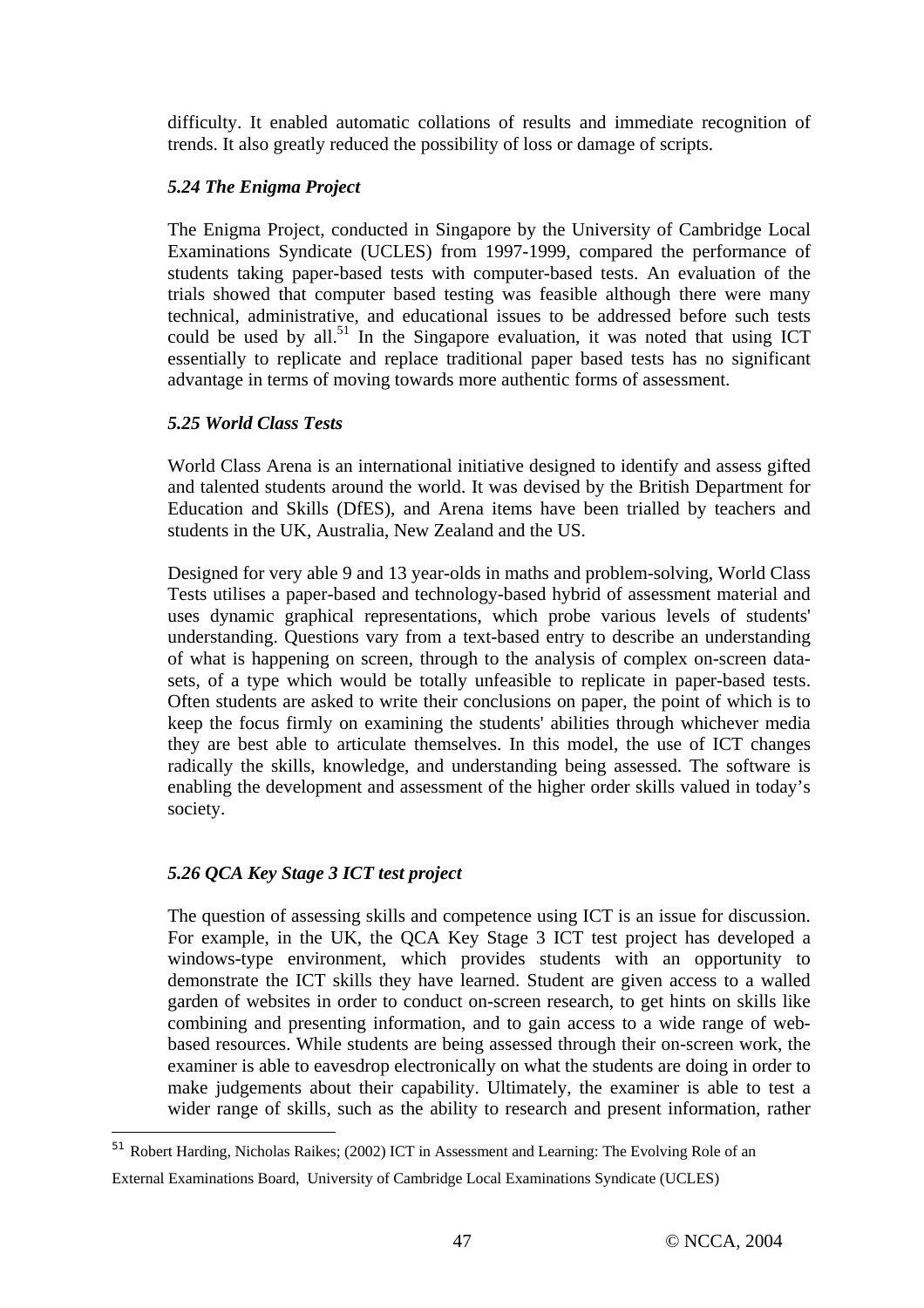than simply assessing the students ICT skills. The first phase of the project is a Technical Pilot, which is currently taking place with 2% of schools across England. On completion of the Technical Pilot, a National pilot of the KS3 ICT onscreen tests will take place in the summer term of 2005.

The snapshots of a number of initiatives above demonstrate the use of ICT supporting, enabling and in some cases transforming assessment. Progress is also being made in the development of automatic essay assessment software internationally. However, considerable research and development is necessary before such assessment tools will be widely available.

This section acknowledges the potential of ICT as an integral part of assessment *of* and *for* learning. It also recognises that much of this work is at an embryonic stage. There are some questions and directions raised by these international developments which can enlighten the NCCA in its focus on the role of both assessment and ICT in primary and post-primary education. Among the areas to be investigated in the Irish context are, assessing ICT learning, the use of ICT as an assessment tool, ICT in the management of assessment, and the role of ICT in assessment *for* learning.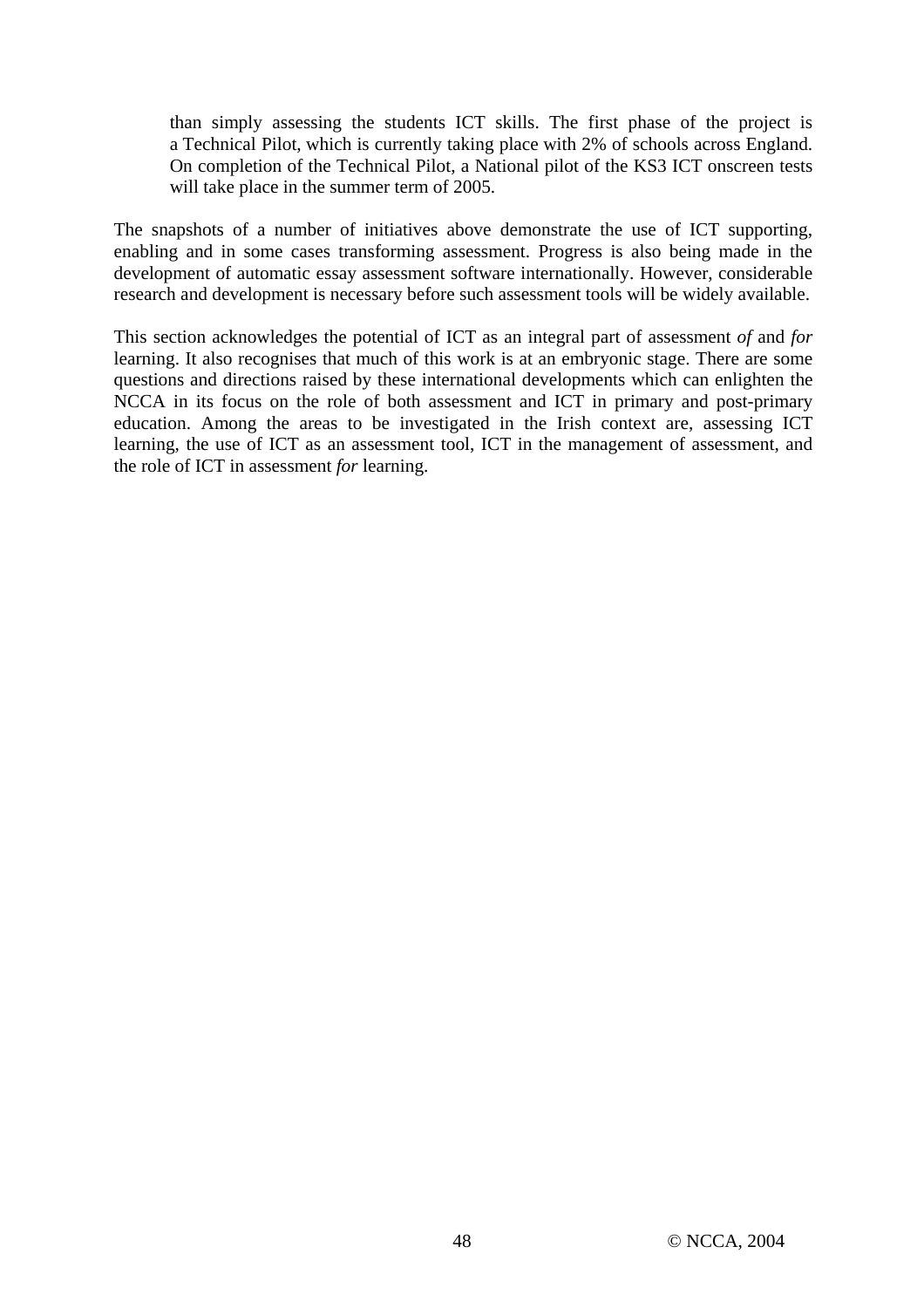## **6. Building the NCCA work programme**

A number of challenges for the NCCA's ongoing work in ICT, curriculum and assessment have been highlighted in this paper. The NCCA's response to these challenges will be operationalised in the further development and refinement of the NCCA's current work programme for ICT in curriculum and assessment. There are three main strands of activity in this ICT work programme.

Each strand, identified in Figure 1 addresses one key question as follows:

- 1. What is the role of ICT in Curriculum and Assessment?
- 2. What learning experiences (knowledge, skills and attitudes) should ICT afford students at key phases in their primary and post-primary schooling?
- 3. How can the NCCA best support teachers' and students' use of ICT in curriculum and assessment?



*Research-based practice* 

**Figure 1. Strands of the NCCA programme of work for ICT in curriculum and assessment**

#### **1. Curriculum, Assessment and ICT: A discussion paper**

This discussion paper, *Curriculum, Assessment and ICT in the Irish Context* sets out a rationale for ICT in education and sets forth the NCCA vision in terms of values, beliefs and approaches in relation to ICT in curriculum and assessment. It will serve as a foundation to guide the direction of the work of the NCCA in ICT in curriculum and assessment.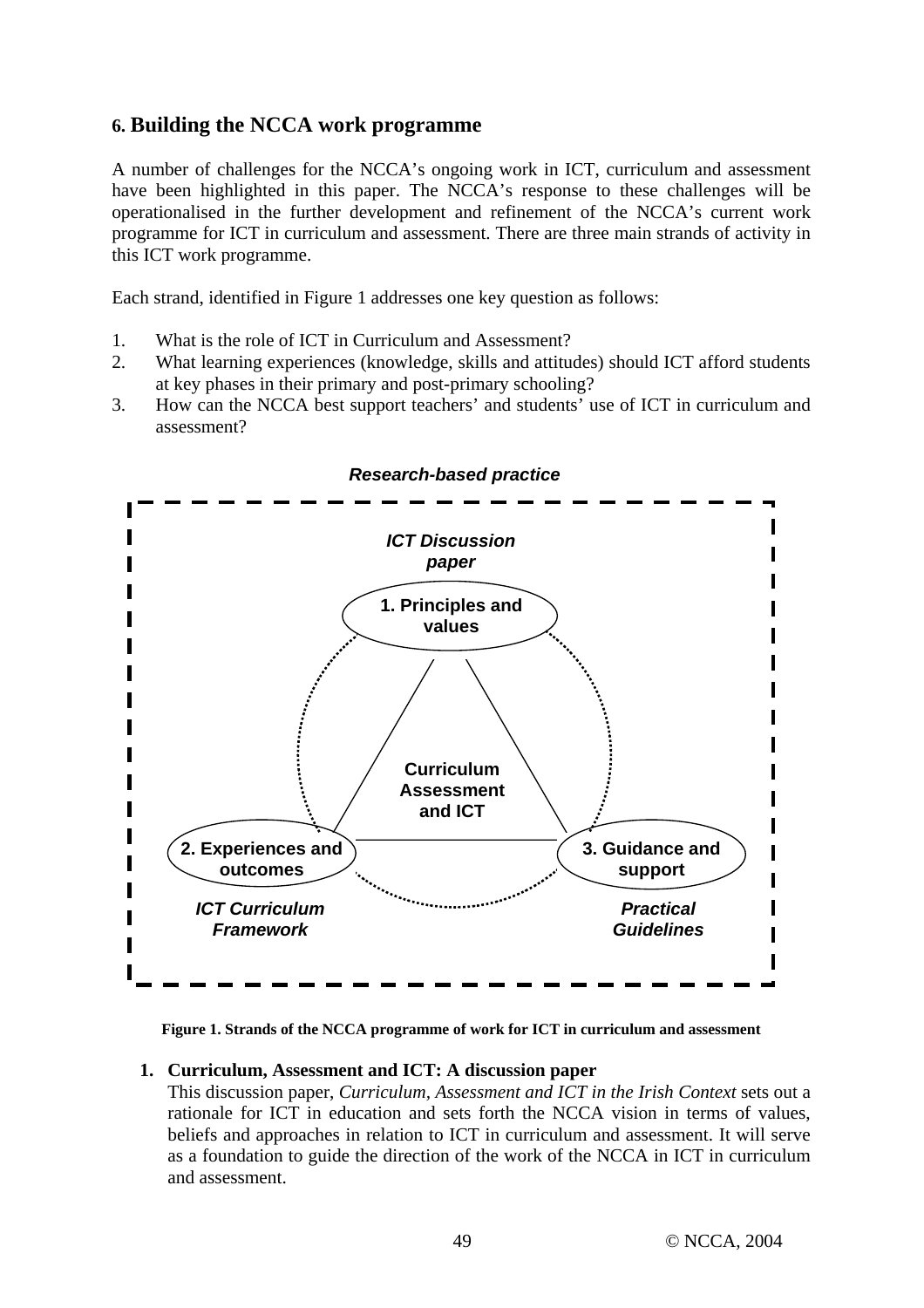## **2. A Framework for ICT in Curriculum and Assessment**

The *Framework for ICT in Curriculum and Assessment* currently being developed will be a central element in achieving the NCCA vision of ICT literacy for all students. The Framework will identify the kinds of ICT learning experiences; (knowledge, skills and attitudes) students should be afforded as they progress through their primary and postprimary education. The *Framework for ICT in Curriculum and Assessment* will be presented in four broad learning domains

- o Communicating, expressing creativity, enquiring and problem solving
- o Using ICT productivity and communication tools
- o Developing operational knowledge and concepts
- o Developing critical awareness of the personal and societal impact of ICT.

It is envisaged that these domains will be explicated further in a number of key learning experiences, with descriptor statements at four levels showing the types of activities a student working at that level would be able to achieve. It is expected that a child leaving sixth class in primary would be able to achieve the descriptors in level two, while students would be able to achieve the descriptors in level 3 by the end of compulsory education. The descriptors will be supported by exemplars and sample activities, for that level, and presented electronically. The descriptors will be phrased in a way that they will also be a guide for assessment.

The purpose of the ICT Framework is to

- o provide a rationale for ICT in the curriculum
- o identify the kinds of ICT learning experiences (knowledge, skills and attitudes) students should be enabled to achieve by the end of their primary and post-primary education described within broad domains of learning using ICT
- o enable schools and teachers to select curriculum aligned content and teaching methods consistent with local contexts and priorities
- o provide opportunities for students to demonstrate mastery of ICT knowledge, skills and attitudes at the end of their primary and postprimary education.

This framework assumes that learning *about* ICT is a fundamental element of learning *with* and *through* ICT. For teachers, engaging their students in learning about ICT can be a big challenge – one which requires significant school, classroom, and curriculum planning. The questions of when students should learn ICT skills, who should teach these skills, in what context, and for how long, are all critical to the development of the framework, and ultimately to teachers' use of it.

Questions regarding whether or not, or to what extent the framework should address students' development of *specialist* ICT skills within specific subjects, will also be explored when developing the framework, but these skills may be included in short courses or modules or embedded in different subjects at post primary level. (for example, students' use of ICT for design and communications graphics)

## **3. Practical Guidance and ICT within Subjects**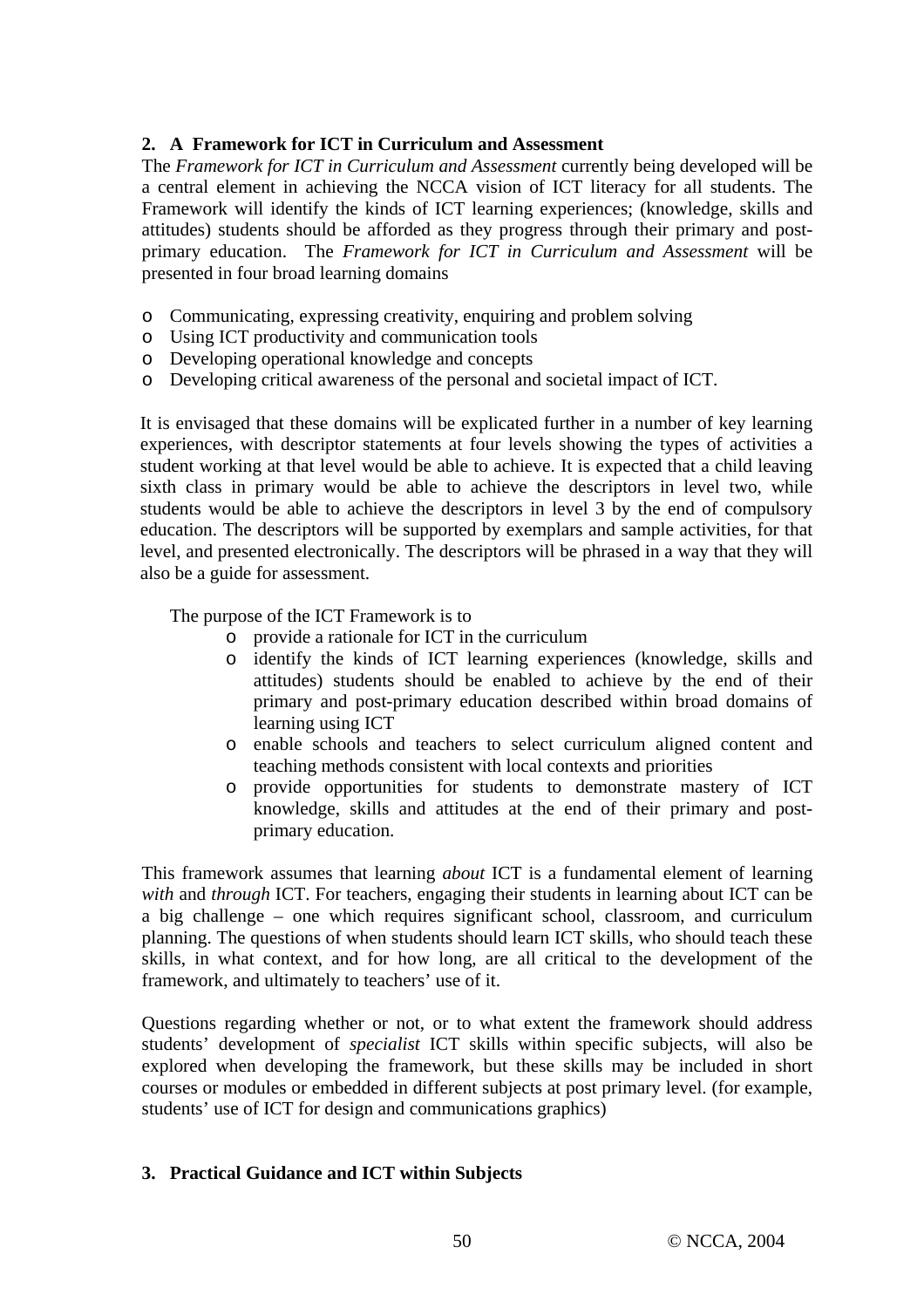Practical guidance will consist of a range of support material for teachers including general guidance for ICT use; exemplars of best practice highlighting the use of ICT across subjects and embedded support for ICT during the curriculum development process.

General guidance on the integration of ICT in the Primary School Curriculum has already been developed in the publication *Information and Communications Technology (ICT) in the Primary School Curriculum: Guidelines for Teachers*. This includes emphasis on a whole school approach to planning for ICT in the curriculum. Support for implementation is being co-ordinated through liaison with the NCTE and with the support services, PCSP and SDPS already working in schools. This support will be incorporated in in-service courses organised through the NCTE, and in the NCTE ICT seminars for principals.

The role of ICT in curriculum and assessment was a key focus of the first year of the Primary Curriculum Review. As part of the Teacher Template Study (which comprised one activity within the review) teachers were asked to reflect and report on their use of ICT to support the curriculum in English, Visual Arts, and Mathematics. Teachers were also asked to identify any factors limiting their use of ICT in the curriculum. This information will be vital to the NCCA in continuing to support teachers' expressed needs in their use of ICT in the Primary School Curriculum. This guidance, currently under development will include a range of illustrative exemplars of cross curricular and subject specific use of ICT. The exemplars, snapshots of real classroom practice, are currently being developed in a range of school settings across the country and will serve as models of good practice for teachers. These exemplars will be linked to the learning experiences in the Framework and to the strands of the Primary School Curriculum.

At post-primary level *General ICT Guidelines for Post-Primary Schools* are being developed. Similar to the Primary guidance already developed, the purposes of the postprimary guidelines are to

- i Promote the use of ICT as a teaching and learning resource throughout the postprimary curriculum.
- ii Support the mediation of the ICT Curriculum Framework
- iii Support teachers in their work inside and outside the classroom.
- iv Provide teachers with ideas, exemplars, resources and strategies for using ICT to support, enhance and transform teaching and learning in their subject areas.
- v Assist schools with planning the integration of ICT across the curriculum utilising the ICT Curriculum Framework.
- vi Provide guidance and strategies to ensure that students acquire the knowledge, skills, and attitudes necessary to participate fully in the information society. That is, to enable students become ICT literate.
- vii Signal future/current directions and developments on the role of ICT in curriculum and assessment.
- viii To signal developments on the role of ICT within specific subjects and programmes direct teachers towards the relevant syllabi and guideline documents.

In addition, the role of ICT in curriculum and assessment arises within the ongoing reviews that are taking place in respect of both junior and senior cycle education. At junior cycle, the rebalancing of syllabuses to a common template provides an opportunity for identifying ways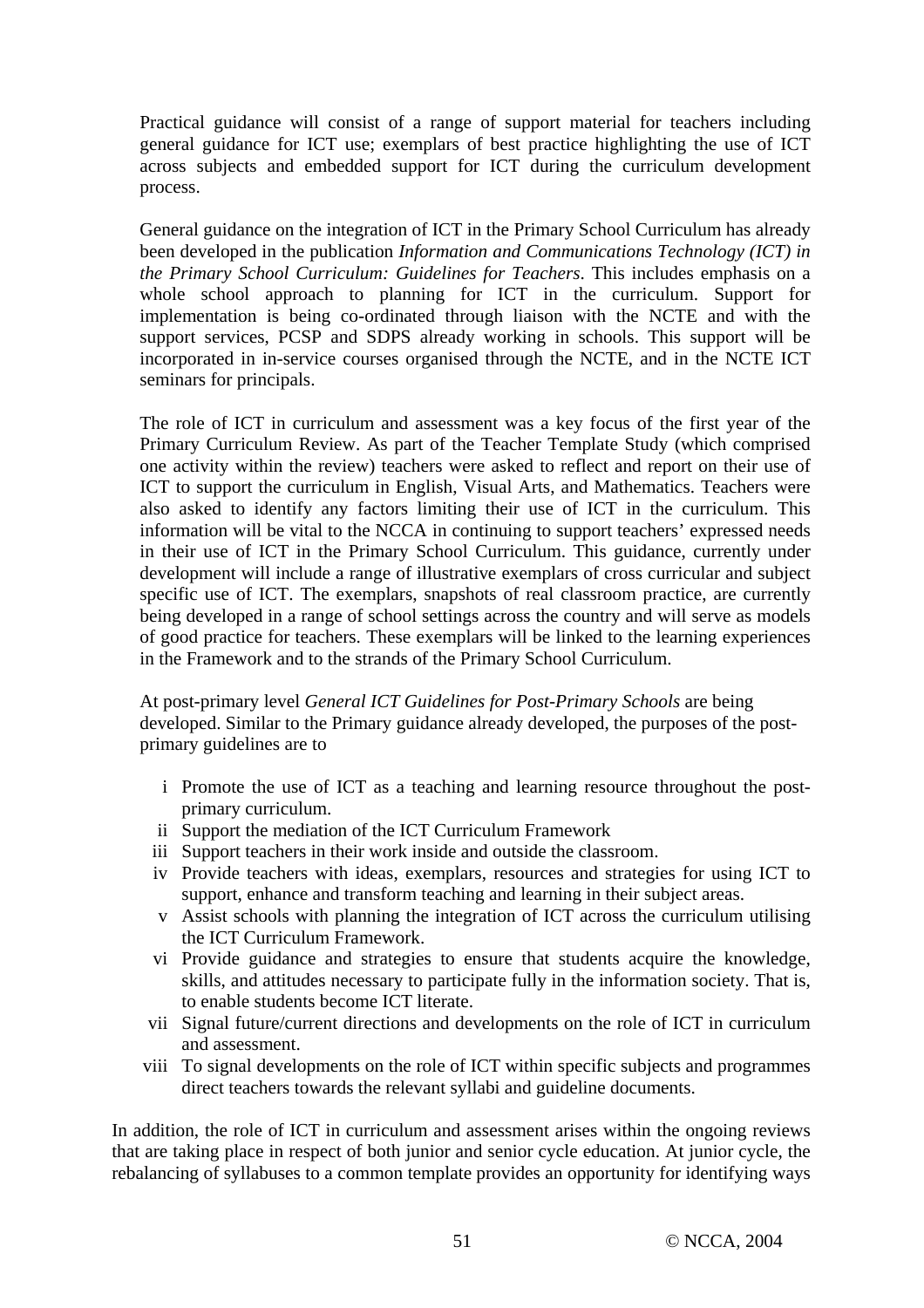in which ICT can enhance the teaching and learning in a variety of subjects. In the proposed developments at senior cycle, ICT can be used to facilitate and support a more self-directed approach to learning. At both levels, subject syllabuses and associated guidance continue to be 'ICT proofed', establishing the role of ICT as a teaching and learning tool; as an integral part of the curriculum (e.g. painting, design, animation and image editing software in art), and as an integral part of assessment (e.g. CAD in Design and Communications Graphics).

The role of ICT in the preparation and presentation of coursework for assessment purposes (second assessment components) is also being investigated. It is envisaged that, in time, short courses and transition units pertaining to ICT will be developed and the role of ICT as a vehicle for the development of skills will be investigated. The development of an ICT Curriculum Framework provides opportunities for the assessment of ICT at post-primary level. The possibility of students developing a cross-curricular portfolio of work, prepared and presented using ICT, in a range of subject areas for both classwork and coursework and resubmitting these items of work in the context of assessment of ICT is currently under discussion.

## **Research**

 $\overline{a}$ 

Central to and key to the success of these three strands of ICT work, is the need to relate what is already known about current and exemplary use of ICT by teachers and students to the development and dissemination of models of good practice for teachers. The classroom is the fundamental arena for curriculum change, as it is the bridge between what is known about what is possible and worthwhile and teachers' current practice. In order to take full advantage of the opportunities afforded by ICT in teaching and learning, a key leverage for change will be the support provided for teachers to develop competence and confidence with ICT. They will need to see value in terms of enjoyment, ease of use and benefit before they adopt what can be a difficult and time consuming process. When teachers perceive the benefits to their own work from using ICT, they are motivated to change existing practice and use it in the classroom.

Consequently, ongoing comprehensive research is a vital component of the work to inform, support, and test the validity of the model framework, and to develop models of good practice for dissemination and implementation.

The research basis for the NCCA's work will include:

- 1. Reviews of curriculum at Primary, Junior Cycle and Senior cycle education, to ascertain a clear picture of the current status of ICT.
- 2. Desktop studies of policy and practice in other jurisdictions and commissioned qualitative research on current practice in the use of ICT in Irish schools. For example, the exploration of the professional development needs of teachers as adult learners with ICT, and the potential of alternative models of teacher professional development to meet teachers' needs.
- 3. Engagement with policy makers and practitioners in Ireland and in other jurisdictions through conferences, seminars, visits and online communication.  $(e.g. \text{CIDREE}^{52}, \text{Leargas}, \text{ENIS}^{53} \text{ etc})$

<sup>52</sup> CIDREE - Consortium of Institutions for Development and Research in Education in Europe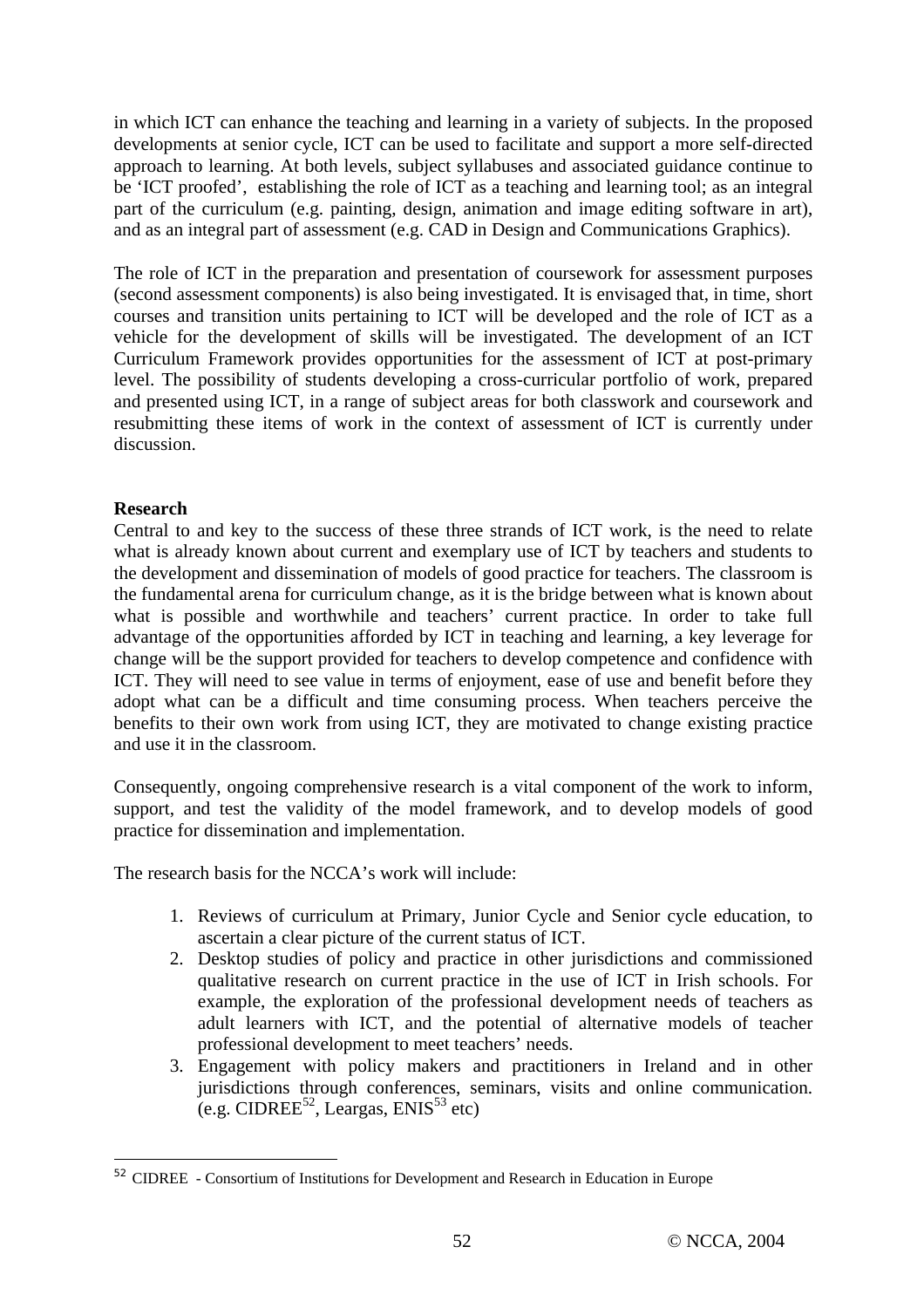- 4. The establishment and cultivation of the school as a research site, e.g., identifying a number of Primary and post primary schools as ENIS Schools which will
	- o trial and exemplify models of good practice to inform the work of the **NCCA**
	- o act as 'bottom up' sites for developments in curriculum and assessment using ICT
	- o pilot, review and inform the development of NCCA curriculum and guidance materials, e.g. ICT Curriculum Framework and the exemplars
- 5. Focused research projects involving the use of ICT in supporting and enhancing curriculum and assessment. e.g. NCCA/NCTE  $CAD<sup>54</sup>$  research project.

The information-gathering strategies outlined above will necessitate collaborations with many partners in education including the DES, NCTE, SEC, schools, teachers, students, parents, other curriculum bodies, Ministries of Education, other agencies etc.

As mentioned earlier a key area of the work for the NCCA will be identifying exemplary models of support which enable teachers to incorporate ICT into their everyday classroom practice. Ultimately, teachers' use of ICT aims to augment (access to) learning for all students, including students with Special Educational Needs, and entails significant planning by individual teachers and collective school staffs. The development of such guidance and models of practice alone will not be sufficient to institute change in the absence of supportive structures.

To this end, other supporting strategies must be planned for and put in place both at a practical level, to support the NCCA in advising the minister in its remit on teacher professional development. Necessary resources to support the work of the NCCA will include funding for personnel, professional development, ongoing research and development, publications and ICT infrastructure.

The forthcoming government policy on ICT in Schools should take cognisance of the work programme of the NCCA through supporting and implementing the necessary infrastructure and professional development of teachers. Ongoing investment is required at school level for infrastructure, technical support, co-ordination and planning time and teacher professional development in a whole school and subject specific context. Accredited paths for teacher professional development and technological resources for teachers should be given serious consideration. The development of online content and curriculum resources to support the unique nature of the Irish Curriculum is an imperative.

 $\overline{a}$ 

<sup>53</sup> ENIS – European Network of Innovative Schools, A European Commission SchoolNet initiative focusing on innovative schools in the area of ICT in education

<sup>54</sup> CAD Research Project – An NCCA/NCTE collaborative research project comparing 3D Parametric

Modelling software for the purpose of informing the implementation of the revised and new technology subjects in the Leaving Certificate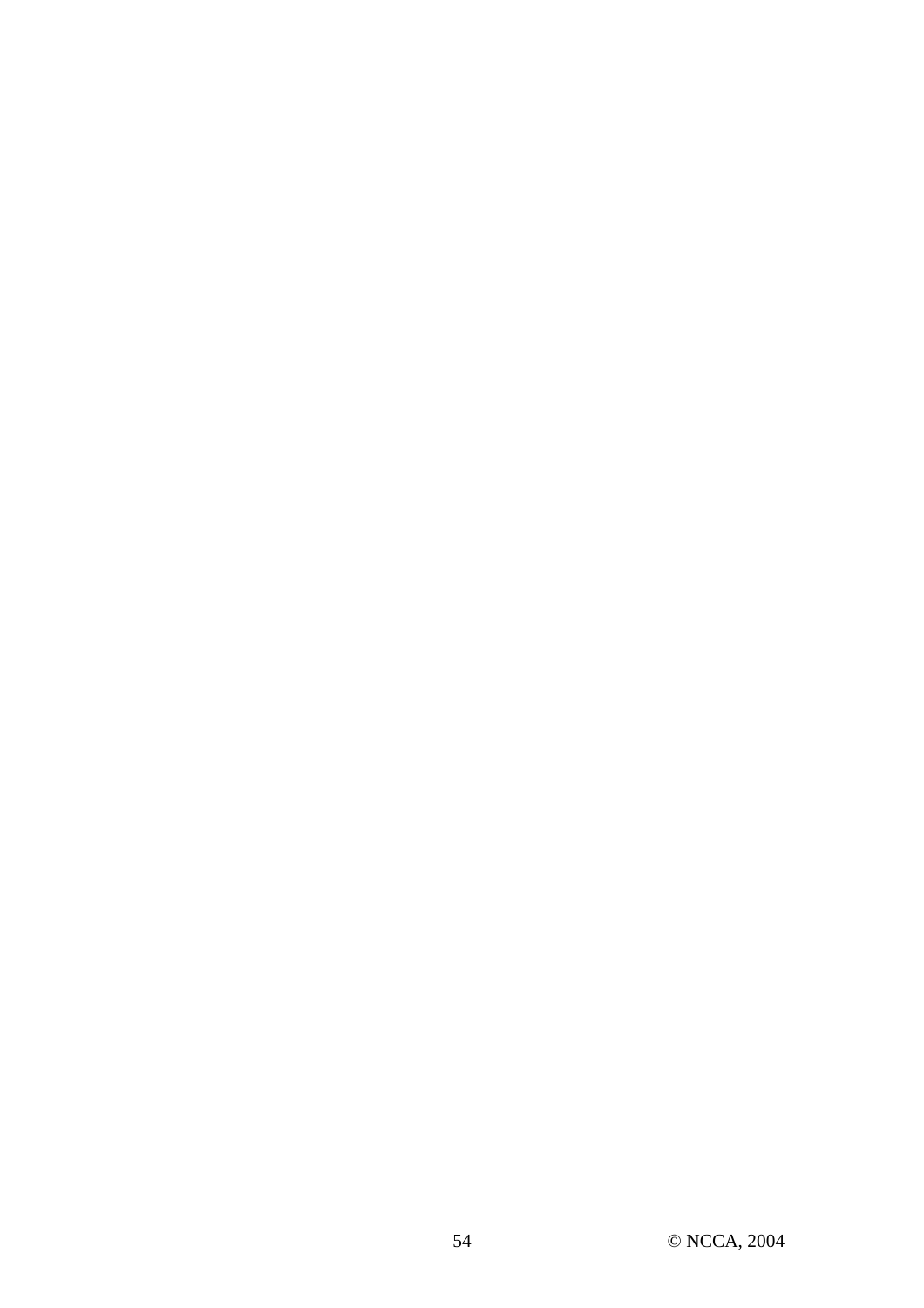# **7. Concluding Remarks**

This discussion paper on *Curriculum, Assessment, and ICT in the Irish Context* has been developed to increase our understanding of the potential of ICT to support, enrich, extend, and ultimately transform curriculum and assessment in primary and post-primary schools.

We began by acknowledging the challenges of what is referred to as the 'information society/knowledge society/digital age/ $21<sup>st</sup>$  century' and in response, presented our vision for ICT in curriculum and assessment. ICT literacy for all students is at the core of this vision. This vision is premised on the value of enabling our students to become capable independent learners, with the ability to communicate effectively, work collaboratively, and critically evaluate manage and use information.

Placing this vision of the student at the centre of the teaching and learning process, we identified broad inclusive principles of learning with ICT in section 4, and explicated these in real terms, using vignettes of current practice. To further support our vision of ICT literacy for all students, we presented a triadic approach to *learning about, with, and through* ICT. While these principles and approaches have enabled us to calibrate our vision, they do not provide sufficient support for teachers in operationalising this vision across primary and postprimary schools.

The *Framework for ICT in Curriculum and Assessment*, currently being developed (outlined in section 6) will be the key to achieving this vision of ICT literacy for all students. Four learning domains are identified in the *Framework for ICT in Curriculum and Assessment*;

- o Communicating, expressing creativity, enquiring and problem solving
- o Using ICT productivity and communication tools
- o Developing operational knowledge and concepts
- o Developing critical awareness of the personal and societal impact of ICT

The dimensions of these learning domains are currently being developed according to four levels, for students in primary and post primary schools.

This vision for ICT in Curriculum and Assessment, must be envisaged in the context of the NCCA's ongoing curriculum development and review. The NCCA is currently engaged in ongoing curriculum review at primary and post primary. These reviews offer valuable insight into current practice in classrooms in relation to ICT, and the opportunities that exist for teachers to engage with the kinds of teaching and learning envisaged in this document.

The potential of ICT to support and re-envisage the curriculum in specific subject areas and disciplines is already evident, for example, in the revised Technology Subjects at Leaving Certificate level, particularly Design and Communication Graphics (formerly Technical Graphics) where ICT is an integral part of both the curriculum and the assessment. In the recently approved Art Syllabus at senior cycle, the use of ICT is promoted in research, planning, design, and creativity.

To ensure equity of participation in an ICT-enhanced curriculum by all students, the potential of ICT to support to support teaching and learning across *all* curriculum subjects must be explored. Many schools have already begun to harness the potential of ICT to support the inclusion of all learners' across curriculum subjects. ICT can afford curriculum access to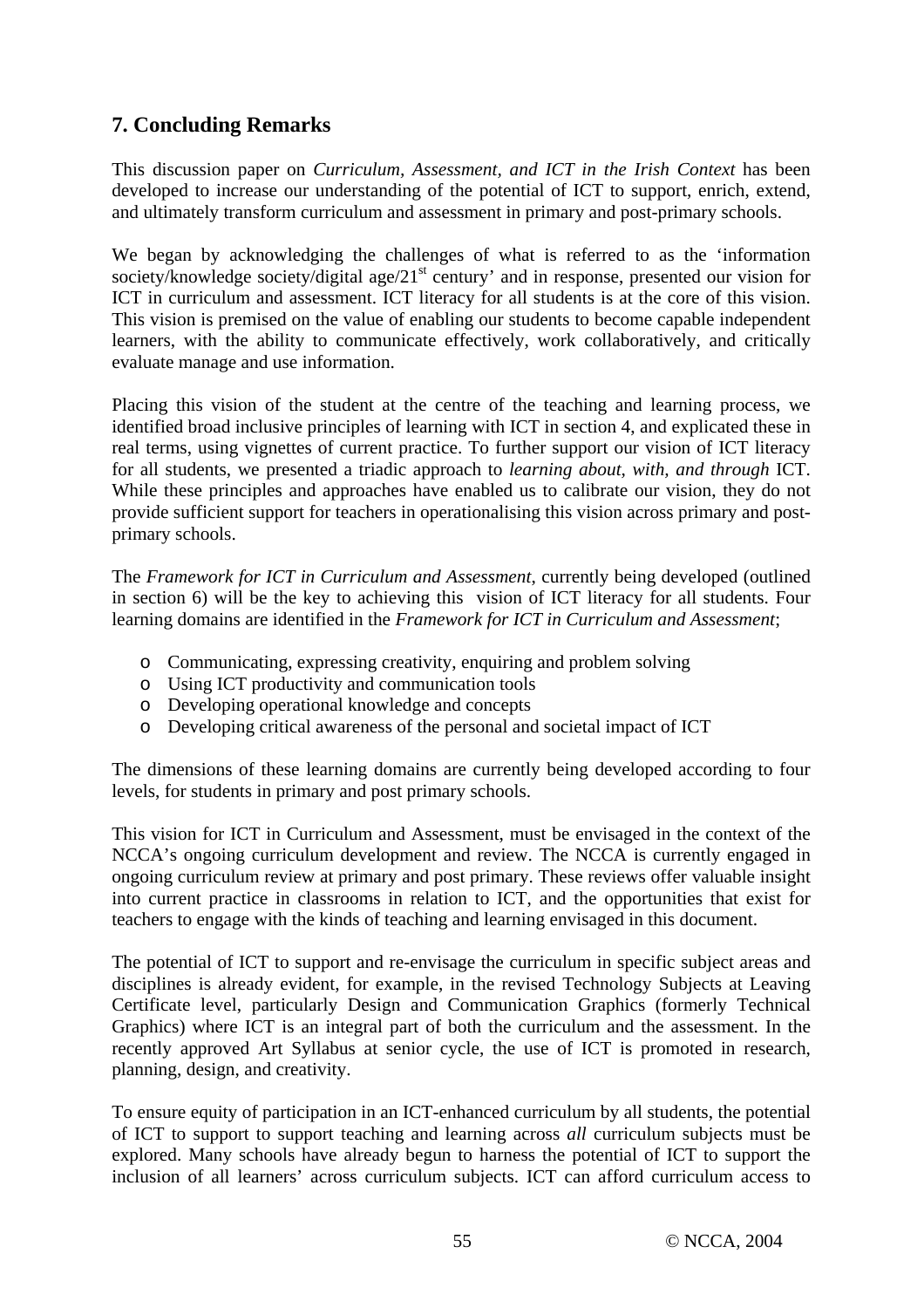students with disabilities in ways that were not previously possible. ICT enabled curriculum differentiation offers alternative approaches to learning such as self regulated, self paced and self directed learning, as well as interaction with communities of learners outside the school.

As we continue to develop the NCCA work programme, with this vision for ICT at its core, we have identified two issues. Both pertain specifically to the design and use of the ICT framework. These issues concern planning for the framework and recognising achievement within the framework.

## **Planning**

 $\overline{a}$ 

Schools will require support in harnessing the potential of ICT to support learning in specific subject areas, including the development of higher order thinking skills, experiential learning, collaborative learning and the differentiation of learning for students with different needs. Schools will require support in planning for the framework across the curriculum.

Through our enabling structures of Council, we have identified a key question concerning planning for ICT in curriculum and assessment:

• *What form of advice/guidance/support can the NCCA offer to assist schools in planning to apply the framework across subjects?* 

## **Recognising achievement**

Embedding ICT in assessment will be an important requirement for its take-up in curricula. A number of possibilities in relation to ICT in assessment were presented in Section 5, e.g. . Electronic portfolio assessment which involves assessing ICT through a cross curricular portfolio of work exhibiting the acquisition and application of ICT skills. This approach to demonstrating achievement, seems particularly relevant to the ICT Framework. Electronic portfolios are used to increase the involvement of the learner in the assessment process.

The question of validating and accrediting ICT capability is currently receiving attention in other jurisdictions, for example, the Junior Pupils ICT Licence being introduced in Denmark<sup>55</sup>. Through our enabling structures of Council we have identified two questions concerning recognition of achievement within the ICT Framework.

- *We have articulated levels of achievement within the Framework. What strategies do we want to promote for monitoring of students' learning and progress in reaching these levels?*
- *How can we recognise student achievement of learning outcomes at a particular level within the framework?*

Generative discussion of these questions has focused on the critical role of the teacher in achieving this vision of ICT in Curriculum and Assessment for all students. As gatekeepers of students' learning teachers have a vital role to play in furthering students' development of ICT knowledge, skills and attitudes and in striving for equality of learning opportunities for students.

<sup>55</sup>See http://www.junior-pc-korekort.dk/pdf\_download/Pupils%20ICK%20Licence\_information.pdf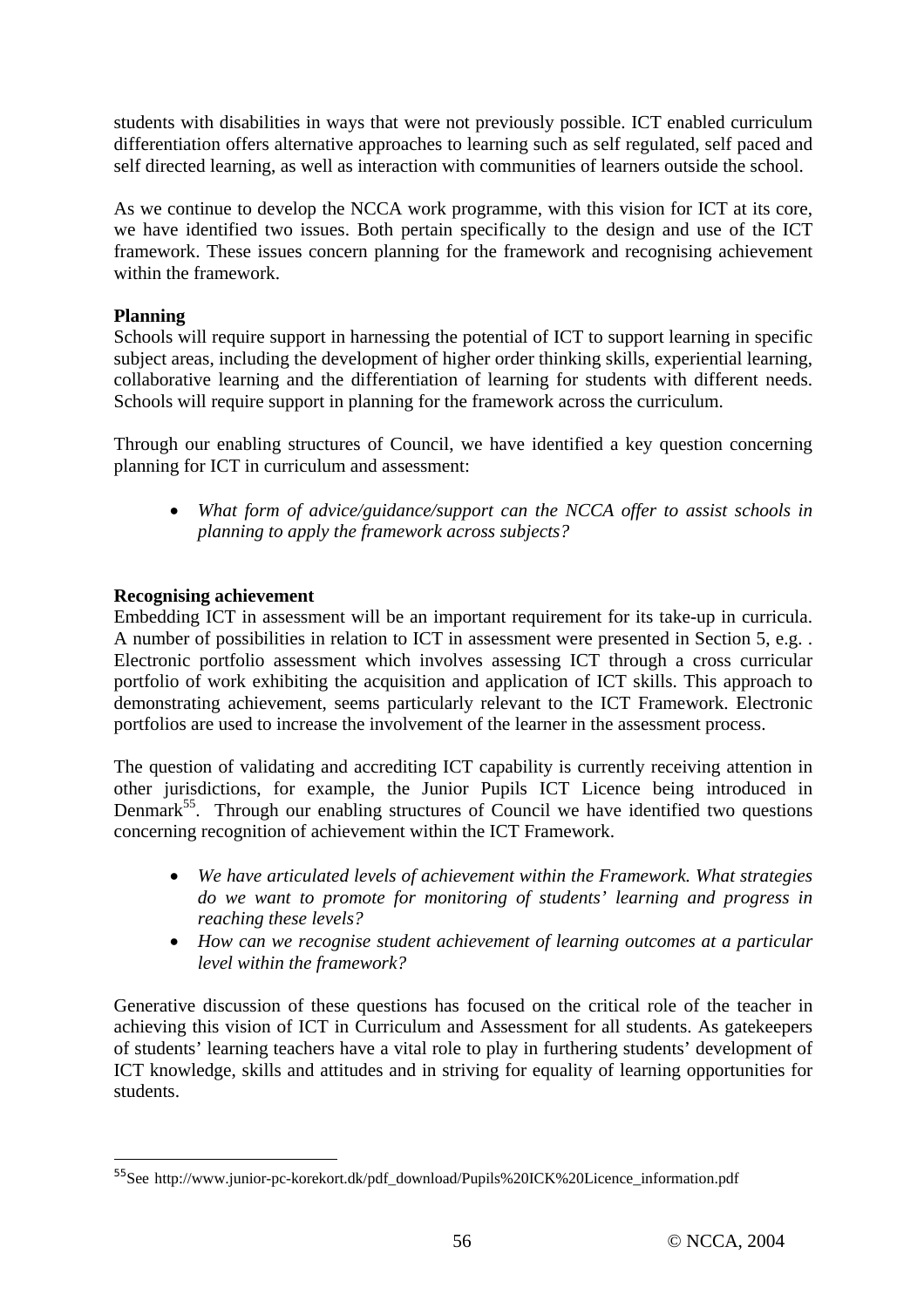Access by all teachers, regardless of location and subject specialism, to high quality initial and ongoing professional development in ICT pedagogy will be a prerequisite to the fulfilment of this vision. The ongoing professional development of teachers in ICT skills and ICT pedagogy will be lynch pins in achieving the developments in ICT in teaching and learning outlined here. Change is nevertheless a complex process and requires more than training in new process or method. Such changes in pedagogy require targeted supports at the practice level of the teacher in the classroom. Resources and software appropriate to the curriculum and to educational use will be key in both encouraging the increased use of ICT in classrooms, and more importantly in supporting the kinds of valuable learning experiences that are envisaged.

Access to the artefacts or the objects of the change – in the form of high-spec ICT equipment and resources, will be critical for teachers in realising the potential of ICT to truly enhance teaching and learning. The state of the ICT infrastructure in schools (outlined in section one) in terms of hardware, software, networks, communication, and technical support is key to achieving the kinds of learning outlined in this document and recommended in the NCCA Work Programme. Pupil/computer ratio of 5 or 6:1 along with a range of other digital devices is not only the aim, but is already the increasing reality in many other jurisdictions.

There is a need for a co-ordinated balanced approach to achieving the vision of *ICT literacy* for *all* students.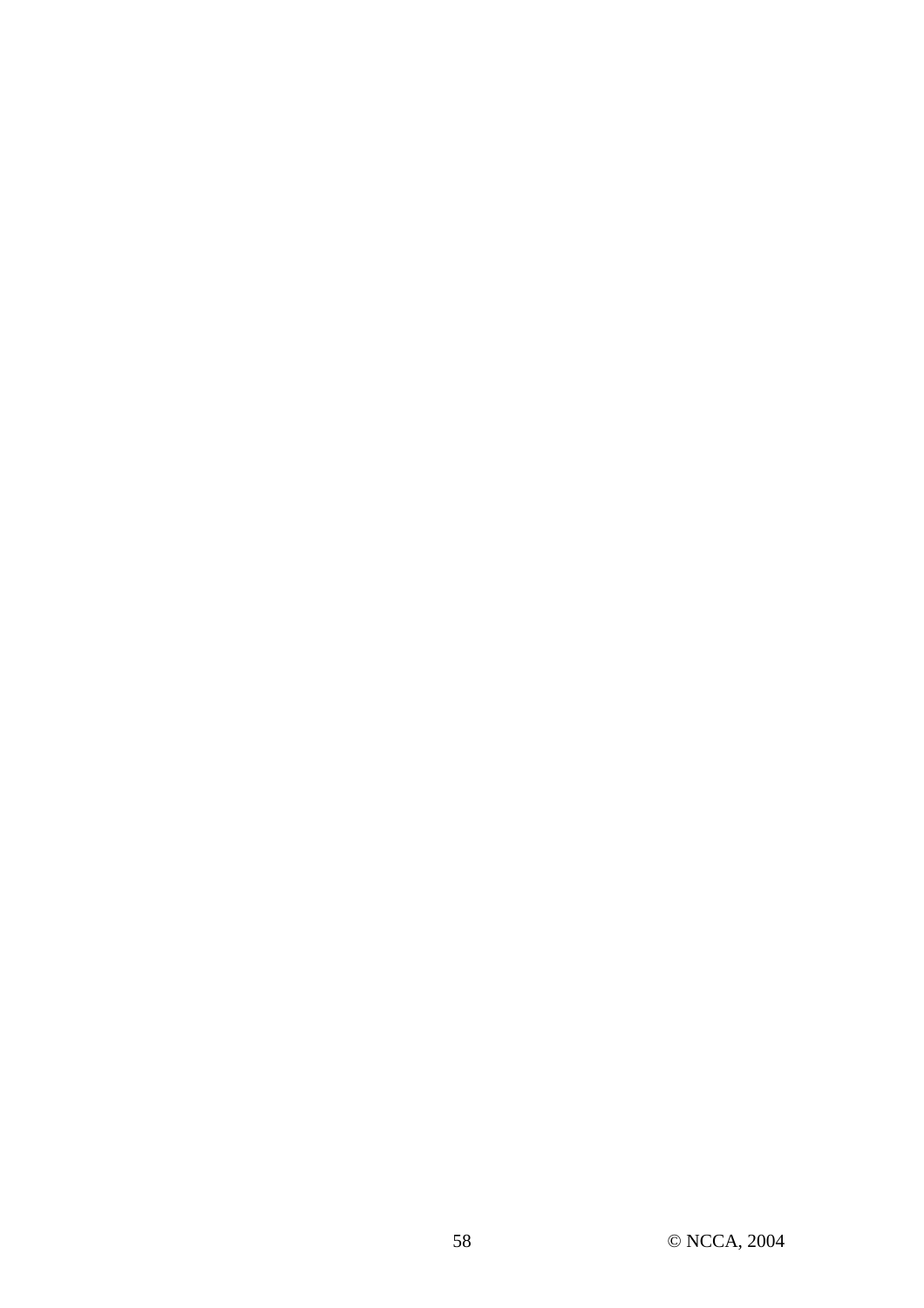## **References**

Balanskat A. (2002). *Insight Policy Brief: Digital Divide.* Available at: http://www.eun.org/eun.org2/eun/en/Insight\_Standardization/content.cfm?ov=19400&lang=en

British Educational Communications and Technology Agency (2002). ImpaCT2: The Impact of Information and Communication Technologies on Pupil Learning and Attainment. Department for Education and Skills (DfES).

BECTA (January 2003) Primary schools - ICT and standards An analysis of national data from Ofsted and QCA by Becta available at www.becta.org.uk/research/research.cfm?section=1&id=538

Bertelsmann Foundation, Nixdorf Foundation (2003) International Benchmarking Study, IT in school regions, at http://www.bertelsmann-stiftung.de/medien/pdf/Ergebnisse-und-Empfehlungen-IT-Schulregionen-engl-neu.pdf

Department of Education and Science (1995). White Paper on Education: Charting our Education Future*.* 

Department of Education and Science (1998). Schools IT 2000: A Policy Framework for the New Millennium.

Department of Education and Science (1999). Primary School Curriculum.

- Department of Education and Science (2001). A Blueprint for the future of ICT in Irish Education*.*
- Department of Communications, Marine and Natural Resources, (2004) Broadway: Regional Broadband Programme Connecting A Global Community, Educational Supplement.

Educational Testing Services (2001). Digital Transformation,

Eurydice (2004) Key Data on Information and Communication Technology in Schools in Europe

Council and the European Commission (2000) eEurope 2002, An Information Society for all, Action Plan.

- Galvin, Conor (2000) Sharing Innovative Practice: The NCTE's Schools Integration Project 1998-2002.
- Harding, Robert; Raikes, Nicholas (2002) ICT in Assessment and Learning: The Evolving Role of an External Examinations Board, University of Cambridge Local Examinations Syndicate (UCLES)
- Heppell, Stephen, *Assessment and new technology; new straitjackets or new opportunities?* in QCA, (2003). Whither Assessment? Ed. Carolyn Richardson
- International Reading Association. (2001). *Integrating literacy and technology in the curriculum: A position statement.* Retrieved from the www on 09/08/ 2004 http://www.reading.org/positions/technology.html